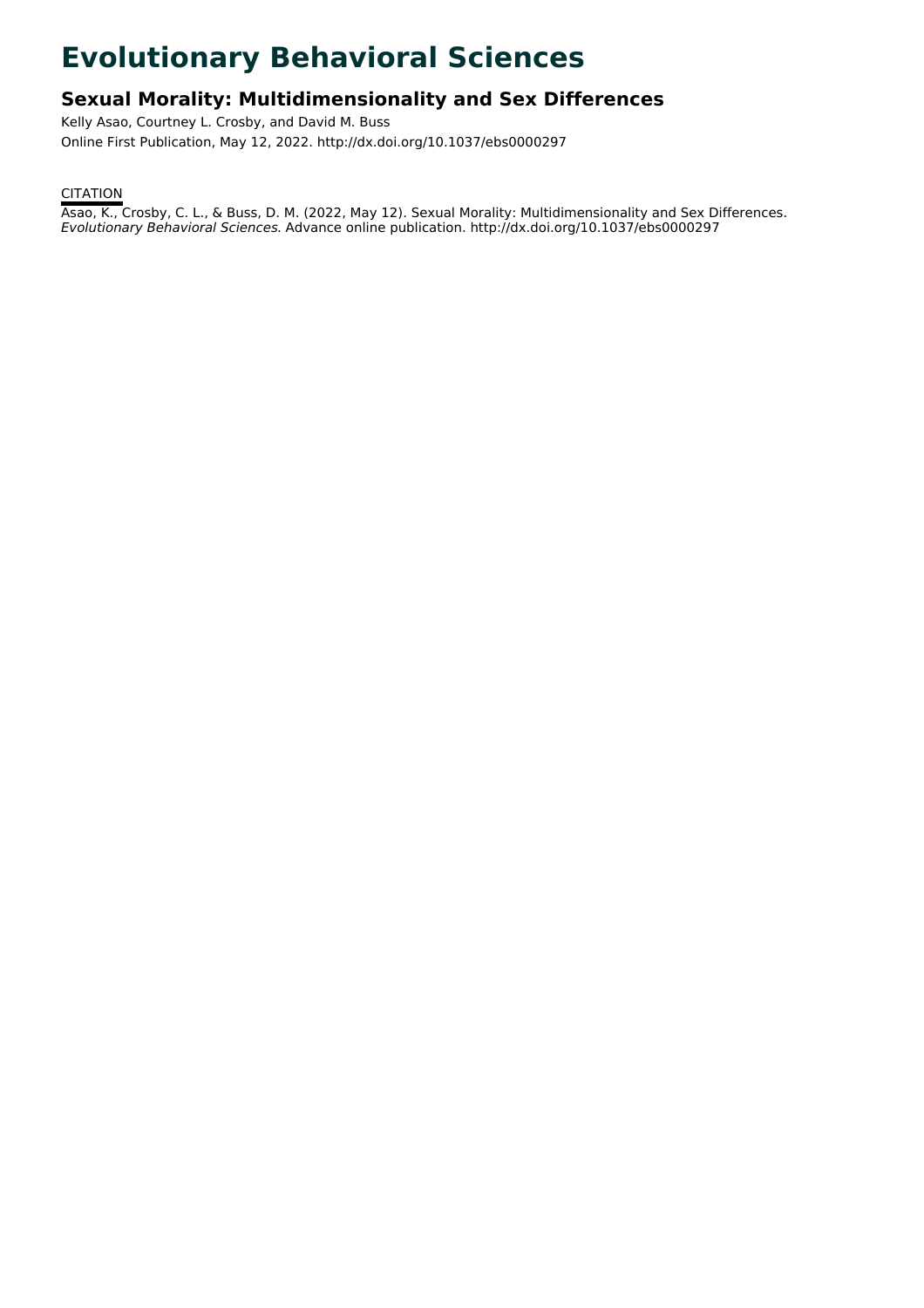© 2022 American Psychological Association

<https://doi.org/10.1037/ebs0000297>

## Sexual Morality: Multidimensionality and Sex Differences

Kelly Asao<sup>1</sup>, Courtney L. Crosby<sup>2</sup>, and David M. Buss<sup>2</sup> <sup>1</sup> Department of Psychology, Westminster College <sup>2</sup> Department of Psychology, The University of Texas at Austin

Despite the increase in the scientific study of morality over the past decade, one important domain remains relatively underexplored—sexual morality. The current article begins to fill this gap by exploring its multidimensionality and testing several evolution-based hypotheses about sex differences in moralizing distinct components of sexual morality, including incest, sexual coercion, sexual infidelity, and short-term mating. Study 1 ( $N = 920$ ) and Study 2 ( $N =$ 543) tested predictions derived from evolutionary psychological hypotheses and used factor analysis to identify seven core factors of sexual morality separately for male and female actors: infidelity, short-term sex, sexual coercion, outgroup sex, long-term mating, same-sex sexuality, and paraphilic sex. Study 3 ( $N = 380$ ) provided an independent test of the evolutionbased hypotheses and factor structure. Results strongly support sex-differentiated predictions about short-term sex, but not sexual coercion or incest (possibly owing to ceiling effects). Discussion centers around sexual morality as a complex domain not readily explained by more domain-general theories of morality and the necessity of comprehensive theories of morality to include sex-differentiated components in their formulations.

#### Public Significance Statement

The current article explores the multidimensionality of sexual morality, and tests evolution-based hypotheses about similarities and differences between men and women in their moral judgments of sexual behaviors. Across three studies, results revealed that sexual morality coalesces around 7 partially distinct, but not mutually exclusive factors: infidelity, short-term sex, sexual coercion, outgroup sex, long-term mating, same-sex sexuality, and *paraphilic sex*. Results support sex-differentiated predictions about shortterm sex (more negatively moralized for women than for men), provide mixed results for sex-differentiated predictions toward infidelity, and do not support sex-differentiated predictions about sexual coercion or incest (possibly owing to clear ceiling effects on moralization of these clusters). Discussion centers around the utility of viewing sexual morality as a multidimensional psychological construct and suggests that theories of morality need to include sex-differentiated components in their formulations.

Keywords: evolution, morality, sex differences, sexual morality, sexuality

Supplemental materials: <https://doi.org/10.1037/ebs0000297.supp>

Kelly Asao **h**ttps://orcid.org/0000-0002-1202-7177 Courtney L. Crosby [https://orcid.org/0000-0003-4104-](https://orcid.org/0000-0003-4104-3392) [3392](https://orcid.org/0000-0003-4104-3392)

We thank Oliver Curry and Jonathan Haidt for their feedback on earlier versions of this article.

Morality is a universal feature of human social life. No known peoples or cultures lack standards of morality (Brown, 1991). Moral standards, or prescriptive and proscriptive norms about right and wrong, specify behaviors that people should or should not engage in (Janoff-Bulman et al., 2009). These moral standards are hypothesized to serve at least two critical functions (Buss & Asao, 2014). First, internal moral standards provide a guide to people's conduct, influencing individuals to act in ways that accord with their principles and to avoid

Correspondence concerning this article should be addressed to Kelly Asao, Department of Psychology, Westminster College, 1840 South 1300 East, Salt Lake City, UT 84105, United States. Email: [kasao@westminstercollege](mailto:kasao@westminstercollege.edu) [.edu](mailto:kasao@westminstercollege.edu)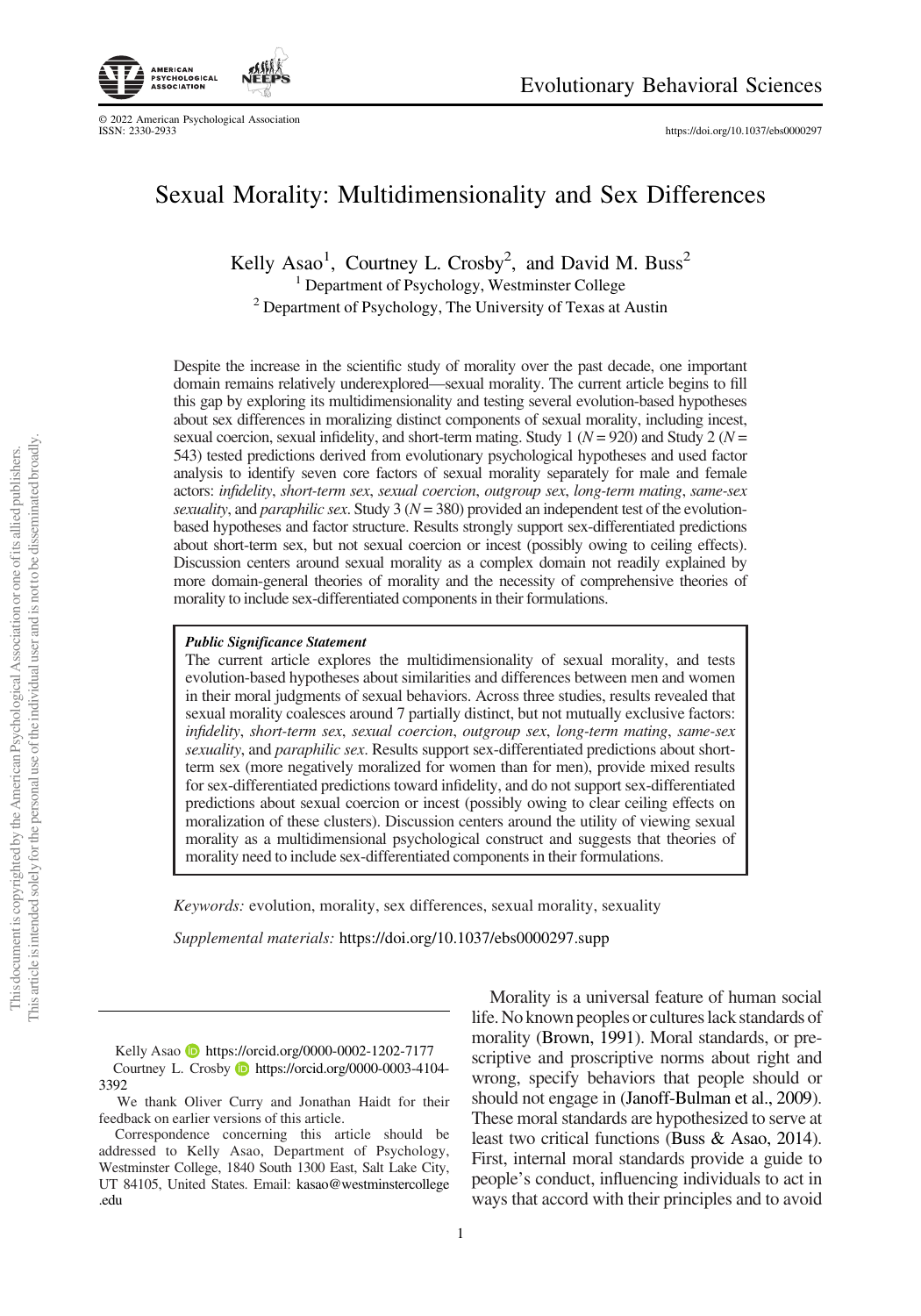acting in ways that violate their principles (Mazar et al., 2008; Sperber & Baumard, 2012). If one believes that it is immoral to cheat a business partner, for example, holding this value might deter cheating when the temptation arises. Second, socially imposed standards of morality may influence or constrain the behavior of others and act as evolved defenses against exploitation by others within one's social group (e.g., Petersen, 2013). People reward others who adhere to locally agreed upon principles of conduct and punish those who violate them (Algoe & Haidt, 2009; Tooby et al., 2006). Because of its universality and importance for individual and social behavior, there has been much scientific attention dedicated to the topic of morality over the past two decades.

Some theorists have argued that morality evolved to solve adaptive problems of cooperation and social coordination (Cosmides et al., 2019; Curry et al., 2019). Other researchers have focused on the philosophical and religious principles underlying morality (e.g., Gray & Wegner, 2009; McKay & Whitehouse, 2015). For example, McKay and Whitehouse (2015) argue that religion is a prerequisite for morality while others argue that morality exists in our evolved psychology, independent of religion or in the absence of religion (e.g., Gervais & Najle, 2018). Last, researchers have investigated the role of emotions in moral judgments, discovering that emotions such as moral disgust, rather than consciously principled calculations, sometimes drive moral judgments (e.g., Tybur et al., 2009). Despite these important developments, there is one domain of morality that has remained relatively underexplored—sexual morality, or judgments of approbation or condemnation of sexual conduct (Asao & Buss, 2016).

#### A Missing Link: The Study of Sexual **Morality**

Sexual behavior is a domain of human conduct that appears to be universally moralized (Weeden & Kurzban, 2013). In every known society there exist moral rules governing the sexual domain. Wherever there are written laws, they contain regulations about who can and cannot have sex with whom and who can and cannot marry whom. In the United States, for example, laws prohibit marriage between close genetic relatives and sexual intercourse with individuals below certain ages (ranging from 14 to 18, depending on the state; Office of the Assistant Secretary for Planning and Evaluation, 2000). Around the world, as of the year 2020; there are currently 69 countries—including Somalia, Nigeria, Yemen, and Saudi Arabia—in which samesex sexual behavior is a criminal offense (The InternationalLesbian,Gay,Bisexual,Trans and Intersex Association, 2020). Legal codes around the globe, in short, invariably contain clauses regulating sexual conduct. Although there appears to be a universal tendency to moralize sexual behavior, the empirical study of sexual morality has been sparse.

Researchers who have investigated sexual morality have examined moral prohibitions surrounding incest (e.g., Lieberman & Smith, 2012), individual differences in judgments surrounding same-sex sexual behavior (e.g., Pinsof & Haselton, 2016), the association between religious commitment and reproductive strategies (e.g., Hone et al., 2021), the association between disgust and moral judgments of sexual behaviors (e.g., Wang et al., 2019), similarities in sexual morality across cultures (e.g., White et al., 2020), and attitudes toward recreational drug use based on reproductive strategies (e.g., Kurzban et al., 2010). For example, Weeden and Kurzban (2013) and Hone et al. (2021) found that religious individuals provided harsher moral judgments toward atypical sexual behaviors (e.g., same-sex sexual behavior) than less-religious people.

These studies, although making important advances, assess attitudes toward a limited set of sexual behaviors in isolation, often relying on indices such as theWorld Values Survey (e.g.,Weeden & Kurzban, 2013; White et al., 2020). As a result, previous research does not cover the full range of adaptive problems that individuals may face within the realm of sexuality. Investigating a more comprehensive set of moral judgments toward sexual behaviors will allow researchers to (a) better understand the conceptual space of sexual morality; (b) identify important cultural and individual differences in sexual morality such as sex differences; and (c) understand the ways in which humans might have evolved adaptations specifically for more granular components of sexual morality. Thus, one goal of the current article was to map the conceptual domain space of sexual morality by sampling across a wide variety of sexual behaviors and conducting a Principal Components Analysis (PCA) to identify specific domains.

Another goal was to investigate each identified domain with greater granularity, testing specific hypotheses derived from evolutionary psychology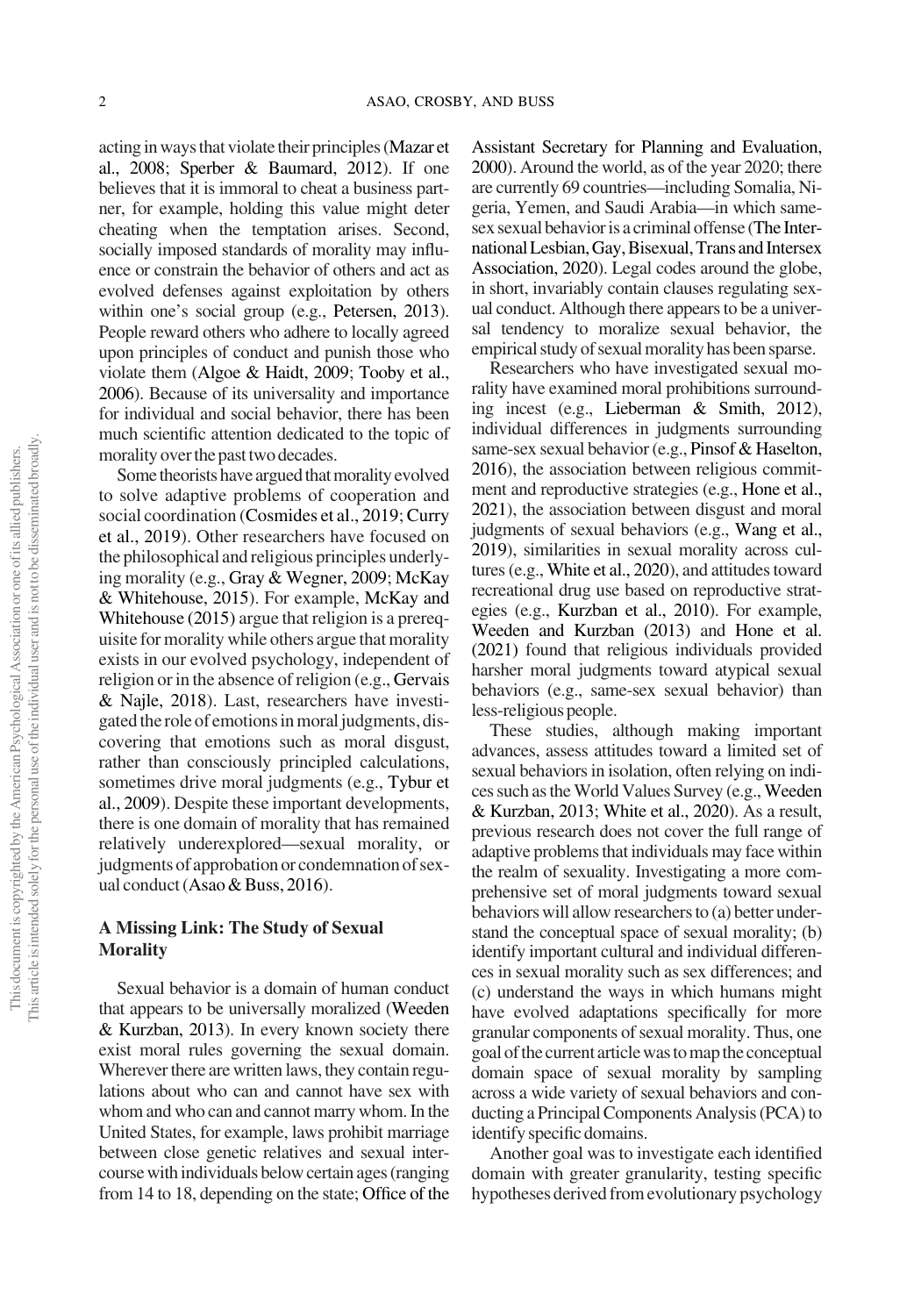and biology. Human psychology is at least somewhat domain-specific or intrinsically tied to the content of human conduct (Barrett & Kurzban, 2006), from face perception (Kanwisher, 2000) to self-esteem (Kirkpatrick et al., 2002). We hypothesize that in few domains is this more true than in the sexual sphere. There are multiple distinct adaptive problems within the realm of sex (e.g., competition for mates; incest avoidance; partner retention; sexual coercion avoidance) that would have been partially solved by a moral psychology designed to influence one's own and other people's sexual behaviors. Furthermore, there are good theoretical reasons to hypothesize that some sexual behaviors are more or less costly for men and for women in the currency of reproductive fitness. Thus, the specifics of sexual morality that guide human behavior may differ by sex.

#### Evolutionary Hypotheses About Sexual **Morality**

Because differential reproductive success is the primary engine of evolution by selection, humans may have evolved adaptations that not only guide their own sexual behavior, but that also function to interfere with the sexual behavior of others (Symons, 1979). One suite of hypothesized adaptations centers on sexual morality. Perhaps the most obvious subdomain centers on incest (e.g., Lieberman & Patrick, in press). Others include sexual coercion, which inflicts harm in the form of bypassing preferential mate choice; sexual infidelity, which can harm committed partners; and *casual* sex or short-term mating, which can interfere with group members who are pursuing a long-term mating strategy (Buss, 2016). Below we outline several hypotheses about these subdomains of sexual morality.

#### **Incest**

Sexual intercourse with close genetic relatives is an adaptive problem in mating because it increases the chances that offspring will inherit deleterious recessive alleles, thus lowering the reproductive success of both parents (Asao, in press). Studies in evolutionary biology have documented the negative fitness consequences of inbreeding (e.g., Charlesworth & Charlesworth, 1987; Crnokrak & Roff, 1999), and evolutionary psychologists have found compelling

evidence of incest avoidance mechanisms in humans (Fessler & Navarrete, 2004; Lieberman et al., 2007; Westermarck, 1981). Therefore, we hypothesized that (a) incest would be moralized negatively by both men and women for both male and female actors. Furthermore, we hypothesized that (b) incest would be judged to be *more* morally wrong for female actors than for male actors because of the greater potential costs women face (e.g., pregnancy, childbirth) after sex with a suboptimal partner (Trivers, 1972). Although incest is costly for men and women in terms of reproductive success, men do not bear the additional costs associated with internal gestation if conception occurs. Our moral psychology is hypothesized to track the relative costs of different sexual behaviors and condemn those that are more damaging to fitness.

#### Sexual Coercion

Sexual coercion is an exploitative mating behavior that is found across animal taxa and has likely been a recurrent problem faced by humans (Buss, 2021; McKibbin & Shackelford, 2011; Thornhill & Palmer, 2001). Researchers have begun to investigate counteradaptations in victims that are designed to minimize the negative fitness costs of sexual coercion, such as vaginal morphology to prevent forced insemination in ducks (Brennan et al., 2007) and psychological antirape adaptations in women (Bröder & Hohmann, 2003; Buss, 2021; McKibbin & Shackelford, 2011; Prokop, 2013). In humans, sexual coercion is a traumatic event that inflicts heavy psychological, physical, emotional, and social costs on victims (Apostolou, 2013; Burgess & Holmstrom, 1974; Perilloux et al., 2012; Resick, 1993).Moral condemnation of sexual coercion is one potential adaptive solution to the problem of rape. Therefore, we hypothesized that (c) sexual coercion would be heavily morally condemned by both men and women. Furthermore, we hypothesized that (d) sexual coercion would be *more* strongly morally condemned when perpetrated by male actors than by female actors, since rape of women by men is statistically more common than the reverse pattern (one in five women and one in 71 men; Basile et al., 2011) and rape inflicts greater harm in evolutionary currencies on women than on men (e.g., Perilloux et al., 2012). Additionally, sexual assault of a woman bypasses female choice, a fundamental process of sexual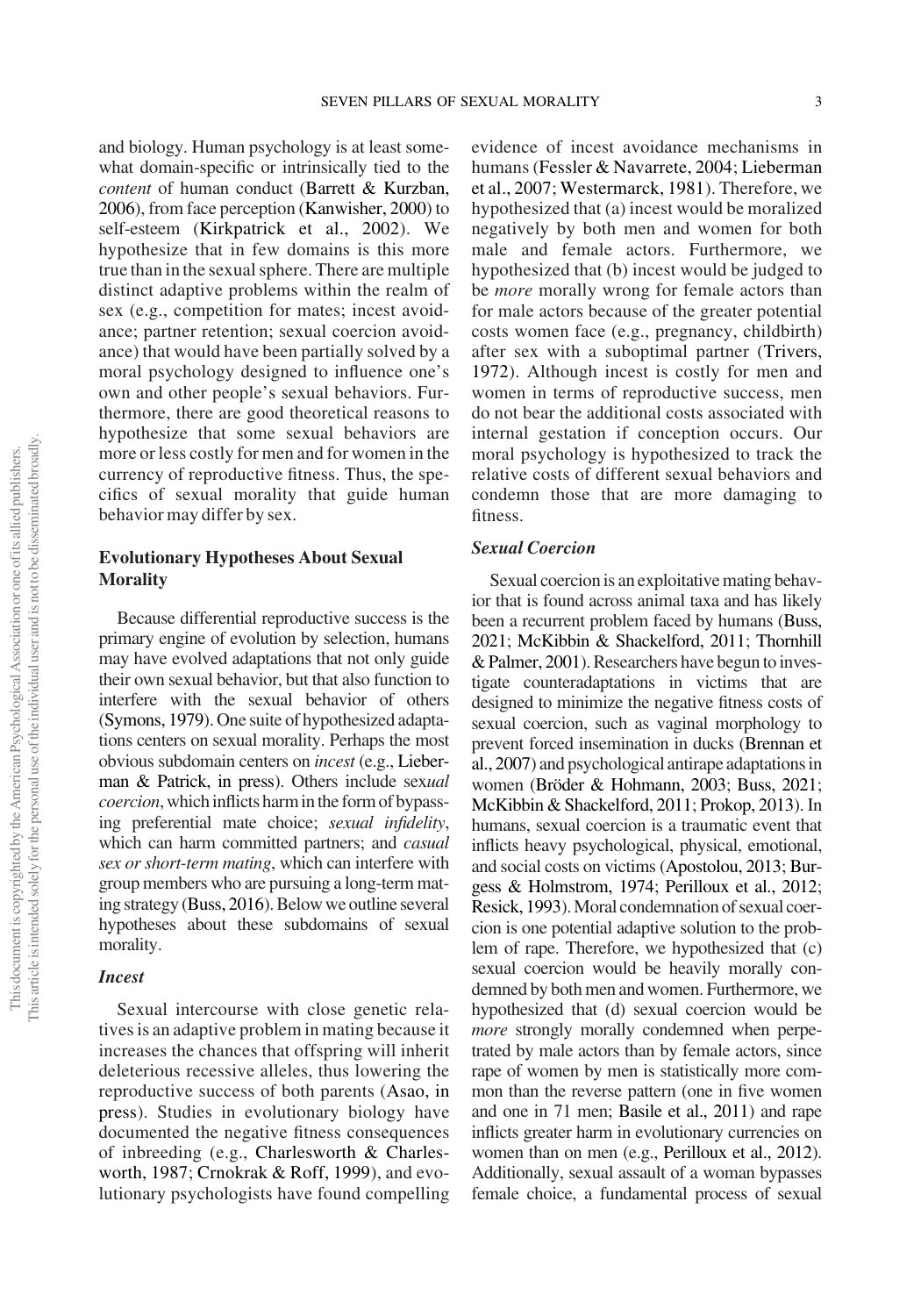selection documented in thousands of sexually reproducing species (e.g., Andersson, 1994).

#### **Infidelity**

Sexual infidelity by one's partner is another adaptive problem that humans have recurrently faced (Asao, in press; Buss, 2000). Infidelity is well documented among many socially monogamous species (e.g., Griffith et al., 2002; Peters et al., 2001). Infidelity is costly in terms of reproductive fitness for men and women because of the increased risk of dissolution of a valued romantic relationship and the costs associated with losing valuable reproductive resources to a rival. Thus, we hypothesized that (e) infidelity should be morally condemned by both men and women when judging both male and female actors. However, the costs of infidelity are not identical for men and women. Because of internal gestation, women are certain of their genetic relationship to their children, whereas men do not have direct evidence of genetic relatedness (Daly et al., 1982). This paternity uncertainty increases the potential costs associated with infidelity for men, because a man can be cuckolded into raising a child that he did not sire. Research on sexual jealousy has found consistent sex differences in which men are more upset by sexual infidelity in their partners while women are more upset by emotional affairs (Bendixen et al., 2015; Buss et al., 1992, 1999). Therefore, we hypothesized that (f) a purely sexual infidelity without emotional involvement would be more morally condemned in female actors by men than in male actors by men owing to paternity uncertainty.

#### Short-Term Mating

Casual or uncommitted sex is one category of mating strategies that people can implement. Because the potential costs of indiscriminate sex (e.g., pregnancy, childbirth) are higher on average for women than for men, and the reproductive benefits are greater for men than for women, research has consistently found large sex differences in willingnessto pursue a short-term mating strategy (e.g., Baranowski & Hecht, 2015; Bendixen et al., 2017; Buss & Schmitt, 1993; Clark & Hatfield, 1989; Schmitt, 2005). Studies have also found a sexual double standard, such that engaging in casual sex harms women's future mate value and social reputation more than men's (Buss, 1989, 2021), but this effect may be changing over time (Stewart-Williams et al., 2017). On balance of evidence,

we hypothesized that (g) short-term sex would be more negatively moralized for female actors than for male actors by men and women.

Because individuals are in competition with others over mates, other people's mating strategies can interfere with one's own sexual behaviors. From the perspective of a woman looking to pursue a long-term partnership, other women who engage in short-term mating increase the intensity of intrasexual mate competition. Men often become reluctant to commit to a long-term mate to the degree that there exist women in the mating market willing to engage in uncommitted sex, thus creating "strategic interference" (Buss, 1989). Because most women pursue a long-term mating strategy most of the time, we hypothesized a sex difference in the moral judgements of men and women participants such that (h) women more than men would morally condemn short-term mating for both male and female actors.

Recent research suggests that individual differences in mating strategy play a role in sexual double standards about casual sex (Stewart-Williams et al., 2017). There exist large individual differences in the degree to which people dispositionally pursue a short-term or long-term mating strategy (i.e., sociosexual orientation; Penke & Asendorpf, 2008), allowing ustomake evenmore nuanced predictions about condemnation of casual sex. People who are more oriented toward a short-term mating strategy could increase their sexual opportunities if they changed the social norms surrounding casual sex. We therefore hypothesize that (i) individuals who dispositionally pursue a short-term mating strategy will condemn casual sex less than those who dispositionally pursue a long-term mating strategy— a specific prediction about individual differences in sexual morality that we test in Study 3.

#### **Conclusions**

We have outlined several predictions derived from evolutionary psychology and biology for four domains of sexual morality: incest, sexual coercion, infidelity, and short-term mating. These domains were generated by reviewing the relevant adaptive problems within the realm of sex that could be partially solved by an evolved moral psychology. For other types of sexual behavior, for example samesex sexual behavior, we did not have strong a priori predictions about the strength of moral convictions, universality of moralization, or sex differences.We have therefore not included these sexual behaviors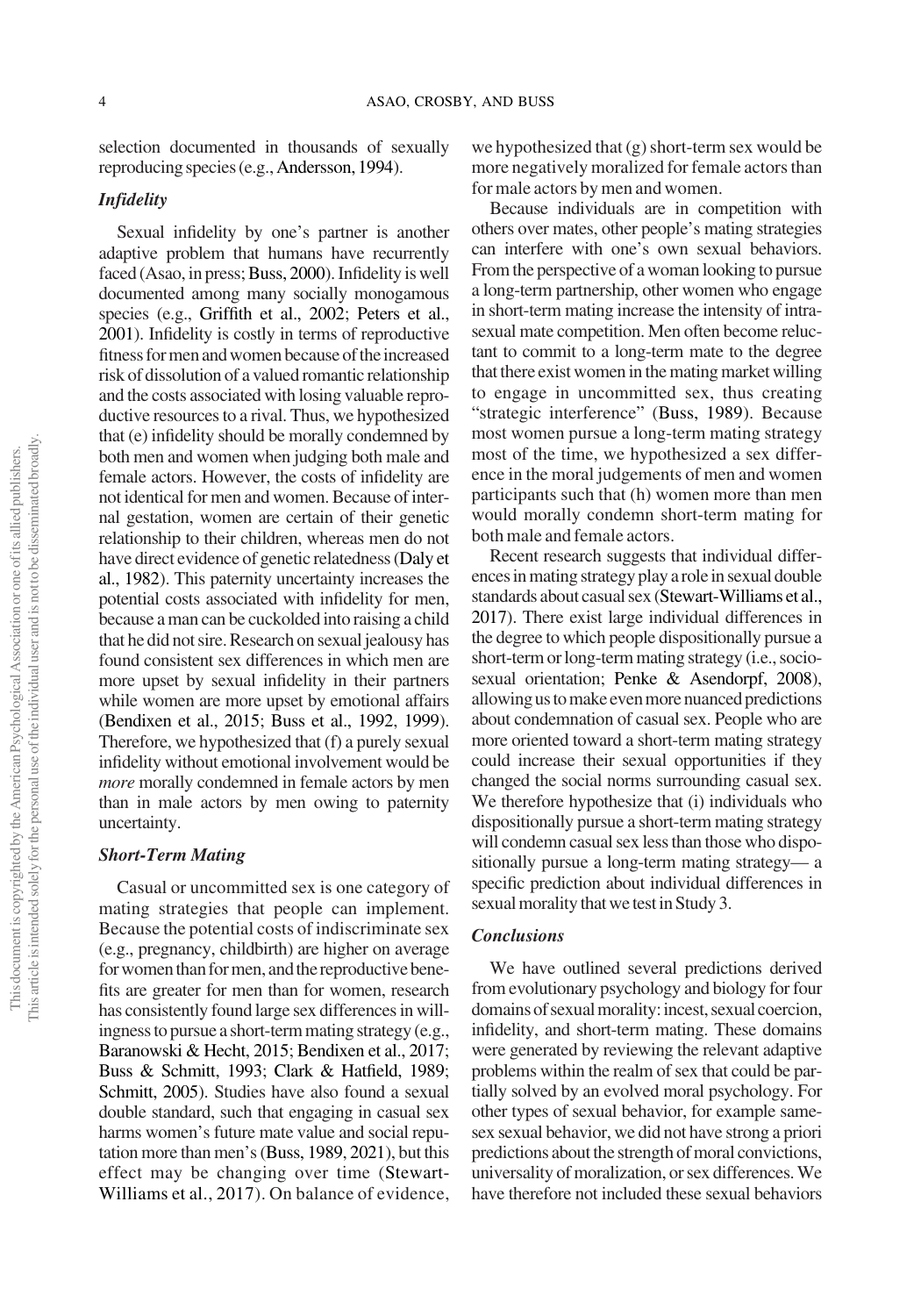in the evolutionary hypotheses above but will discuss findings concerning them below. Additionally, there were some domains of moralized sexual behavior that we did not anticipate prior to conducting our studies. Instead of limiting our investigation of sexual morality to what we deemed conceptually relevant a priori, we began our investigation using an act nomination procedure to gain a more diverse and comprehensive set of sexual domains to

#### Preliminary Study: Nominating Moralized Sexual Actions

We initially created a list of items that correspond to each of the four subdomains of sexual morality for which we had specific predictions. Sample items included having sex with one's parent (incest); physically forcing someone to have sex against their will (sexual coercion); while involved in a steady relationship, having a sexual affair with someone else (infidelity); and having a one-time sexual encounter without commitment (short-term sex).

To supplement these hypothesis-based items, we used an act nomination procedure to identify the sample space of sexual acts that might become targets of moralizing, a procedure that has been used in the past to capture domains of personality dispositions (Buss & Craik, 1983) evolution-based constructs such as acts of mate retention (Buss, 1988), dimensions of sexual disgust (Crosby et al., 2020), and the many reasons people cite for why they have sex (e.g., Meston et al., 2019).

#### Method

explore.

#### Participants

Participants (161; 76 women) were recruited from Amazon's Mechanical Turk and ranged in age from 20 to 72 ( $M = 39.80$ ;  $SD = 12.30$ ). Location was limited to the United States. All participants provided informed consent before participation began and were compensated \$.15 for their participation in the 10-minute survey. All procedures were approved by our institution's IRB.

#### Act Nominations

Each participant was asked to provide their age and biological sex, and then was asked to nominate acts across four conditions: (a) list at least five acts that men might perform within the sexual realm

that they considered to be morally bad; (b) list at least five acts that men might perform within the sexual realm that they considered to be morally  $\gcd$ ; (c) list at least five acts that women might perform within the sexual realm that they considered to be morally bad; (d) list at least five acts that women might perform within the sexual realm that they considered to be morally good. The order of the conditions was randomized.

#### Results and Discussion

Two researchers independently examined the nominations and compiled the items that were not conceptually redundant into a list of 44 unique items. These items were then added to the initial list of items generated from evolutionary theorizing. This resulted in a total of 70 initial acts.

#### Study 1: Tests of Evolutionary Hypotheses and Identifying the Multidimensional Space of Sexual Morality

The key goals of Study 1 were (a) to test predictions derived from the evolution-based hypotheses described in the Introduction and (b) to examine the underlying structure of sexual morality using factor analytic techniques.

#### Method

#### **Participants**

Participants ( $N = 920$ ; 564 women) were recruited from Amazon's Mechanical Turk to participate in a study on judgments of events and behaviors. Participants ranged in age from 18 to 87  $(M = 40.80; SD = 13.30)$ . Location was limited to the United States. Participants were compensated \$.25 for their participation in the 15-minute survey. All procedures were approved by our institution's IRB.

#### Materials and Procedure

After providing informed consent, participants were asked to provide their personal moral judgments of the 70 sexual behaviors separately for male and female actors using a scale ranging from  $-3$  (extremely morally bad) to  $+3$  (extremely morally good; see Appendix for instructions). This scale was chosen to allow for the capturing of both positive and negative impacts of each act on morality.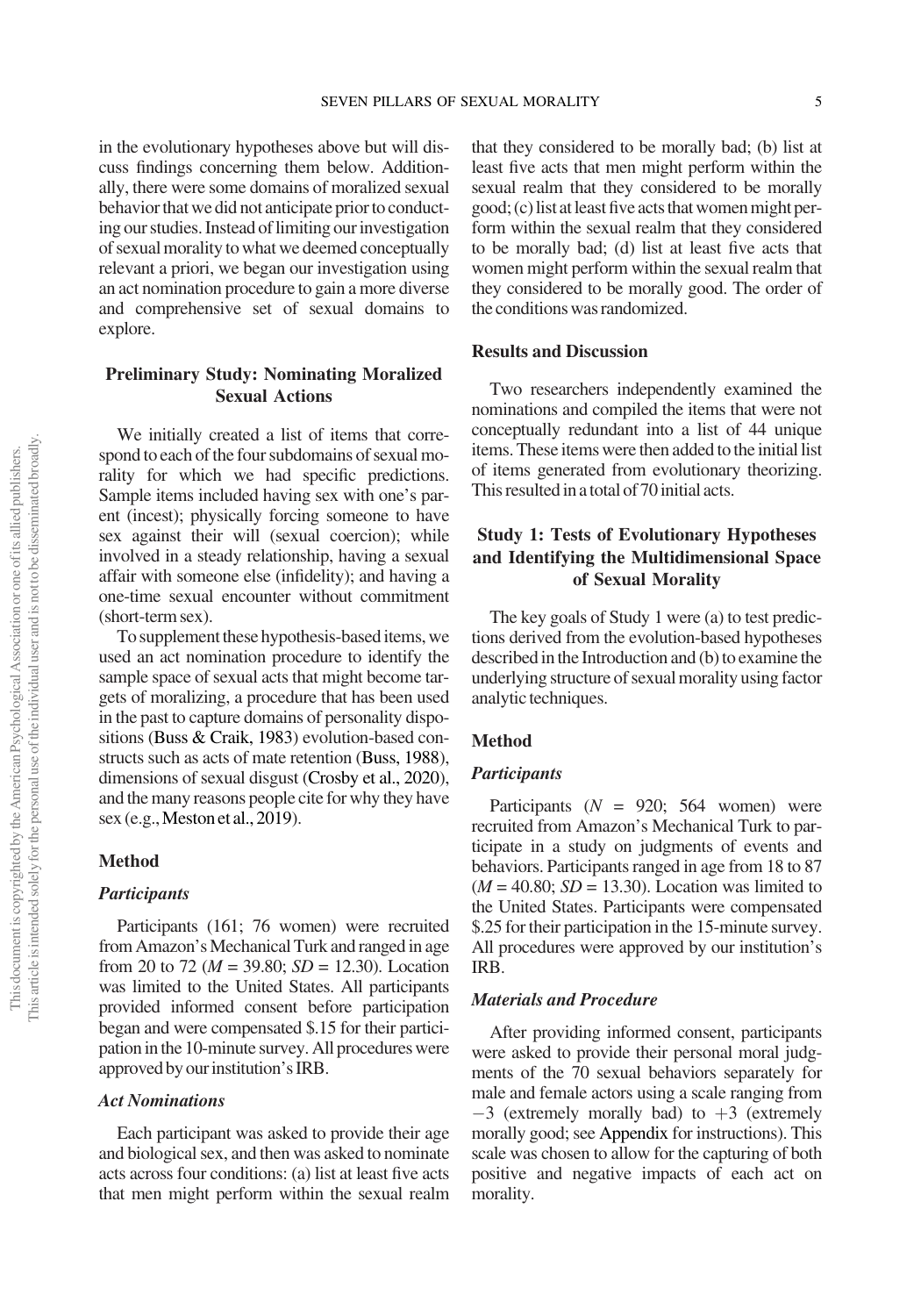After completing the moral judgments, participants filled out a brief demographic questionnaire providing their age, biological sex, religiosity, political orientation, and sexual orientation. Participants were then debriefed, compensated, and thanked fortheir participation.

#### Results and Discussion

#### Factor Analysis of Sexual Morality Judgments

To identify how the judgments of the 70 items generated from the act nomination procedure best coalesced together, we performed a PCA using promax rotation separately for judgments of male and female actors. We ran PCA analyses separately for male and female actors because we did not want to assume that individuals moralize behavior equally for male and female actors, and because we did not want to miss out on any potential nuances in moral judgments of sexual behavior. All analyses were conducted in R (R Core Team, 2019) with the lavaan package (Rosseel, 2012).

#### Factor Structure for Judgments of Male Actors' Sexual Behavior

A scree plot and an examination of eigen values indicated a seven-factor solution best fit the data after removing items that did not load at .50 or higher on one of the factors. Our final factor solution consisted of 35/70 items and seven factors, with the factors accounting for 64.40% of the total variance (see Table 1 for final items and factor loadings). We chose to use .50 as a cutoff threshold because we wanted to ensure that the items were highly consistent with the individual factors, and because we wanted to reduce the items down to as few as possible while still ensuring the adequate coverage of the sample space (see Hair et al., 1998 for discussion of cutoff thresholds). We labeled the seven factors according to the content of the items that loaded on them: (a) infidelity ( $\alpha$  = .89), (b) short-term sex  $(\alpha = .88)$ , (c) sexual coercion ( $\alpha = .87$ ), (d) outgroup sex ( $\alpha$  = .81), (e) long-term mating ( $\alpha$  = .77), (f) same-sex sexuality ( $\alpha$  = .92), and (g) paraphilic sex  $(\alpha = .78)$ . A Bartlett's test of sphericity indicated sufficient collinearity to run the factor analysis,  $\chi^2$ (595) = 17,471, p < .001.

#### Factor Structure for Judgments of Female Actors' Sexual Behavior

A scree plot and an examination of eigen values indicated that a seven-factor solution best fit the

data after removing items that did not load at .50 or higher on at least one factor. A final factor solution of seven proved optimal, accounting for 64.10% of the total variance. We used the same cutoff thresholds that were used for judgments of male sexual behavior. There were 35/70 items that passed the quantitative and theory-driven criteria for inclusion (see Table 2 for the final items and factor loadings). We labeled the seven factors of according to the content of the items that loaded on them: (a) *infidel*ity ( $\alpha$  = .89), (b) short-term sex ( $\alpha$  = .87), (c) sexual coercion ( $\alpha$  = .87), (d) outgroup sex ( $\alpha$  = .82), (e) long-term mating ( $\alpha = .77$ ), (f) same-sex sexuality  $(\alpha = .91)$ , and (g) *paraphilic sex* ( $\alpha = .78$ ). A Bartlett's test of sphericity indicated sufficient collinearity to run the factor analysis,  $\chi^2$ (595) = 17,319,  $p < .001$ .

#### Tests of Evolution-Based Predictions

Prior to analyses, we coded biological sex as a factor (sex going forward) and created separate factor scores for each factor by actor sex (e.g., sexual coercion for male actors; sexual coercion for female actors). We next conducted a series of t-tests and analysis of covariance (ANCOVA) tests to examine sex-differences among factors (e.g., male actors vs. female actors on the Incest subfactor) as well as the effect of participant sex on judgments of male and female actors after controlling for participant age. All reported ANCOVA results are after conducting post hoc analyses with Bonferroni corrections.

**Incest.** Female actors  $(M = -2.33, SD = .92)$ were not judged more harshly on the *incest* subfactor than male actors  $(M = -2.32, SD = .92; t(919) =$ 1.71,  $p = .087$ ; Cohen's  $d = .06$ ) by all participants. These results did not support our predictions but can possibly be attributed to ceiling effects because incestual sex was among the most morally condemned of all acts. Male participants had slightly higher variance than female participants in their judgment of the *incest* factor toward male and female actors (seeTable 3 for factor-level results by participant and actor sex).

ANCOVAs revealed that female participants  $(M = -2.45)$  judged male actors more harshly for engaging in the incest factor than male participants  $\text{did}$   $(M=-2.12)$ ,  $F(1, 917) = 28.55$ ,  $p < .001$ . Additionally, female participants  $(M = -2.13)$  judged female actors more harshly for engaging in the incest factor than male participants did  $(M =$  $-2.47$ ),  $F(1, 917) = 31.08$ ,  $p < .001$ . This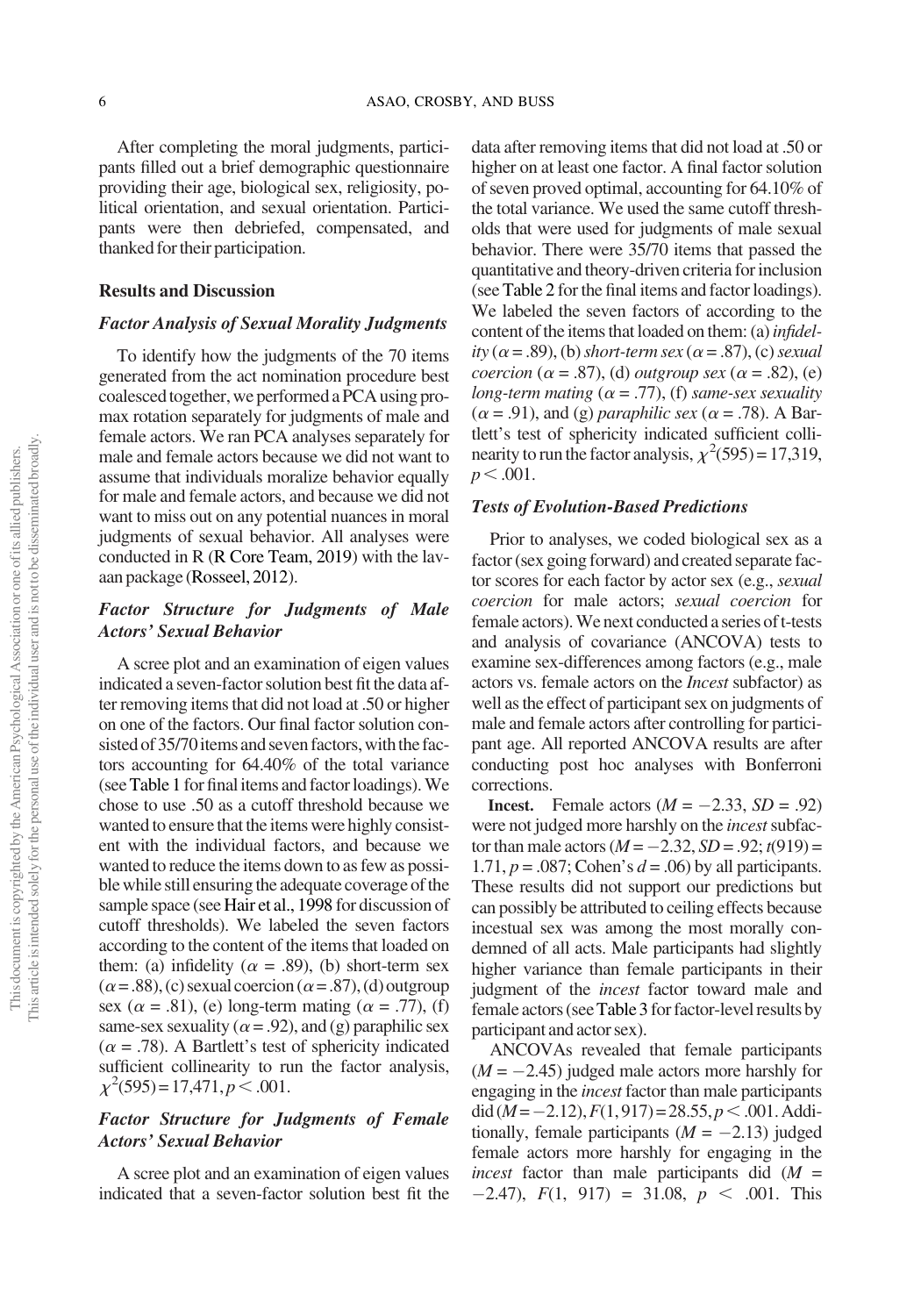This article is intended solely for the personal use of the individual user and is not to be disseminated broadly. This articleisintended solely forthe personal use oftheindividual user andis notto be disseminated broadly.This document is copyrighted by the American Psychological Association or one of its allied publishers. This documentis copyrighted bythe American Psychological Association or one ofits allied publishers.

# Table 1

Factor Loadings for Study 1's Moral Judgments of Male Actors Factor Loadings for Study 1's Moral Judgments of Male Actors

| Items                                                                                                                                                                                                                  | Infidelity | term sex<br>Short- | coercion<br>Sexual  | Outgroup<br>sex | Long-term<br>mating | Same-sex<br>sexuality | Paraphilic<br>sex |
|------------------------------------------------------------------------------------------------------------------------------------------------------------------------------------------------------------------------|------------|--------------------|---------------------|-----------------|---------------------|-----------------------|-------------------|
| 1. Having an ongoing emotional affair with                                                                                                                                                                             | 0.94       |                    |                     |                 |                     |                       |                   |
| someone who is already in a steady relation-<br>ship with someone else                                                                                                                                                 |            |                    |                     |                 |                     |                       |                   |
| While involved in a steady relationship, hav-<br>ing an emotional affair with someone else<br>$\overline{\mathcal{N}}$                                                                                                 | 0.91       |                    |                     |                 |                     |                       |                   |
| While involved in a steady relationship, hav-<br>.<br>ო                                                                                                                                                                | 0.84       |                    |                     |                 |                     |                       |                   |
| ing a sexual affair with someone else                                                                                                                                                                                  |            |                    |                     |                 |                     |                       |                   |
| 4. Having an ongoing sexual affair with some-<br>one who is already in a steady relationship                                                                                                                           | 0.83       |                    |                     |                 |                     |                       |                   |
| with someone else                                                                                                                                                                                                      |            |                    |                     |                 |                     |                       |                   |
|                                                                                                                                                                                                                        | 0.70       |                    |                     |                 |                     |                       |                   |
| with someoue $c_1$ , we allow the someouter with a mar-<br>5. Having a brief sexual encounter with a mar-<br>ried person when their spouse is out of town<br>6. Having sex with a friend's romanic partner<br>$\cdots$ |            |                    |                     |                 |                     |                       |                   |
|                                                                                                                                                                                                                        | 0.68       |                    |                     |                 |                     |                       |                   |
| 7. Paying someone money to have sex with t                                                                                                                                                                             |            | $0.86$<br>$0.82$   |                     |                 |                     |                       |                   |
| 8. Having sex with someone because they                                                                                                                                                                                |            |                    |                     |                 |                     |                       |                   |
| 9. Having a one-time sexual encounter without<br>offered to pay money                                                                                                                                                  |            | 0.76               |                     |                 |                     |                       |                   |
| commitment                                                                                                                                                                                                             |            |                    |                     |                 |                     |                       |                   |
| 10. Having a reputation as an easily accessible                                                                                                                                                                        |            | 0.74               |                     |                 |                     |                       |                   |
| sexual partner                                                                                                                                                                                                         |            |                    |                     |                 |                     |                       |                   |
| 11. Having sex with someone without being in                                                                                                                                                                           |            | 0.73               |                     |                 |                     |                       |                   |
| love with them                                                                                                                                                                                                         |            |                    |                     |                 |                     |                       |                   |
| 12. Watching pornography                                                                                                                                                                                               |            | 0.60               |                     |                 |                     |                       |                   |
| 13. Drugging a person to have sex with them                                                                                                                                                                            |            |                    | $\frac{0.91}{0.86}$ |                 |                     |                       |                   |
| 14. Physically forcing someone to have sex                                                                                                                                                                             |            |                    |                     |                 |                     |                       |                   |
| against their will                                                                                                                                                                                                     |            |                    |                     |                 |                     |                       |                   |
| 15. Having sex with someone who is mentally                                                                                                                                                                            |            |                    | 0.85                |                 |                     |                       |                   |
| disabled so they cannot give consent                                                                                                                                                                                   |            |                    |                     |                 |                     |                       |                   |
| 16. Having sex with someone who is too intoxi-                                                                                                                                                                         |            |                    | $0.70\,$            |                 |                     |                       |                   |
| cated to know what is going on                                                                                                                                                                                         |            |                    |                     |                 |                     |                       |                   |
| sex<br>17. Verbally pressuring someone into having<br>against their will                                                                                                                                               |            |                    | 0.55                |                 |                     |                       |                   |
| 18. Marrying someone from a very different<br>social class                                                                                                                                                             |            |                    |                     | 0.83            |                     |                       |                   |
| 19. Having sex with someone of a very different                                                                                                                                                                        |            |                    |                     | 0.81            |                     |                       |                   |
| ethnic group                                                                                                                                                                                                           |            |                    |                     |                 |                     |                       |                   |
| 20. Having sex with someone of a different race                                                                                                                                                                        |            |                    |                     | 0.80            |                     |                       | (table continues) |
|                                                                                                                                                                                                                        |            |                    |                     |                 |                     |                       |                   |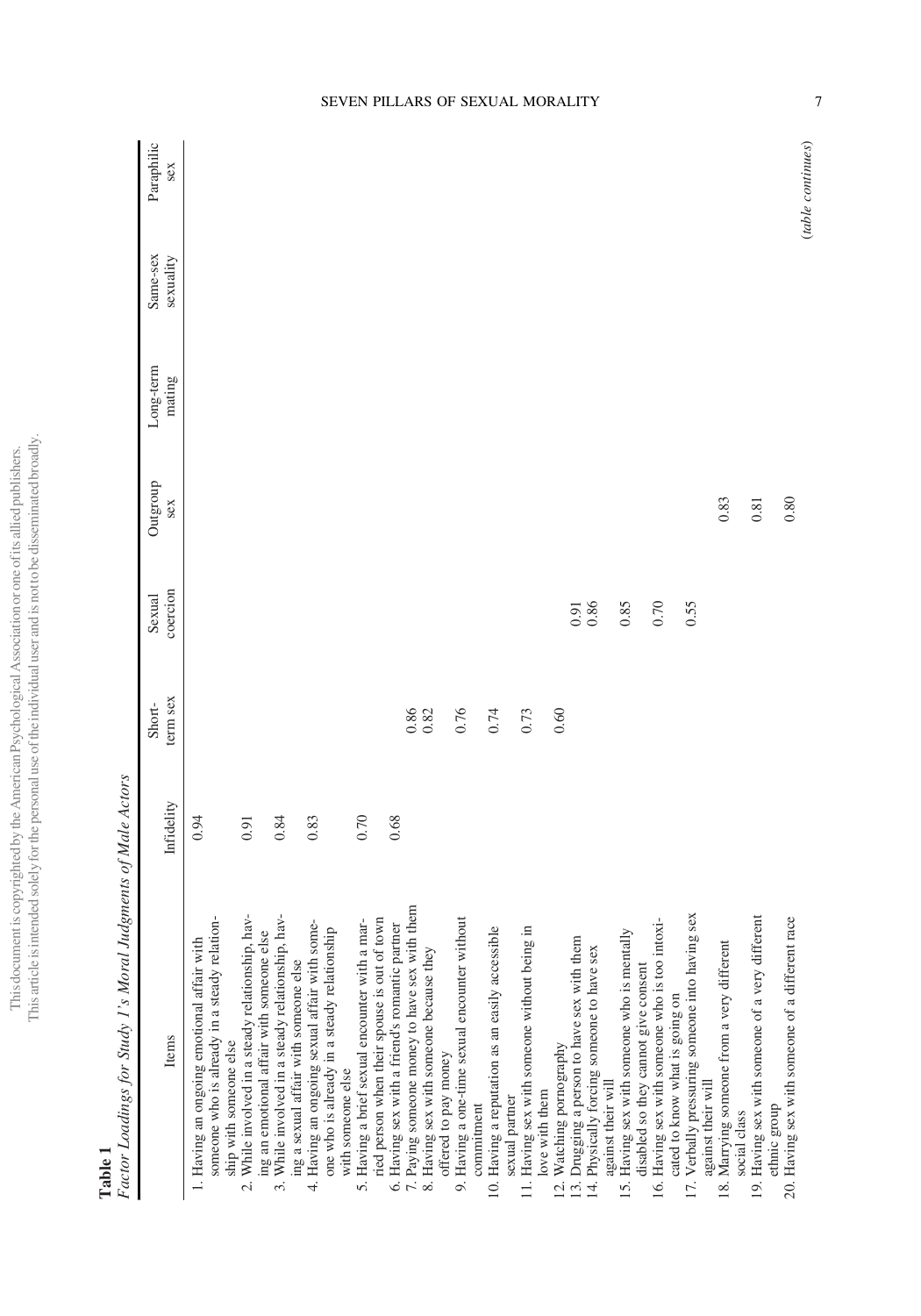| i              |   |
|----------------|---|
|                |   |
|                |   |
|                |   |
|                |   |
|                |   |
|                |   |
|                |   |
|                |   |
|                |   |
|                |   |
|                |   |
|                |   |
|                |   |
|                |   |
|                |   |
|                |   |
|                |   |
|                |   |
|                |   |
|                |   |
|                |   |
|                |   |
|                |   |
| )              |   |
|                |   |
|                |   |
|                |   |
|                |   |
|                |   |
|                |   |
|                |   |
|                |   |
|                |   |
|                |   |
|                |   |
|                |   |
|                |   |
|                |   |
|                |   |
|                |   |
|                |   |
|                |   |
| ì              |   |
|                |   |
|                |   |
| ì              |   |
|                |   |
|                |   |
|                |   |
|                |   |
|                |   |
|                |   |
|                |   |
|                |   |
|                |   |
|                |   |
| $\overline{a}$ |   |
|                |   |
|                | i |

Table 1 (continued) Table 1 (continued)

|                                                                 |                                                                           | Short-   | Sexual   | Outgroup | Long-term | Same-sex                                            | Paraphilic        |
|-----------------------------------------------------------------|---------------------------------------------------------------------------|----------|----------|----------|-----------|-----------------------------------------------------|-------------------|
| Items                                                           | Infidelity                                                                | term sex | coercion | sex      | mating    | sexuality                                           | sex               |
| 21. Marrying someone from a different religious                 |                                                                           |          |          | 0.69     |           |                                                     |                   |
| dno.fa                                                          |                                                                           |          |          |          |           |                                                     |                   |
| 22. Marrying someone whose political views are                  |                                                                           |          |          | 0.61     |           |                                                     |                   |
| strongly opposed to one's own                                   |                                                                           |          |          |          |           |                                                     |                   |
| 23. Cuddling with one's romantic partner after sex              |                                                                           |          |          |          | 0.84      |                                                     |                   |
| 24. Telling one's romantic partner "I love you"                 |                                                                           |          |          |          | 0.76      |                                                     |                   |
| during sex                                                      |                                                                           |          |          |          |           |                                                     |                   |
| 25. Making sure one's romantic partner is sexually<br>satisfied |                                                                           |          |          |          | 0.72      |                                                     |                   |
| 26. Having sex with one's romantic partner to                   |                                                                           |          |          |          | 0.68      |                                                     |                   |
| have a baby                                                     |                                                                           |          |          |          |           |                                                     |                   |
| 27. Being honest about one's sexual history (e.g.,              |                                                                           |          |          |          | 0.52      |                                                     |                   |
| the number or identity of one's previous sex-                   |                                                                           |          |          |          |           |                                                     |                   |
| ual partners)                                                   |                                                                           |          |          |          |           |                                                     |                   |
| 28. Remaining sexually faithful to one's romantic               |                                                                           |          |          |          | 0.52      |                                                     |                   |
| partner                                                         |                                                                           |          |          |          |           |                                                     |                   |
| 29. Marrying someone of the same sex                            |                                                                           |          |          |          |           |                                                     |                   |
| sex<br>30. Having sex with someone of the same                  |                                                                           |          |          |          |           | $\begin{array}{c} 0.92 \\ 0.91 \\ 0.90 \end{array}$ |                   |
| 31. Passionately kissing someone of the same sex                |                                                                           |          |          |          |           |                                                     |                   |
| 32. Having sex with someone who is dead                         |                                                                           |          |          |          |           |                                                     |                   |
| 33. Having sex with an animal                                   |                                                                           |          |          |          |           |                                                     |                   |
| 34. Having sex with one's sibling or one's parent               |                                                                           |          |          |          |           |                                                     | 82<br>822<br>0000 |
| 35. Having sex with one's cousin                                |                                                                           |          |          |          |           |                                                     |                   |
| Note. The factor loadings reported above                        | are for Study 1 using principal components analysis with varimax rotation |          |          |          |           |                                                     |                   |

8 ASAO, CROSBY, AND BUSS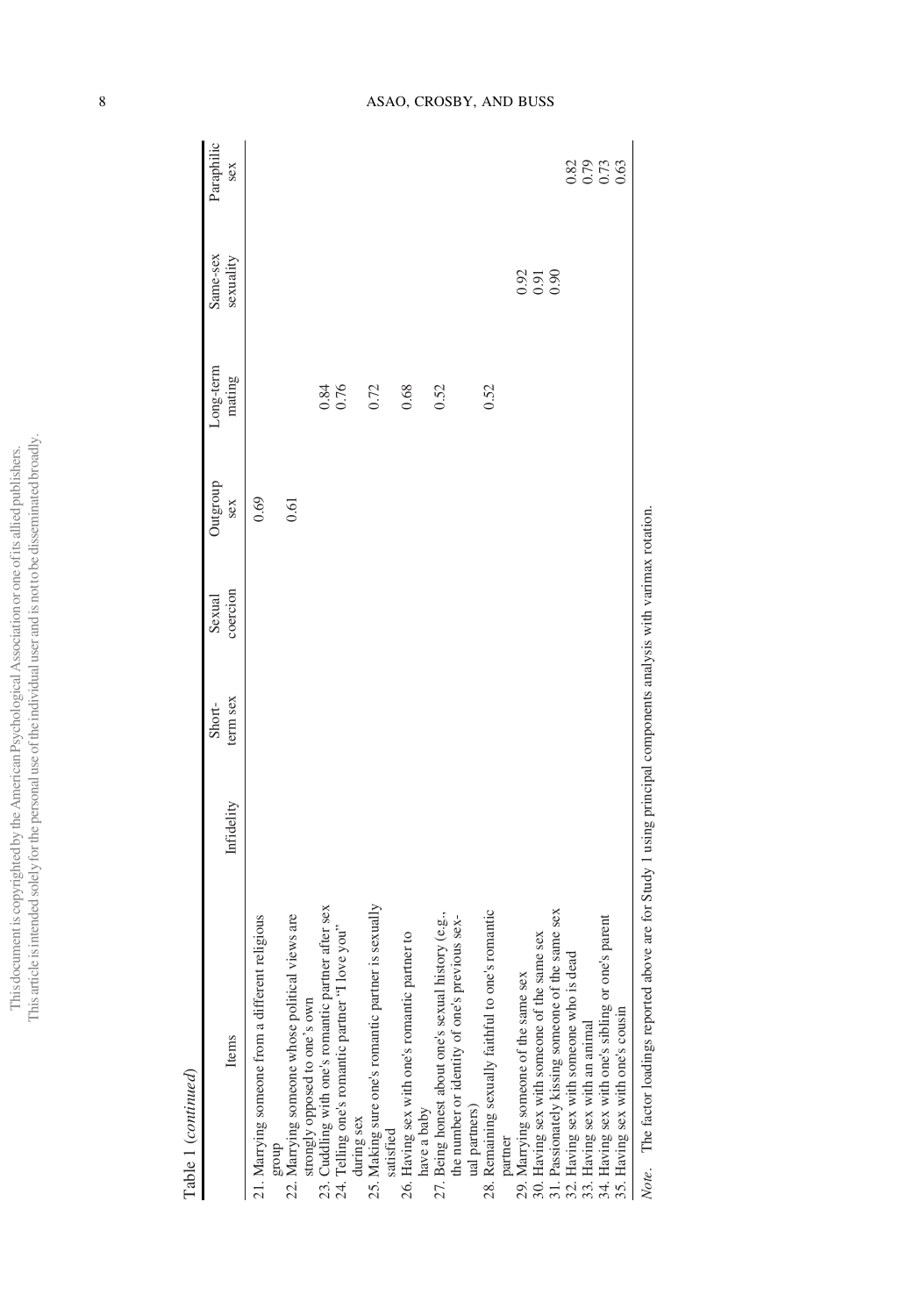This article is intended solely for the personal use of the individual user and is not to be disseminated broadly. This articleisintended solely forthe personal use oftheindividual user andis notto be disseminated broadly.This document is copyrighted by the American Psychological Association or one of its allied publishers. This documentis copyrighted bythe American Psychological Association or one ofits allied publishers.

# Table 2

Factor Loadings for Study 1's Moral Judgments of Female Actors Factor Loadings for Study 1's Moral Judgments of Female Actors

|                                                                                                                                                                                        |            | Short-                                      | Sexual                                      | Outgroup | Long-term | Same-sex  | Paraphilic        |
|----------------------------------------------------------------------------------------------------------------------------------------------------------------------------------------|------------|---------------------------------------------|---------------------------------------------|----------|-----------|-----------|-------------------|
| Items                                                                                                                                                                                  | Infidelity | term sex                                    | coercion                                    | sex      | mating    | sexuality | sex               |
| 1. Having an ongoing emotional affair with                                                                                                                                             | 0.90       |                                             |                                             |          |           |           |                   |
| someone who is already in a steady relation-<br>ship with someone else                                                                                                                 |            |                                             |                                             |          |           |           |                   |
| While involved in a steady relationship, hav-<br>$\overline{c}$                                                                                                                        | 0.90       |                                             |                                             |          |           |           |                   |
| ing an emotional affair with someone else                                                                                                                                              |            |                                             |                                             |          |           |           |                   |
| 3. Having an ongoing sexual affair with some-                                                                                                                                          | 0.79       |                                             |                                             |          |           |           |                   |
| one who is already in a steady relationship                                                                                                                                            |            |                                             |                                             |          |           |           |                   |
| with someone else                                                                                                                                                                      |            |                                             |                                             |          |           |           |                   |
| 4. While involved in a steady relationship, hav-                                                                                                                                       | 0.79       |                                             |                                             |          |           |           |                   |
| ing a sexual affair with someone else                                                                                                                                                  |            |                                             |                                             |          |           |           |                   |
|                                                                                                                                                                                        | 0.75       |                                             |                                             |          |           |           |                   |
| 5. Having a brief sexual encounter with a married person when their spouse is out of town 6. Having sex with a friend's romantic partner 7. Paving someone money to have sex with them |            |                                             |                                             |          |           |           |                   |
|                                                                                                                                                                                        | 0.64       |                                             |                                             |          |           |           |                   |
| 7. Paying someone money to have sex with t                                                                                                                                             |            | $\begin{array}{c} 0.87 \\ 0.83 \end{array}$ |                                             |          |           |           |                   |
| 8. Having sex with someone because they                                                                                                                                                |            |                                             |                                             |          |           |           |                   |
| offered to pay money                                                                                                                                                                   |            |                                             |                                             |          |           |           |                   |
| 9. Having sex with someone without being in                                                                                                                                            |            | 0.74                                        |                                             |          |           |           |                   |
| love with them                                                                                                                                                                         |            |                                             |                                             |          |           |           |                   |
| 10. Having a one-time sexual encounter without                                                                                                                                         |            | 0.70                                        |                                             |          |           |           |                   |
| commitment                                                                                                                                                                             |            |                                             |                                             |          |           |           |                   |
| 11. Having a reputation as an easily accessible                                                                                                                                        |            | 0.70                                        |                                             |          |           |           |                   |
| sexual partner                                                                                                                                                                         |            |                                             |                                             |          |           |           |                   |
| 12. Watching pornography                                                                                                                                                               |            | 0.57                                        |                                             |          |           |           |                   |
| 13. Physically forcing someone to have sex                                                                                                                                             |            |                                             | 0.86                                        |          |           |           |                   |
| against their will                                                                                                                                                                     |            |                                             |                                             |          |           |           |                   |
| 14. Drugging a person to have sex with them                                                                                                                                            |            |                                             | $\begin{array}{c} 0.83 \\ 0.78 \end{array}$ |          |           |           |                   |
| 15. Having sex with someone who is too intoxi-                                                                                                                                         |            |                                             |                                             |          |           |           |                   |
| cated to know what is going on                                                                                                                                                         |            |                                             |                                             |          |           |           |                   |
| 16. Having sex with someone who is mentally                                                                                                                                            |            |                                             | $0.77\,$                                    |          |           |           |                   |
| disabled so they cannot give consent                                                                                                                                                   |            |                                             |                                             |          |           |           |                   |
| sex<br>17. Verbally pressuring someone into having                                                                                                                                     |            |                                             | 0.75                                        |          |           |           |                   |
| against their will                                                                                                                                                                     |            |                                             |                                             |          |           |           |                   |
| 18. Marrying someone from a very different<br>social class                                                                                                                             |            |                                             |                                             | 0.84     |           |           |                   |
| 19. Having sex with someone of a very different                                                                                                                                        |            |                                             |                                             | $\!0.81$ |           |           |                   |
| ethnic group                                                                                                                                                                           |            |                                             |                                             |          |           |           |                   |
| 20. Having sex with someone of a different race                                                                                                                                        |            |                                             |                                             | 0.80     |           |           |                   |
|                                                                                                                                                                                        |            |                                             |                                             |          |           |           | (table continues) |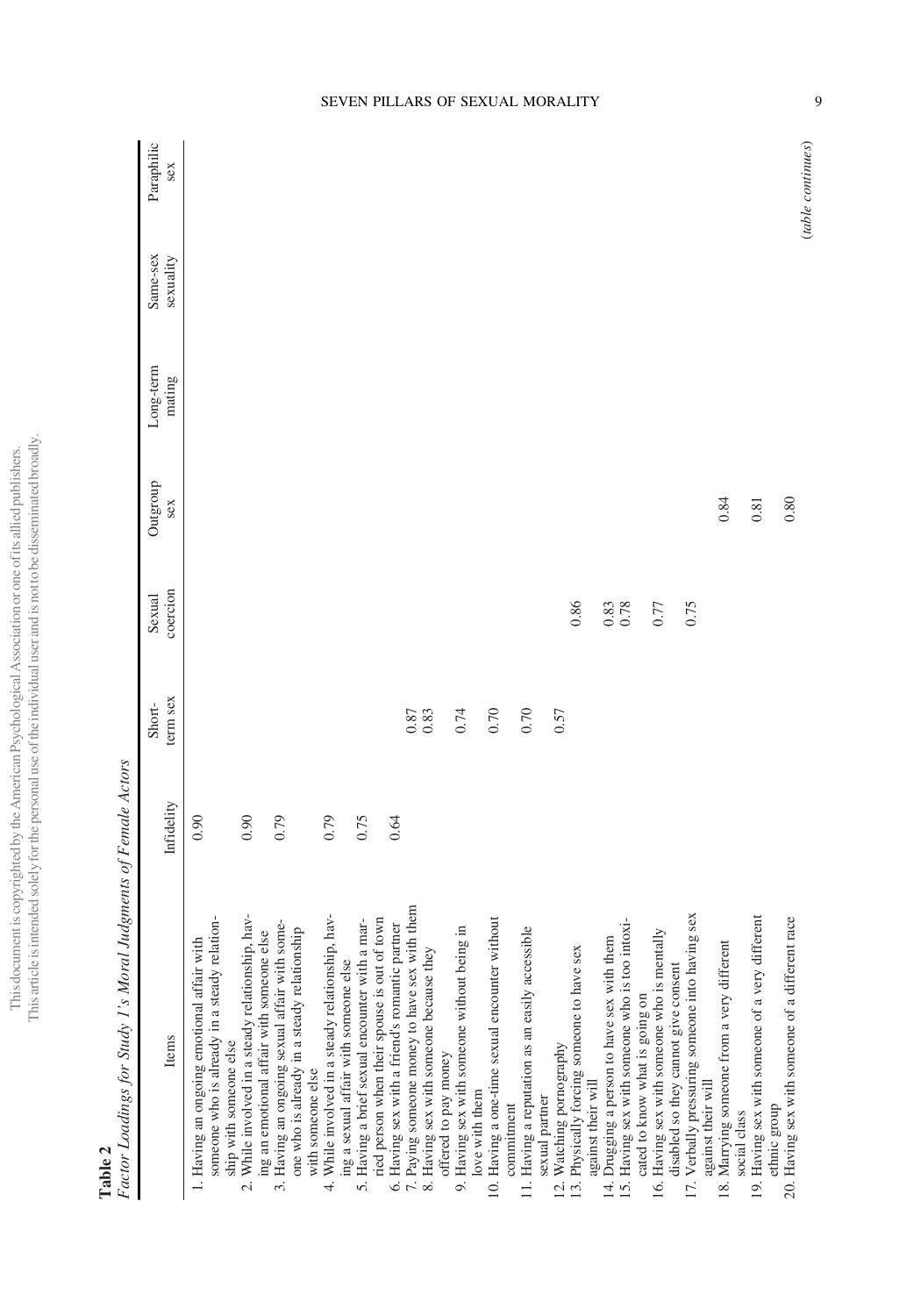This document is copyrighted by the American Psychological Association or one of its allied publishers.<br>This article is intended solely for the personal use of the individual user and is not to be disseminated broadly. This articleisintended solely forthe personal use oftheindividual user andis notto be disseminated broadly.This documentis copyrighted bythe American Psychological Association or one ofits allied publishers.

> $Table~2~(continued)$ Table 2 (continued)

| Items                                                           | Infidelity                                                                 | term sex<br>Short- | coercion<br>Sexual | Outgroup<br>sex | Long-term<br>mating | Same-sex<br>sexuality | Paraphilic<br>sex              |
|-----------------------------------------------------------------|----------------------------------------------------------------------------|--------------------|--------------------|-----------------|---------------------|-----------------------|--------------------------------|
|                                                                 |                                                                            |                    |                    |                 |                     |                       |                                |
| ligious<br>21. Marrying someone from a different rel            |                                                                            |                    |                    | 0.70            |                     |                       |                                |
| dno.18                                                          |                                                                            |                    |                    |                 |                     |                       |                                |
| 22. Marrying someone whose political views are                  |                                                                            |                    |                    | 0.60            |                     |                       |                                |
| strongly opposed to one's own                                   |                                                                            |                    |                    |                 |                     |                       |                                |
| 23. Cuddling with one's romantic partner after sex              |                                                                            |                    |                    |                 | 0.82                |                       |                                |
| 24. Telling one's romantic partner "I love you"                 |                                                                            |                    |                    |                 | 0.75                |                       |                                |
| during sex                                                      |                                                                            |                    |                    |                 |                     |                       |                                |
| 25. Making sure one's romantic partner is sexually<br>satisfied |                                                                            |                    |                    |                 | 0.72                |                       |                                |
|                                                                 |                                                                            |                    |                    |                 |                     |                       |                                |
| 26. Having sex with one's romantic partner to                   |                                                                            |                    |                    |                 | 0.71                |                       |                                |
| have a baby                                                     |                                                                            |                    |                    |                 |                     |                       |                                |
| 27. Being honest about one's sexual history (e.g.,              |                                                                            |                    |                    |                 | 0.54                |                       |                                |
| the number or identity of one's previous sex-                   |                                                                            |                    |                    |                 |                     |                       |                                |
| ual partners)                                                   |                                                                            |                    |                    |                 |                     |                       |                                |
| 28. Remaining sexually faithful to one's romantic               |                                                                            |                    |                    |                 | 0.51                |                       |                                |
| partner                                                         |                                                                            |                    |                    |                 |                     |                       |                                |
| 29. Marrying someone of the same sex                            |                                                                            |                    |                    |                 |                     |                       |                                |
| 30. Having sex with someone of the same sex                     |                                                                            |                    |                    |                 |                     | 0.92<br>0.93<br>0.89  |                                |
| 31. Passionately kissing someone of the same sex                |                                                                            |                    |                    |                 |                     |                       |                                |
| 32. Having sex with someone who is dead                         |                                                                            |                    |                    |                 |                     |                       |                                |
| 33. Having sex with an animal                                   |                                                                            |                    |                    |                 |                     |                       | 87<br>178<br>178<br>180<br>180 |
| 34. Having sex with one's sibling or one's parent               |                                                                            |                    |                    |                 |                     |                       |                                |
| 35. Having sex with one's cousin                                |                                                                            |                    |                    |                 |                     |                       |                                |
| Note. The factor loadings reported above                        | are for Study 1 using principal components analysis with varimax rotation. |                    |                    |                 |                     |                       |                                |

10 ASAO, CROSBY, AND BUSS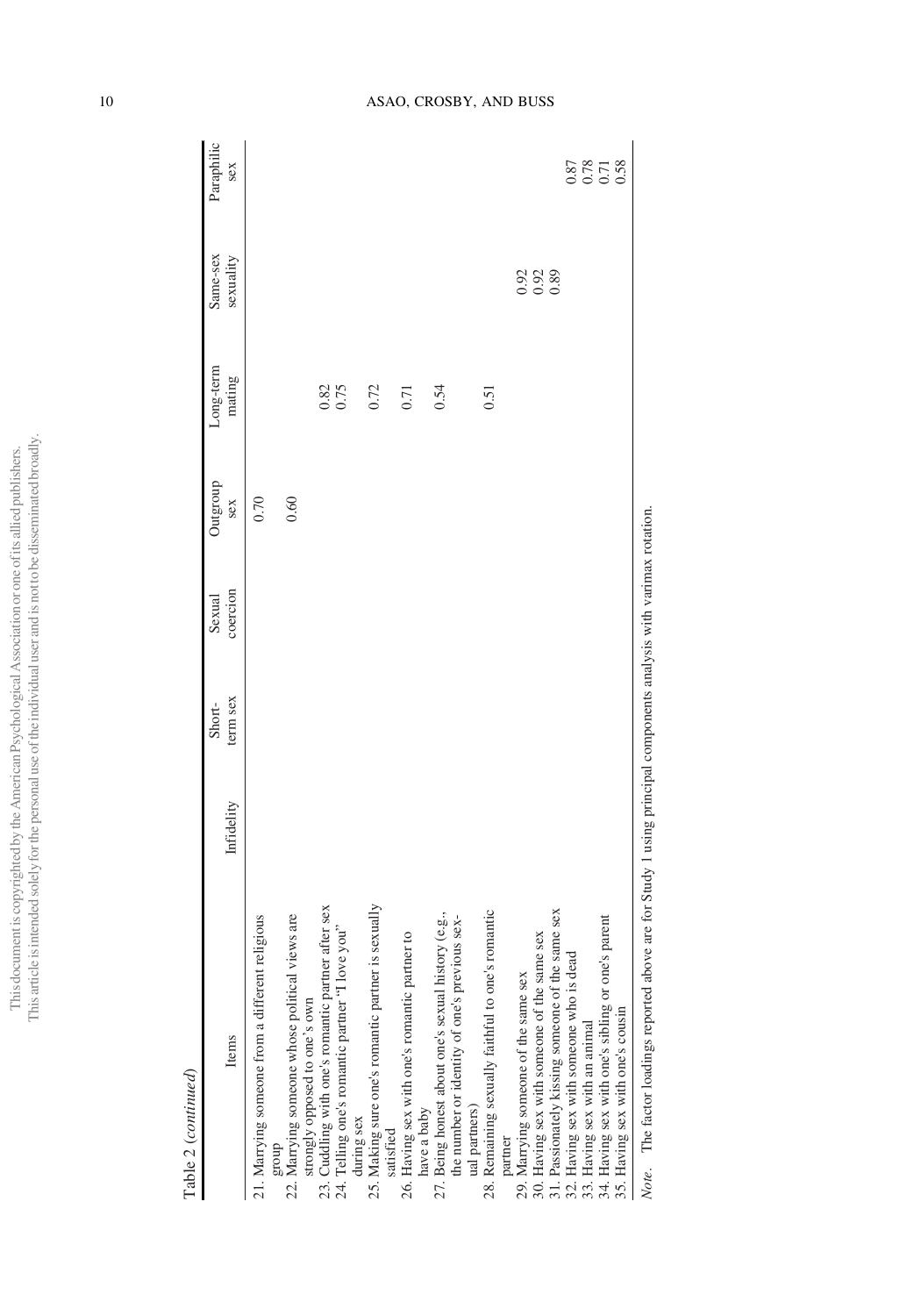| Factor                                                                                                                                                                                                                                                                       | participant M<br>Male | participant SD<br>Male | participant M<br>Female                             | participant SD<br>Female                                                                                                                                                                                                                                                                                   | T statistic                | $p$ value                                               | Cohen's $d$                                               |
|------------------------------------------------------------------------------------------------------------------------------------------------------------------------------------------------------------------------------------------------------------------------------|-----------------------|------------------------|-----------------------------------------------------|------------------------------------------------------------------------------------------------------------------------------------------------------------------------------------------------------------------------------------------------------------------------------------------------------------|----------------------------|---------------------------------------------------------|-----------------------------------------------------------|
| Judgments of male actors                                                                                                                                                                                                                                                     |                       |                        |                                                     |                                                                                                                                                                                                                                                                                                            |                            |                                                         |                                                           |
| Outgroup sex                                                                                                                                                                                                                                                                 | 0.30                  | 0.85                   | 0.28                                                | 0.82                                                                                                                                                                                                                                                                                                       |                            | .79                                                     |                                                           |
| Long-term mating                                                                                                                                                                                                                                                             | 1.72                  | 0.99                   | 1.85                                                |                                                                                                                                                                                                                                                                                                            | $0.27$<br>$2.10$           | Ŕ.                                                      | 0.02                                                      |
| Short-term sex                                                                                                                                                                                                                                                               | $-0.58$               |                        |                                                     |                                                                                                                                                                                                                                                                                                            | 6.86                       |                                                         |                                                           |
| Economics subfactor                                                                                                                                                                                                                                                          | $\frac{11}{11}$       | $rac{88}{100}$         | $-1.07$<br>$-1.61$<br>$-0.79$<br>$-2.73$<br>$-0.43$ | $3,8,8$<br>$1,3,8$<br>$1,3,8$                                                                                                                                                                                                                                                                              | 5.80                       | 388858<br>VVVV                                          | 6.334702                                                  |
| Casual sex subfactor                                                                                                                                                                                                                                                         | $-0.32$               |                        |                                                     |                                                                                                                                                                                                                                                                                                            |                            |                                                         |                                                           |
| Sexual coercion                                                                                                                                                                                                                                                              | 2.52                  | 0.85                   |                                                     | 0.60                                                                                                                                                                                                                                                                                                       | 6.53                       |                                                         |                                                           |
| Same-sex sexuality                                                                                                                                                                                                                                                           | $-0.46$               | 1.40                   |                                                     | 1.51                                                                                                                                                                                                                                                                                                       | $-0.30$                    |                                                         |                                                           |
| Paraphilic sex                                                                                                                                                                                                                                                               | 2.35                  | 0.87                   | $-2.64$                                             | 0.60                                                                                                                                                                                                                                                                                                       |                            |                                                         |                                                           |
| Incest subfactor                                                                                                                                                                                                                                                             | $-2.11$               | 1.04                   | $-2.45$                                             | 0.81                                                                                                                                                                                                                                                                                                       | 6.00<br>6.00<br>5.13       | $\frac{5}{3}$ $\frac{5}{3}$ $\frac{5}{3}$ $\frac{5}{3}$ | $\begin{array}{c} 41 \\ 0.38 \\ 0.35 \\ 0.31 \end{array}$ |
| Deviant subfactor                                                                                                                                                                                                                                                            | $-2.58$               | 0.87                   | $-2.82$                                             | 0.55                                                                                                                                                                                                                                                                                                       |                            |                                                         |                                                           |
|                                                                                                                                                                                                                                                                              | $-1.94$               | 0.95                   | $-2.22$                                             | 0.86                                                                                                                                                                                                                                                                                                       | 4.56                       |                                                         |                                                           |
| Infidelity<br>Judgments of female actors                                                                                                                                                                                                                                     |                       |                        |                                                     |                                                                                                                                                                                                                                                                                                            |                            |                                                         |                                                           |
| Outgroup sex                                                                                                                                                                                                                                                                 | 0.29                  | 0.86                   | 0.28                                                | 0.85                                                                                                                                                                                                                                                                                                       |                            | 88.                                                     |                                                           |
| Long-term mating                                                                                                                                                                                                                                                             | 1.72                  | $\overline{0}$         | 1.87                                                | 0.92                                                                                                                                                                                                                                                                                                       | $-2.37$                    | $\overline{0}$                                          |                                                           |
| Short-term sex                                                                                                                                                                                                                                                               | $-0.68$               | 00.1                   | $-1.15$                                             |                                                                                                                                                                                                                                                                                                            | 6.90                       | $\overline{\text{c}}$ .001                              |                                                           |
| Economics subfactor                                                                                                                                                                                                                                                          | $-1.17$               | 1.25                   | $-1.68$                                             |                                                                                                                                                                                                                                                                                                            |                            | $\leq 001$                                              |                                                           |
| Casual sex subfactor                                                                                                                                                                                                                                                         | $-0.43$               | 1.02                   | $-0.89$                                             |                                                                                                                                                                                                                                                                                                            |                            |                                                         |                                                           |
| Sexual coercion                                                                                                                                                                                                                                                              | 2.51                  | 0.83                   | $-2.73$                                             | 1389851                                                                                                                                                                                                                                                                                                    | $6.53$<br>$6.38$<br>$6.18$ |                                                         |                                                           |
| Same-sex sexuality                                                                                                                                                                                                                                                           | $-0.39$               | 1.37                   | $-0.42$                                             |                                                                                                                                                                                                                                                                                                            |                            |                                                         |                                                           |
| Paraphilic sex                                                                                                                                                                                                                                                               | $-2.35$               | 0.88                   | $-2.65$                                             | 0.59                                                                                                                                                                                                                                                                                                       |                            | $\leq 001$                                              |                                                           |
| Incest subfactor                                                                                                                                                                                                                                                             | $-2.11$               | 1.06                   | $-2.47$                                             | 0.79                                                                                                                                                                                                                                                                                                       | 5.87                       | $\overline{0}$                                          |                                                           |
| Deviant subfactor                                                                                                                                                                                                                                                            | $-2.58$               | 0.86                   | $-2.82$                                             | 0.54                                                                                                                                                                                                                                                                                                       | 5.16                       | $\frac{1}{2}$<br>$\frac{1}{2}$                          | 0.35                                                      |
| Infidelity                                                                                                                                                                                                                                                                   | $-1.98$               | 0.93                   | $-2.25$                                             | 0.84                                                                                                                                                                                                                                                                                                       | 4.52                       |                                                         | 0.31                                                      |
| pillars such that female participants consider these behaviors more morally wrong than male participants regardless of who is committing the act (e.g., male or female actor). On<br>Note. Results reveal significant sex-diff<br>the contrary, female participants consider |                       |                        |                                                     | ferences in perceptions of the <i>sexual coercion</i> , <i>short-term sex</i> —casual and economics, <i>paraphilic sex</i> —incest and deviant, and <i>infidelity</i><br>long-term mating as more morally good than male participants regardless of who is committing the act (e.g., male or female actor) |                            |                                                         |                                                           |

Table 3<br>Independent Samples t Test of Sex Differences in Judgments of Sexual Morality, Study 1 Independent Samples t Test of Sex Differences in Judgments of Sexual Morality, Study 1

SEVEN PILLARS OF SEXUAL MORALITY 11

This documentis copyrighted bythe American Psychological Association or one ofits allied publishers.

This document is copyrighted by the American Psychological Association or one of its allied publishers.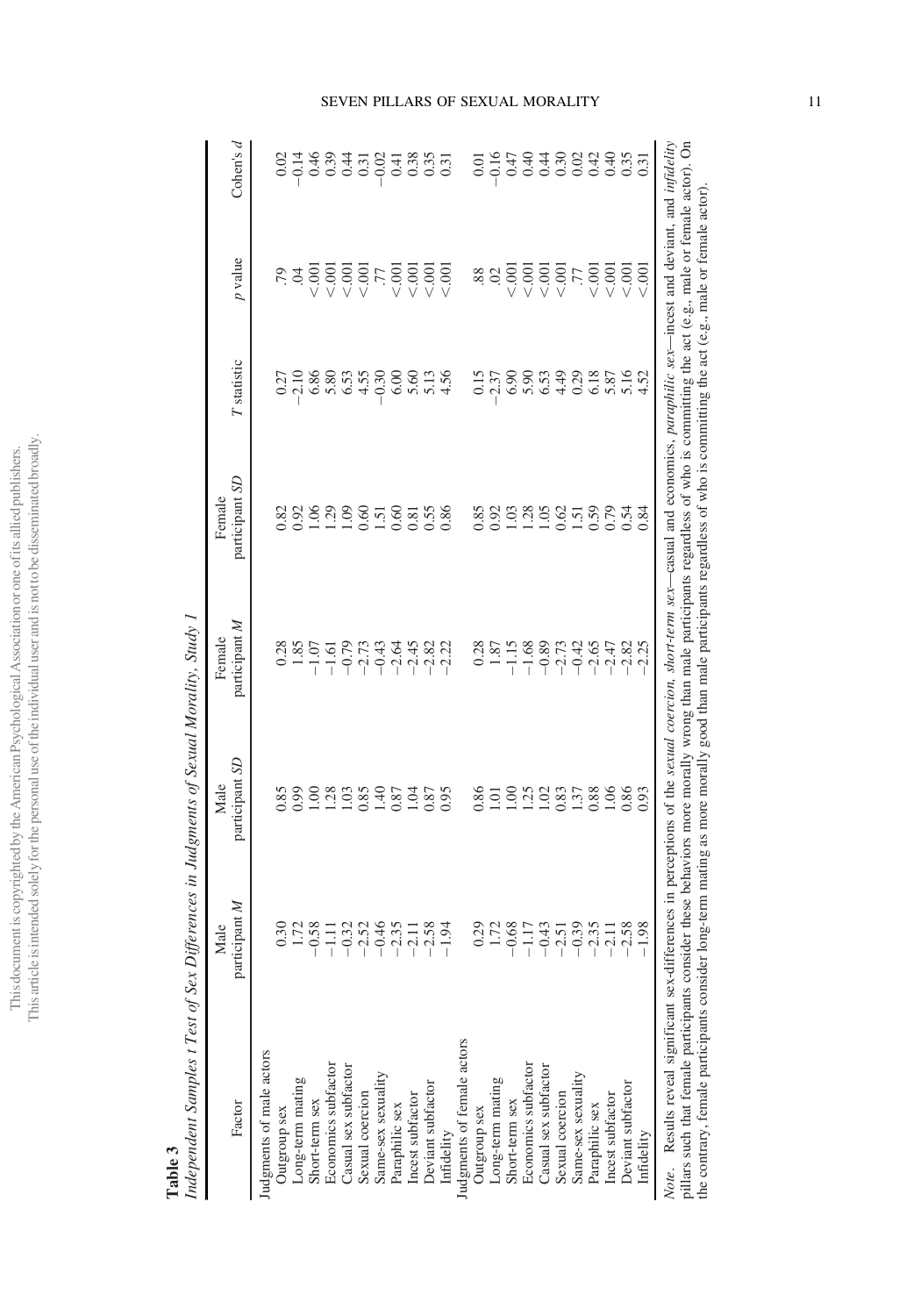previously undiscovered sex difference in participant judgments of sexual morality may reflect a feature of women's sexual morality that evaluates the costs ofincest as more severe.

**Sexual Coercion.** Male actors  $(M = -2.65$ ,  $SD = .71$ ) were not judged more harshly on the sexual coercion factor than female actors ( $M = -2.64$ ,  $SD = .72$ ),  $t(919) = .58$ ,  $p = .561$ ; Cohen's  $d = .02$ , by all participants. These results did not support our predictions but can possibly be attributed to ceiling effects since sexual coercion emerged as one of the most morally condemned forms of sex by nearly all participants (see Table 3).

Importantly, ANCOVAs revealed that female participants ( $M = -2.72$ ) judged male actors more harshly for engaging in sexual coercion than male participants did ( $M = -2.53$ ),  $F(1, 917) = 17.51$ ,  $p < .001$ . Female participants ( $M = -2.72$ ) also judged female actors more harshly for engaging in the sexual coercion factor than male participants  $\text{did}$  (*M* = -2.53),  $F(1, 917) = 16.38, p < .001$ .

**Infidelity.** Men judged female actors  $(M =$  $-1.98$ ,  $SD = .93$ ) more harshly on the *infidelity* factor than they judged male actors  $(M = -1.94, SD =$ .95),  $t(354) = -2.63$ ,  $p = .009$ ; Cohen's  $d = .14$ . At the item level, the largest sex difference was men's judgment of female actors ( $M = -2.13$ ,  $SD = 1.10$ ) for "having a brief sexual encounter with a married person when their spouse is out of town" compared with male actors  $(M = -2.07, SD = 1.18)$  for the same behavior,  $t(355) = 2.42$ ,  $p = .016$ ; Cohen's  $d =$ .13 (seeTable 3).

ANCOVAs revealed that women  $(M = -2.21)$ judged male actors more harshly for engaging in infidelity than men did (M =  $-1.95$ ),  $F(1, 916)$  = 19.34,  $p < .001$ . Female participants also judged female ( $M = -2.25$ ) actors more harshly for engaging in the infidelity factor than male participants did  $(M = -1.99)$ ,  $F(1, 916) = 18.59$ ,  $p < .001$ . These results support our outlined predictions about infidelity.

**Short-Term Sex.** Female actors  $(M = -.97,$  $SD = 1.04$ ) were moralized more harshly on the short-term sex factor than male actors  $(M = -.88,$  $SD = 1.06$ ),  $t(919) = 6.17$ ,  $p < .001$ ; Cohen's  $d =$ .22, by all participants, as predicted. At the itemlevel, the largest sex difference was toward female actors "having a reputation as an easily accessible sexual partner"  $(M = -1.14, SD = 1.35)$  compared with male actors  $(M = -.97, SD = 1.39), t(919) =$  $-6.53, p < .001$ ; Cohen's  $d = .22$  (see Table 3).

ANCOVAs revealed that women  $(M = -1.06)$ judged male actors more harshly for engaging in short-term sex than men did  $(M=-.60;F(1, 917))$  = 43.01,  $p < .001$ ). Female participants also judged female ( $M = -1.14$ ) actors more harshly for engaging in the short-term sex factor than male participants did ( $M = -.70$ ),  $F(1, 917) = 42.92$ ,  $p < .001$ . These results support our prediction that women more than men would morally judge *short-term sex* more harshly when engaged in by either sex.

In sum, factor analysis yielded seven core factors of sexual morality for men and women. This sevenfactor solution of morality in the sexual domain is more pluralistic, contains a larger number of dimensions, and is more content-saturated (as opposed to content-free) than existing theories that purport to span the entire domain of morality. The current set of studies is part of a larger program of research highlighting the multidimensionality of sexual morality (Asao, 2017). Regarding our evolution-based hypotheses, the two predictions for short-term sex-that female actors would be judged more harshly than male actors for engaging in it and that female participants would be more morally judgmental of it—were robustly confirmed. Similarly, our prediction that female, more than male, actors would be morally condemned more for infidelity was also confirmed. Two of our predictions were not borne out by the data—that female actors would be more harshly judged than male actors for incest and that male actors would be more harshly condemned than female actors for sexual coercion. Importantly, however, we found powerful main effects for sex of participant women more than men judged both incest and sexual coercion more harshly. One unanticipated finding was that women judged sexual actions more harshly than men across several domains of sexual morality. Future research should seek to replicate and explain this finding from a theoretical perspective. Moreover, both incest and sexual coercion were strongly condemned by both sexes, supporting the notion that these forms of sexual conduct might be universal standards of morality—a hypothesis that requires cross-cultural studies to test properly.

#### Study 2: A Second Test of Evolution-Based Predictions and the Factor Structure of Sexual Morality

The primary goal of Study 2 was to replicate tests of the evolution-based predictions. A secondary goal was to retest the seven-factor structure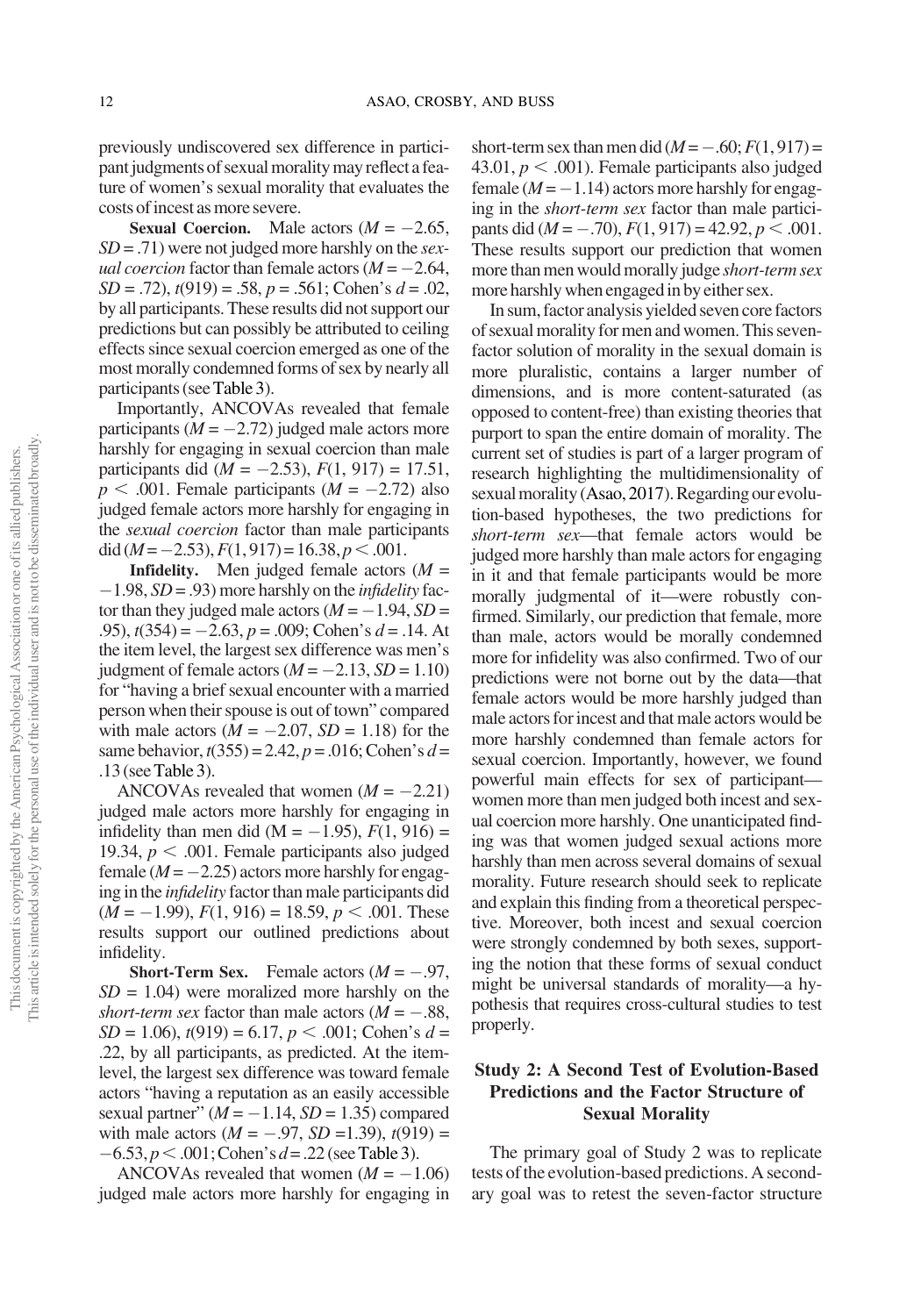uncovered in Study 1 after adding content-representative items to factors that had fewer than five items to ensure adequate content-sampling and goodinternal-consistency reliability.

#### Method

#### **Participants**

After removing participants who failed attention checks, we recruited 543 participants ( $n = 344$ ) women) from Amazon's Mechanical Turk to give judgments of events and behaviors separately for male and female actors. Participants ranged in age from 19 to 87 ( $M = 41.70$ ;  $SD = 13.80$ ). All participants gave informed consent before participation began and were compensated \$.50 for their participation in the 30-minute survey. All procedures were approved by our institution's IRB.

#### Materials and Procedure

The materials and procedure were the same as in Study 1, except that participants provided moral judgments on the 35 items retained in Study 1. Two additional items were added to the same-sex sexuality dimension: (a) "Having sexual relations with both men and women (e.g., bisexuality)" and (b) "Having sexual relations exclusively with someone of the same sex." One item within the *incest* subfactor ("Having sex with one's sibling or one's parent") was split into two items: (a) "Having sex with one's sibling" and (b) "Having sex with one's parent" to avoid confounds associated with doublebarreled questions.

#### Results and Discussion

#### Factor Analysis of Sexual Morality Domain

We ran an exploratory factor analysis (EFA) to reinvestigate the seven-factor structure of sexual morality that was found in Study 1 separately for judgments of male and female actors. We thought this was necessary because we used PCA rather than EFA in Study 1, which can inadvertently lead to higher factor loadings (Snook & Gorsuch, 1989) and because we added several newitems.

#### Factor Structure for Judgments of Male Actors' Sexual Behavior

Parallel analysis and a scree plot indicated a seven-factor solution best fit the data. A factor solution of seven proved optimal, accounting for

59.40% of the cumulative variance. All items loaded at .50 or higher on one of the seven factors (see Table 1, Supplemental Materials for final items and factor loadings), and the items grouped together similarly to how they did in Study 1. This factor solution resulted in 38/70 items and seven factors: (a) infidelity ( $\alpha$  = .91), (b) short-term sex  $(\alpha = .86)$ , (c) sexual coercion ( $\alpha = .87$ ), (d) outgroup sex ( $\alpha$  = .86), (e) long-term mating ( $\alpha$  = .77), (f) same-sex sexuality ( $\alpha$  = .95), and (g) paraphilic sex ( $\alpha$  = .84). A Bartlett's test of sphericity indicated sufficient collinearity to run the factor analy- $\text{sis}, \chi^2(703) = 13,517, p < .001.$ 

#### Factor Structure for Judgments of Female Actors' Sexual Behavior

Parallel analysis and a scree plot indicated a seven-factor solution best fit the data. A factor solution of seven proved optimal, accounting for 57.70% of the cumulative variance. All items loaded at .50 or higher on one of the seven factors (see Table 2, Supplemental Materials for final items and factor loadings), and the items grouped together similarly to how they did in Study 1. This factor solution resulted in 38/70 items and seven factors: (a) infidelity ( $\alpha$  = .90), (b) short-term sex  $(\alpha = .85)$ , (c) sexual coercion ( $\alpha = .85$ ), (d) outgroup sex ( $\alpha$  = .84), (e) long-term mating ( $\alpha$  = .75), (f) same-sex sexuality ( $\alpha$  = .96), and (g) paraphilic sex ( $\alpha$  = .84). A Bartlett's test of sphericity indicated sufficient collinearity to run the factor analy- $\text{sis}, \chi^2(703) = 12,960, p < .001.$ 

#### Tests of Evolution-Based Hypotheses

We conducted the same analyses outlined in Study 1 to test our evolution-based hypotheses in this study. Briefly, we coded biological sex as a factor, created separate factor scores for each factor by actor sex, and conducted a series of t-tests and ANCOVAs. All reported ANCOVA results are after conducting post hoc analyses with Bonferroni corrections.

**Incest.** Female actors  $(M = -2.48, SD = .84)$ were not judged more harshly on the *incest* subfactor than male ( $M = -2$ . 48,  $SD = .84$ ) actors by all participants,  $t(542) = -.40$ ,  $p = .686$ ; Cohen's  $d =$ .02. However, women more than men judged both sexes more harshly for engaging in the incest, replicating the findings from Study 1 (see Table 4 for factor-level results by participant and actor sex). Specifically, women  $(M = -2.65)$  judged male actors more harshly toward the incest subfactor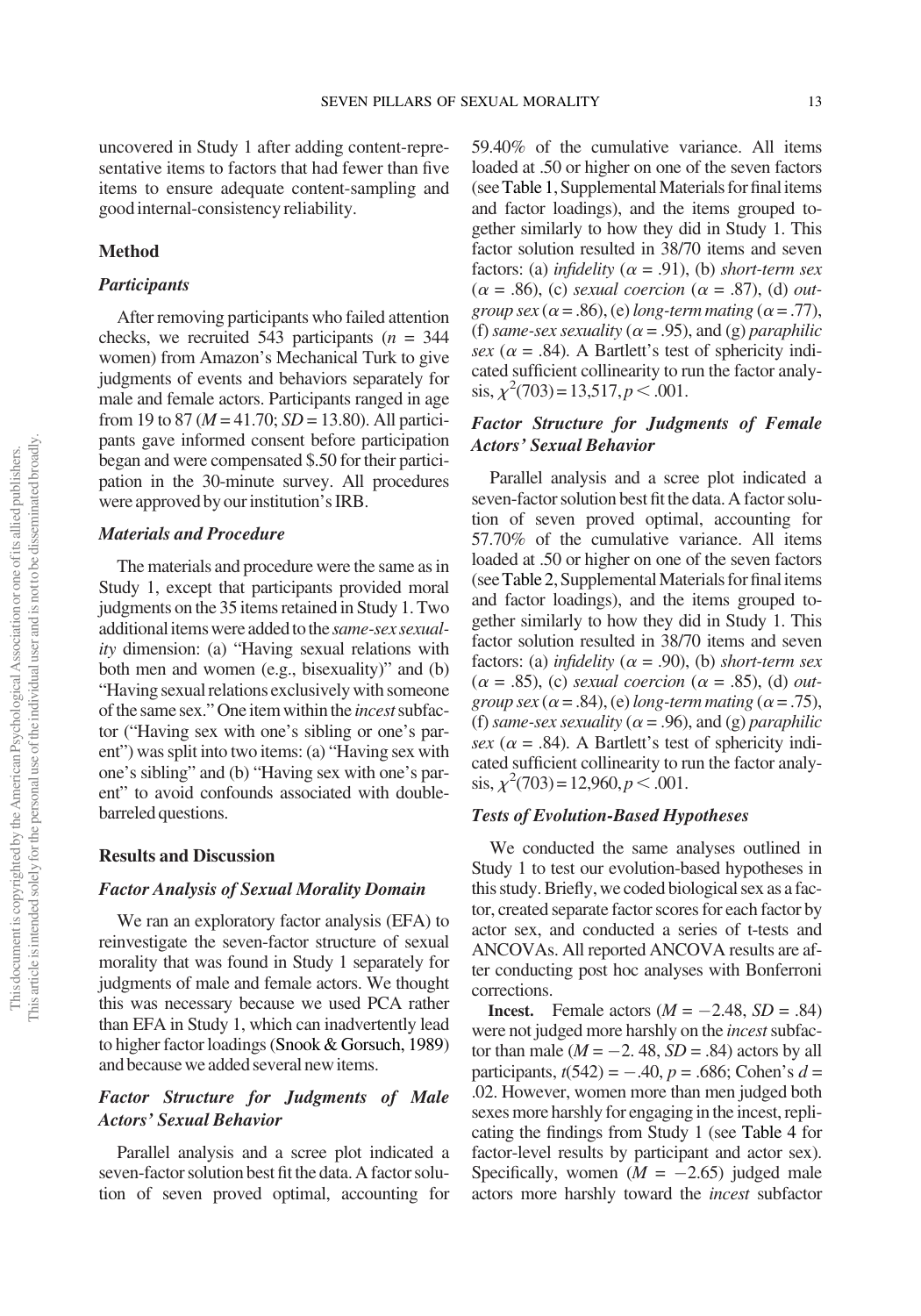| ł      |                      |
|--------|----------------------|
|        |                      |
|        |                      |
|        |                      |
|        |                      |
|        | ì                    |
|        |                      |
|        |                      |
|        |                      |
|        |                      |
|        |                      |
|        |                      |
|        |                      |
|        |                      |
|        |                      |
|        |                      |
|        |                      |
|        |                      |
|        |                      |
|        |                      |
|        |                      |
|        |                      |
|        |                      |
|        |                      |
|        |                      |
| )      |                      |
|        |                      |
|        | $\ddot{\phantom{0}}$ |
|        | Î                    |
|        |                      |
|        |                      |
| I      |                      |
|        |                      |
|        |                      |
|        |                      |
|        |                      |
|        |                      |
|        |                      |
|        |                      |
|        |                      |
|        |                      |
|        |                      |
|        |                      |
|        |                      |
|        |                      |
|        |                      |
|        |                      |
| )      |                      |
| ŀ      |                      |
|        |                      |
| į      |                      |
|        |                      |
|        |                      |
|        |                      |
|        |                      |
|        |                      |
|        |                      |
|        |                      |
|        |                      |
|        |                      |
|        |                      |
|        |                      |
|        |                      |
| .<br>F |                      |
| ł      |                      |
|        | Ē<br>ì               |
|        |                      |

| ۷ |
|---|
|   |
|   |
|   |
|   |
|   |

Independent Samples t Test of Sex Differences in Sexual Morality, Study 2 Independent Samples t Test of Sex Differences in Sexual Morality, Study 2

| Factor                                                                                                                                                                                                                                                                                                                                                                                                                                                                                                                                                                               | participant M<br>Male | participant SD<br>Male          | participant M<br>Female                                                           | participant SD<br>Female                    | <b>T</b> statistic                       | p value                                                                             | Cohen's $d$ |
|--------------------------------------------------------------------------------------------------------------------------------------------------------------------------------------------------------------------------------------------------------------------------------------------------------------------------------------------------------------------------------------------------------------------------------------------------------------------------------------------------------------------------------------------------------------------------------------|-----------------------|---------------------------------|-----------------------------------------------------------------------------------|---------------------------------------------|------------------------------------------|-------------------------------------------------------------------------------------|-------------|
|                                                                                                                                                                                                                                                                                                                                                                                                                                                                                                                                                                                      |                       |                                 |                                                                                   |                                             |                                          |                                                                                     |             |
| Judgments of male actors                                                                                                                                                                                                                                                                                                                                                                                                                                                                                                                                                             |                       |                                 |                                                                                   |                                             |                                          |                                                                                     |             |
| Outgroup sex                                                                                                                                                                                                                                                                                                                                                                                                                                                                                                                                                                         | 0.19                  | 0.87                            |                                                                                   | 0.91                                        |                                          | $\mathcal{O}$                                                                       |             |
| Long-term mating                                                                                                                                                                                                                                                                                                                                                                                                                                                                                                                                                                     | 1.60                  |                                 |                                                                                   | 0.86                                        |                                          |                                                                                     |             |
| Short-term sex                                                                                                                                                                                                                                                                                                                                                                                                                                                                                                                                                                       | $-0.58$               |                                 |                                                                                   |                                             |                                          |                                                                                     |             |
| Economics subfactor                                                                                                                                                                                                                                                                                                                                                                                                                                                                                                                                                                  | $-1.00$               |                                 |                                                                                   |                                             |                                          |                                                                                     |             |
| Casual sex subfactor                                                                                                                                                                                                                                                                                                                                                                                                                                                                                                                                                                 | $-0.37$<br>$-2.49$    |                                 |                                                                                   |                                             | $7477880$<br>$-140980$                   |                                                                                     |             |
| Sexual coercion                                                                                                                                                                                                                                                                                                                                                                                                                                                                                                                                                                      |                       |                                 | $\begin{array}{r} 0.38 \\ 1.96 \\ 1.70 \\ -1.70 \\ -0.74 \\ -2.75 \\ \end{array}$ | 1110334688                                  |                                          |                                                                                     |             |
| Same-sex sexuality                                                                                                                                                                                                                                                                                                                                                                                                                                                                                                                                                                   | $-0.51$               |                                 |                                                                                   |                                             | $-0.77$                                  |                                                                                     |             |
| Paraphilic sex                                                                                                                                                                                                                                                                                                                                                                                                                                                                                                                                                                       | $-2.35$               |                                 | $-0.41$<br>$-2.73$                                                                |                                             | 6.18                                     | $4\frac{1}{2}$                                                                      |             |
| Incest subfactor                                                                                                                                                                                                                                                                                                                                                                                                                                                                                                                                                                     | $-2.19$<br>$-2.60$    | 0.85                            | $-2.65$<br>$-2.86$                                                                |                                             |                                          | $\frac{1}{2}$ $\frac{1}{2}$ $\frac{1}{2}$ $\frac{1}{2}$ $\frac{1}{2}$ $\frac{1}{2}$ |             |
| Deviant subfactor                                                                                                                                                                                                                                                                                                                                                                                                                                                                                                                                                                    |                       |                                 |                                                                                   | 0.50                                        | ९५६<br>१५५                               |                                                                                     |             |
| Infidelity                                                                                                                                                                                                                                                                                                                                                                                                                                                                                                                                                                           | $-1.81$               | 1.07                            | $-2.22$                                                                           | 0.86                                        |                                          |                                                                                     |             |
| Judgments of female actors                                                                                                                                                                                                                                                                                                                                                                                                                                                                                                                                                           |                       |                                 |                                                                                   |                                             |                                          |                                                                                     |             |
| Outgroup sex                                                                                                                                                                                                                                                                                                                                                                                                                                                                                                                                                                         | 0.20                  | 0.87                            |                                                                                   | $\begin{array}{c} 0.85 \\ 0.85 \end{array}$ |                                          |                                                                                     |             |
| Long-term mating                                                                                                                                                                                                                                                                                                                                                                                                                                                                                                                                                                     | 1.62                  |                                 |                                                                                   |                                             |                                          |                                                                                     |             |
| Short-term sex                                                                                                                                                                                                                                                                                                                                                                                                                                                                                                                                                                       | $-0.65$               |                                 |                                                                                   | 0.96                                        |                                          |                                                                                     |             |
| Casual sex subfactor                                                                                                                                                                                                                                                                                                                                                                                                                                                                                                                                                                 | $-0.44$               | $3,88,52,81,56$<br>0.9851381.56 | $\begin{array}{c} 0.37 \\ 1.96 \\ -1.15 \\ -0.85 \end{array}$                     |                                             | $713879$<br>$743879$<br>$7459$<br>$7459$ | $\leq 001$                                                                          |             |
| Economics subfactor                                                                                                                                                                                                                                                                                                                                                                                                                                                                                                                                                                  |                       |                                 |                                                                                   |                                             |                                          |                                                                                     |             |
| Sexual coercion                                                                                                                                                                                                                                                                                                                                                                                                                                                                                                                                                                      | $-1.08$<br>$-2.49$    |                                 | $-1.74$<br>$-2.74$<br>$-0.38$                                                     |                                             |                                          | $\frac{500}{200}$                                                                   |             |
| Same-sex sexuality                                                                                                                                                                                                                                                                                                                                                                                                                                                                                                                                                                   | $-0.47$               |                                 |                                                                                   | 1185988                                     | $-0.65$                                  |                                                                                     |             |
| Paraphilic sex                                                                                                                                                                                                                                                                                                                                                                                                                                                                                                                                                                       | $-2.34$               | 0.89                            | $-2.73$                                                                           |                                             | 6.08                                     | $\leq 001$                                                                          |             |
| Deviant subfactor                                                                                                                                                                                                                                                                                                                                                                                                                                                                                                                                                                    | $-2.58$               | 0.90                            | $-2.83$                                                                           |                                             | 4.06                                     | $\overline{\lesssim}$ .001                                                          |             |
| Incest subfactor                                                                                                                                                                                                                                                                                                                                                                                                                                                                                                                                                                     | $-2.19$               | $\frac{102}{102}$               | $-2.65$                                                                           | 0.66                                        | 6.43                                     | $\frac{1}{200}$                                                                     |             |
| Infidelity                                                                                                                                                                                                                                                                                                                                                                                                                                                                                                                                                                           | $-1.84$               |                                 | $-2.28$                                                                           | 0.77                                        | 5.66                                     |                                                                                     |             |
| the contrary, female participants consider the long-term mating and outgroup sex pillars as more morally good than male participants regardless of who is committing the act (e.g.,<br>Note. Results reveal significant sex-differences in perceptions of the sexual coercion, short-term sex-casual and economics, paraphilic sex-incest and deviant, and infidelity<br>pillars such that female participants consider these behaviors more morally wrong than male participants regardless of who is committing the act (e.g., male or female actor). On<br>male or female actor). |                       |                                 |                                                                                   |                                             |                                          |                                                                                     |             |

14 ASAO, CROSBY, AND BUSS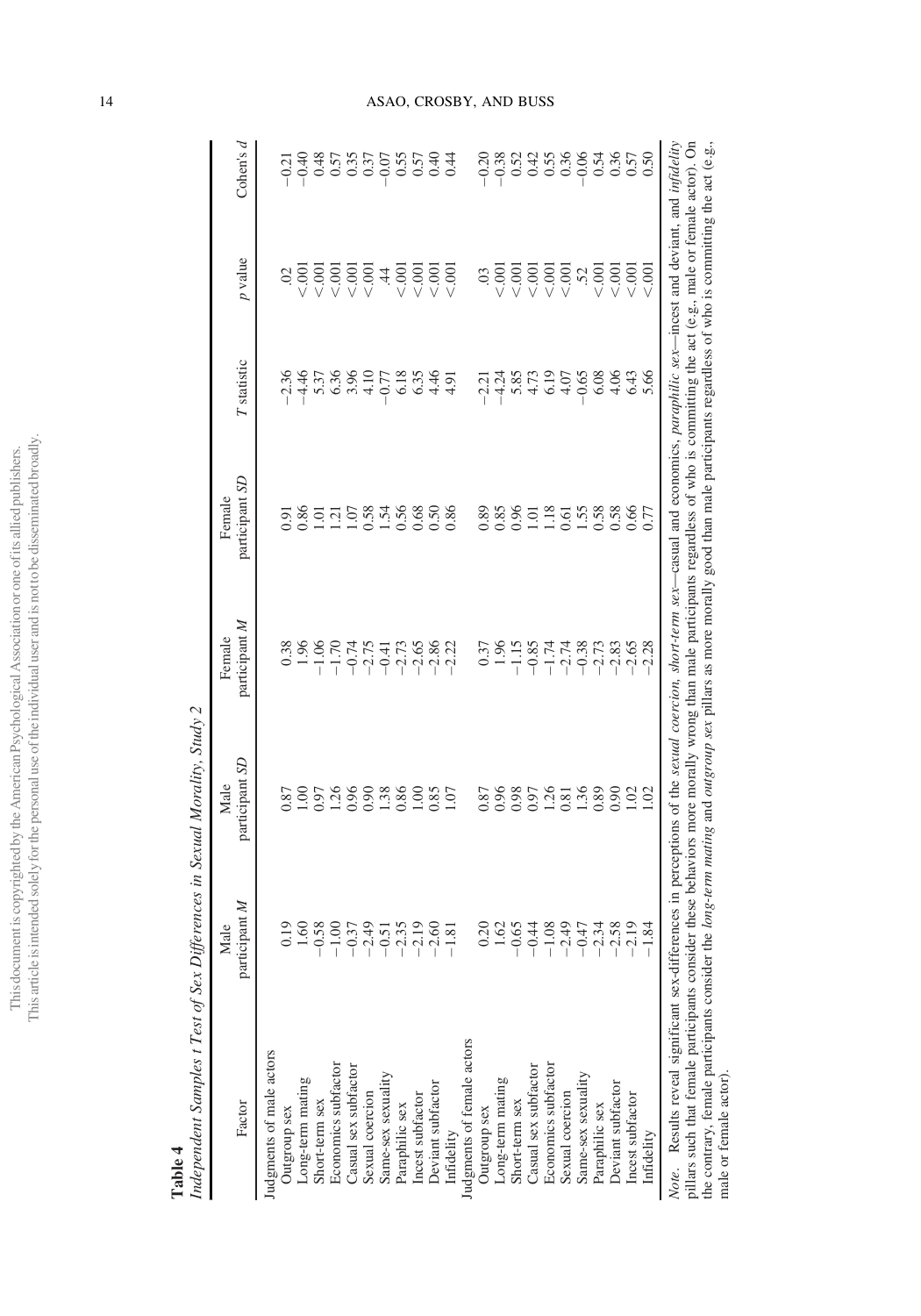than men  $(M=-2.19)$ ,  $F(1, 540) = 40.12$ ,  $p < .001$ . Women also judged female  $(M = -2.65)$  actors more harshly toward the *incest* subfactor than men  $(M=-2.19), F(1, 540) = 41.12, p < .001.$ 

**Sexual Coercion.** Male actors  $(M = -2.65$ ,  $SD = .72$ ) were not judged more harshly on the sexual coercion factor than female actors ( $M = -2.64$ ,  $SD = .70$ ) by all participants  $(t(542) = -.75, p =$ .455; Cohen's  $d = .03$ ). However, women more than men judged both sexes more harshly for engaging in sexual coercion, again replicating the findings of Study 1 (see Table 4). Specifically, women ( $M = -2.75$ ) judged male actors more harshly toward the *sexual coercion* factor than men  $(M = -2.49), F(1, 540) = 16.73, p < .001$ . Women also judged female  $(M = -2.73)$  actors more harshly toward the *sexual coercion* factor than men  $(M=-2.49), F(1, 540) = 16.53, p < .001.$ <br>Infidelity. Male participants did

Male participants did not judge female actors ( $M = -1.84$ ,  $SD = 1.02$ ) more harshly on the *infidelity* factor than male actors  $(M=-1.81,$  $SD = 1.07$ ),  $t(198) = 1.02$ ,  $p = .310$ ; Cohen's  $d = .07$ . However, at the item level, men judged female actors ( $M = -2.07$ ,  $SD = 1.10$ ) more harshly than did women "while involved in a steady relationship, having a sexual affair with someone else"  $(M=$  $-1.99$ ,  $SD = 1.19$ ),  $t(198) = 2.43$ ,  $p = .016$ ; Cohen's  $d = 0.17$ ; see Table 4.

Women judged male and female actors more harshly on the *infidelity* factor than men. Specifically, women  $(M = -2.22)$  judged male actors more harshly toward the *infidelity* factor than men  $(M = -1.81), F(1, 540) = 23.89, p < .001$ . Women also judged female  $(M = -2.28)$  actors more harshly toward the *infidelity* factor than men  $(M =$  $-1.84$ ,  $F(1, 540) = 31.74$ ,  $p < .001$ .

**Short-Term Sex.** Women actors  $(M = -.97,$  $SD = .99$ ) were moralized more harshly on the short-term sex factor than male actors  $(M = -.88,$  $SD = 1.02$ ) by all participants,  $t(542) = 4.47$ ,  $p <$ .001; Cohen's  $d = .19$ . At the item level, the largest sex difference was between female participants  $(M = -1.76, SD = 1.24)$  and male participants  $(M =$  $-1.04$ , SD = 1.38) toward "a man having sex with someone because they offered to pay money,'  $t(541) = 6.28, p < .001$ ; Cohen's d = .56.

As in Study 1, women more than men judged short-term sex more harshly regardless of the sex of actor. Specifically, women  $(M = -1.06)$  judged male actors more harshly toward the *short-term sex* factor than men ( $M = -.59$ ),  $F(1, 540) = 28.70, p <$ .001. Women also judged female  $(M = -1.15)$ actors more harshly toward the short-term sex factor than men ( $M = -.65$ ),  $F(1, 540) = 34.10, p <$ .001.

In sum, we replicated the seven-factor structure of sexual morality uncovered in Study 1 using EFA separately for men and women. Study 2 provided an independent test of our evolution-based predictions. As with Study 1, we found that women judged incest and sexual coercion more harshly than did men, but there were no significant sex differences in these factors based on sex of actor. Also replicating Study 1, Study 2 confirmed predictions based on sex of actor and sex of participant for engaging in short-term sex—women judged casual sex more harshly than did men, and women who engaged in casual sex were judged more harshly than men who engaged in casual sex. As in Study 1, women judged several domains of sexual behavior more negatively than did men.

#### Study 3: A Third Test of Evolutionary Hypotheses and Factor Structure

Given the replicability crisis in psychology, Study 3 sought a third test of the evolution-based predictions about sex differences in sexual morality. Study 3 also sought to replicate the seven-factor structure of the sexual morality domain, and to explore how men and women inclined toward unrestricted mating differed in their moral judgments of the short-term sex factor for male and female actors compared with their long-term oriented counterparts.

#### Method

#### **Participants**

A total of 380 participants ( $n = 224$  women) were recruited from Amazon's Mechanical Turk to participate in a study on judgments of events and behaviors. Participants ranged in age from 20 to 72  $(M = 39.80; SD = 12.30)$ . All participants were compensated \$.25 for completion of the 15-minute survey. All procedures were approved by our institution's IRB.

#### Measures

Sexual Morality. Participants were asked to provide their personal moral judgments of the 38 Sexual Morality Inventory items on a  $-3$  to  $+3$ Likert scale  $(-3:$  *extremely morally bad*;  $+3:$ extremely morally good) separately for male and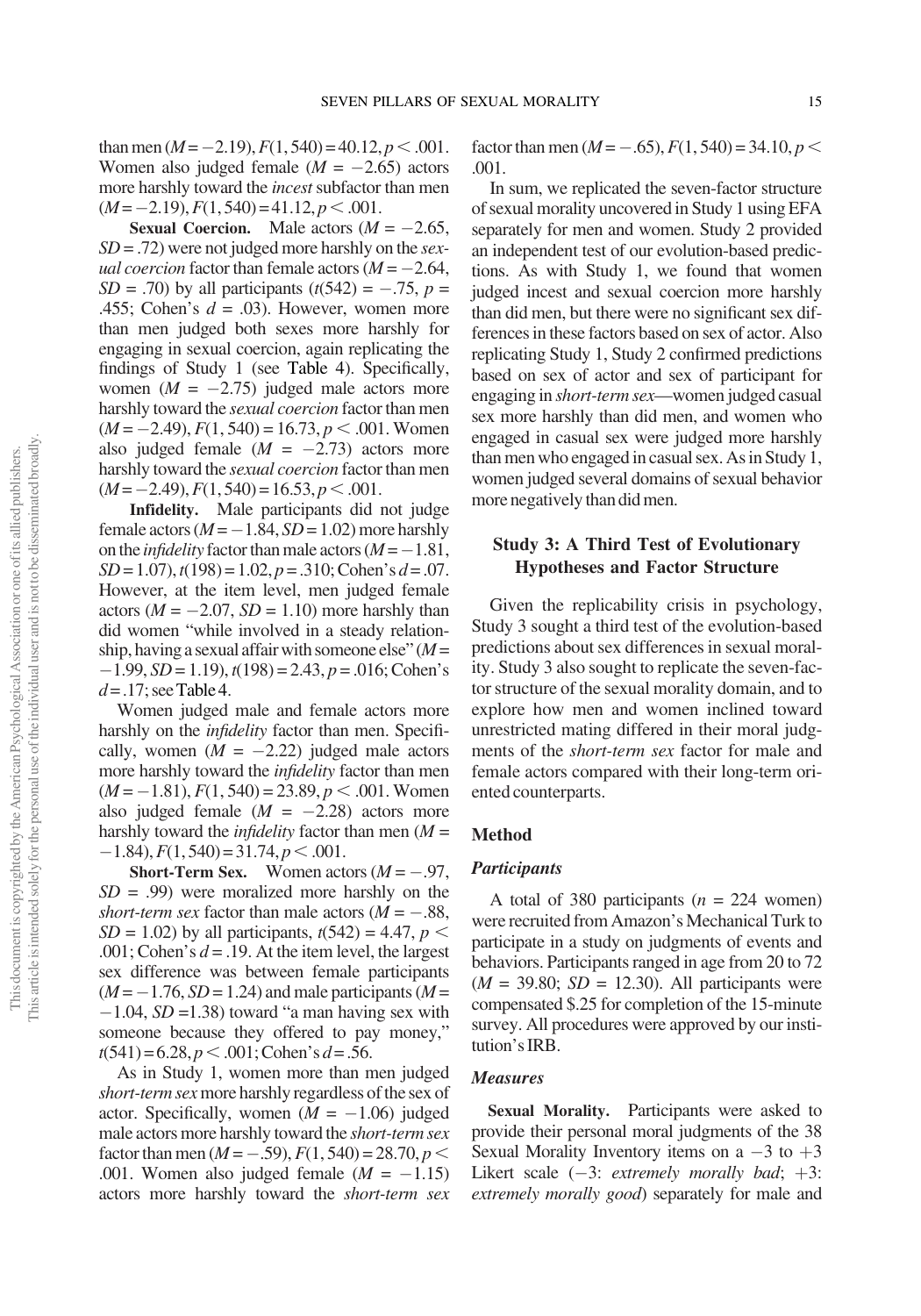female actors. For a complete list of items see the Appendix.

Sociosexual Orientation-Revised. This questionnaire assesses individual differences in sociosexual orientation, or the tendency to engage in uncommitted sexual relationships among three facets: behaviors, attitudes, and desires (SOI-R; Penke & Asendorpf, 2008) We used a composite score of all nine items ( $\alpha$  = .84) to examine how men and women inclined toward unrestricted mating differed in their moral judgments of the *short-term sex* factor for male and female actors compared with their long-term oriented counterparts.

#### Procedure

After providing informed consent and completing the above individual differences questionnaires, participants completed a brief demographics questionnaire providing their age, biological sex, political orientation, religiosity, and sexual orientation. All participants read a debriefing statement, were thanked for their participation, and were provided with a randomized code to receive compensation.

#### Results and Discussion

#### Confirming the Factor Structure of Sexual **Morality**

Confirming the Factor Structure for Judgments of Male Actors' Sexual Behavior. We ran a CFA to test the seven-factor structure that was found in Study 2 for the moral judgments of male actors' behaviors. The CFA indicated that a seven-factor structure adequately fit the data,  $\chi^2$ (644, N = 380) =  $1,668, p < .001, \text{CFI} = .884, \text{RMSEA} = .0647. \text{ All}$ items loaded at .30 or higher onto one of the seven factors.

Confirming the Factor Structure for Judgments of Female Actors' Sexual Behavior. We ran a CFA to test the seven-factor structure that was found in Study 2 for the moral judgments of female actors' behaviors. The CFA indicated that a seven-factor structure adequately fit the data,  $\chi^2$ (644, N = 380) =  $1,641, p \le .001$ , CFI = .878, RMSEA = .0638. All items loaded at .30 or higher onto one of the seven factors.

#### Tests of Evolutionary Predictions

We conducted the same analyses—t tests and ANCOVAs—outlined in Studies 1 and 2 to test our evolution-based hypotheses. All reported ANCOVA results are after conducting post hoc analyses with Bonferroni corrections.

**Incest.** Female actors  $(M = -2.60, SD = .65)$ were not judged more harshly on the *incest* subfactor than male ( $M = -2.59$ ,  $SD = .65$ ) actors by all participants,  $t(379) = 1.77$ ,  $p = .077$ ; Cohen's  $d =$ .09. Male participants had higher variance than female participants in their judgment of the incest when evaluating both sexes (see Table 5 for factorlevel results by participant and actor sex).

As in Studies 1 and 2, women judged both sexes more harshly than did men for engaging in incest. For example, women  $(M = -2.65)$  judged male actors more harshly toward the incest subfactor than men ( $M = -2.50$ ),  $F(1, 377) = 4.81$ ,  $p = .029$ . Women also judged female  $(M = -2.67)$  actors more harshly toward the *incest* subfactor than men  $(M=-2.51), F(1, 377) = 5.37, p = .021.$ 

**Sexual Coercion.** Male actors  $(M = -2.76$ ,  $SD = .51$ ) were not judged more harshly on the sexual coercion factor than female actors ( $M = -2.73$ ,  $SD = .48$ ),  $t(379) = -1.52$ ,  $p = .128$ ; Cohen's  $d =$ .08. At the item-level, male actors  $(M = -2.92)$ ,  $SD = .36$ ) were judged more harshly for "physically forcing a person to have sex against their will," than female actors  $(M = -2.86, SD = .49)$  by all participants,  $t(379) = -3.30$ ,  $p = .001$ ; Cohen's  $d = .17$ , as well as "verbally pressuring someone to have sex against their will" ( $M_{\text{male}} = -2.55$ ,  $SD_{\text{male}} = .82$ ) than female actors  $(M_{\text{female}}=-.248, SD_{\text{female}}=.92)$ by all participants,  $t(379) = -2.41$ ,  $p = .016$ ; Cohen's  $d = .12$  (see Table 5).

As in Studies 1 and 2, women  $(M = -2.79)$ judged male actors more harshly than men did  $(M =$  $-2.71$ ) for perpetrating sexual coercion, although this was not significant,  $F(1, 377) = 2.10, p = .15$ . Women  $(M = -2.79)$  judged female actors more harshly than men did  $(M = -2.65)$  for perpetrating sexual coercion,  $F(1, 377) = 7.99$ ,  $p = .005$ , replicating results from Studies 1 and 2.

**Infidelity.** Female actors  $(M = -2.06, SD =$ .86) were judged more harshly for infidelity than were male actors  $(M = -2.00, SD = .92)$  by male participants,  $t(156) = 2.31$ ,  $p = .022$ ; Cohen's  $d =$ .1). At the item-level, the largest sex difference was toward female actors  $(M = -2.23, SD = .98)$  for "while involved in a steady relationship, having a sexual affair with someone else" than male actors  $(M = -2.16, SD = 1.04)$  for the same behaviors,  $t(155) = 2.57$ ,  $p = .011$ ; Cohen's  $d =$ .21 (see Table 5).

Women  $(M = -2.19)$  more than men  $(M =$  $-2.00$ ) judged male actors more harshly toward the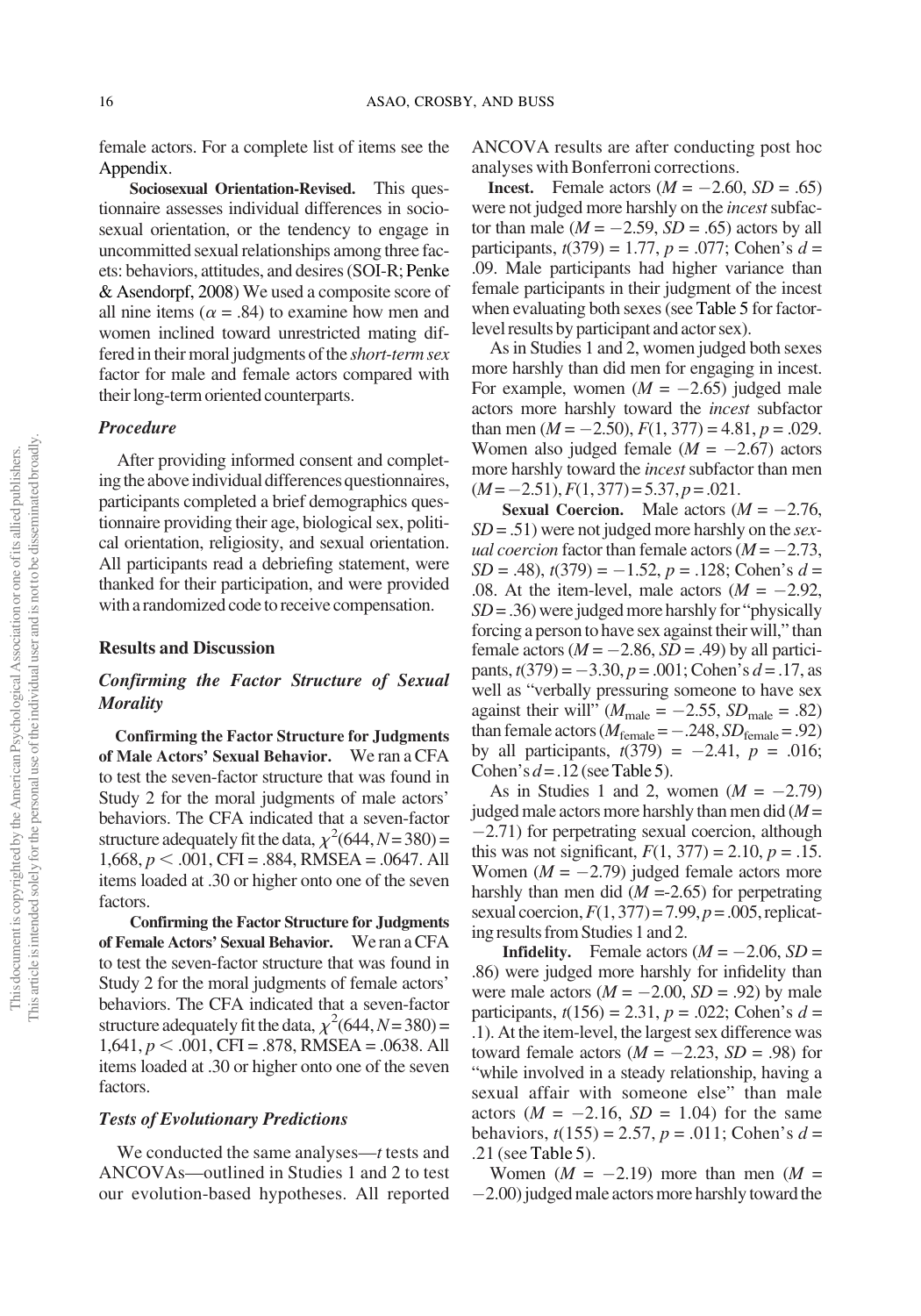| Factor                                                                                                                                                                                                                                                                                                                                                                                                                                                                                                                                                                          | participant M<br>Male | participant SD<br>Male     | participant M<br>Female                                       | participant SD<br>Female               | <b>T</b> statistic | p value               | Cohen's $d$                                                                                                                                                                                                                                                                                 |
|---------------------------------------------------------------------------------------------------------------------------------------------------------------------------------------------------------------------------------------------------------------------------------------------------------------------------------------------------------------------------------------------------------------------------------------------------------------------------------------------------------------------------------------------------------------------------------|-----------------------|----------------------------|---------------------------------------------------------------|----------------------------------------|--------------------|-----------------------|---------------------------------------------------------------------------------------------------------------------------------------------------------------------------------------------------------------------------------------------------------------------------------------------|
| Judgments of male actors                                                                                                                                                                                                                                                                                                                                                                                                                                                                                                                                                        |                       |                            |                                                               |                                        |                    |                       |                                                                                                                                                                                                                                                                                             |
| Outgroup sex                                                                                                                                                                                                                                                                                                                                                                                                                                                                                                                                                                    | 0.35                  | 0.85                       |                                                               | 0.92                                   | $-0.81$            |                       |                                                                                                                                                                                                                                                                                             |
|                                                                                                                                                                                                                                                                                                                                                                                                                                                                                                                                                                                 | 1.90                  |                            |                                                               |                                        |                    | $\ddot{5}$            |                                                                                                                                                                                                                                                                                             |
| Long-term mating<br>Short-term sex                                                                                                                                                                                                                                                                                                                                                                                                                                                                                                                                              | $-0.57$               | 0.80                       |                                                               |                                        | $0.09$<br>3.77     | $\frac{1}{2}$         |                                                                                                                                                                                                                                                                                             |
| Casual sex subfactor                                                                                                                                                                                                                                                                                                                                                                                                                                                                                                                                                            | $-0.25$               |                            | $0.43$<br>$-1.89$<br>$-0.60$<br>$-1.60$<br>$-1.79$<br>$-1.79$ | $0.88$<br>$0.128$<br>$0.533$<br>$0.48$ | 3.36               | $\ddot{\mathbf{S}}$   |                                                                                                                                                                                                                                                                                             |
| Economics subfactor                                                                                                                                                                                                                                                                                                                                                                                                                                                                                                                                                             |                       | $0.91$<br>$1.24$<br>$0.48$ |                                                               |                                        |                    | $\frac{1}{2}$         |                                                                                                                                                                                                                                                                                             |
| Sexual coercion                                                                                                                                                                                                                                                                                                                                                                                                                                                                                                                                                                 | $-1.21$<br>$-2.71$    |                            |                                                               |                                        | 1.45               | $\frac{15}{2}$        |                                                                                                                                                                                                                                                                                             |
| Same-sex sexuality                                                                                                                                                                                                                                                                                                                                                                                                                                                                                                                                                              | $-0.49$               | 1.40                       |                                                               |                                        | $-0.99$            | $\ddot{3}$            |                                                                                                                                                                                                                                                                                             |
| Paraphilic sex                                                                                                                                                                                                                                                                                                                                                                                                                                                                                                                                                                  | $-2.61$               | 0.64                       | $-2.74$                                                       |                                        | 2.32               | $\widetilde{\omega}$  |                                                                                                                                                                                                                                                                                             |
| Incest subfactor                                                                                                                                                                                                                                                                                                                                                                                                                                                                                                                                                                | $-2.50$               |                            | $-2.65$                                                       |                                        |                    |                       |                                                                                                                                                                                                                                                                                             |
| Deviant subfactor                                                                                                                                                                                                                                                                                                                                                                                                                                                                                                                                                               | $-2.77$               | 0.75                       | $-2.88$                                                       | 0.52                                   | $2.18$<br>1.93     | S.<br>S.              |                                                                                                                                                                                                                                                                                             |
| Infidelity                                                                                                                                                                                                                                                                                                                                                                                                                                                                                                                                                                      | 2.00                  | 0.92                       | $-2.20$                                                       | 0.83                                   | 2.19               | $\ddot{\circ}$        |                                                                                                                                                                                                                                                                                             |
|                                                                                                                                                                                                                                                                                                                                                                                                                                                                                                                                                                                 |                       |                            |                                                               |                                        |                    |                       |                                                                                                                                                                                                                                                                                             |
| Judgments of female actors<br>Infidelity                                                                                                                                                                                                                                                                                                                                                                                                                                                                                                                                        | $-2.06$               | 0.86                       | $-2.30$                                                       | 0.70                                   |                    |                       |                                                                                                                                                                                                                                                                                             |
|                                                                                                                                                                                                                                                                                                                                                                                                                                                                                                                                                                                 | $-2.61$               |                            | $-2.76$                                                       | 0.46                                   | 8 R R<br>3 N N     |                       |                                                                                                                                                                                                                                                                                             |
| Paraphilic sex<br>Incest subfactor                                                                                                                                                                                                                                                                                                                                                                                                                                                                                                                                              | $-2.51$               | 0.64                       | $-2.67$                                                       | 0.58                                   |                    |                       |                                                                                                                                                                                                                                                                                             |
| Deviant subfactor                                                                                                                                                                                                                                                                                                                                                                                                                                                                                                                                                               | $-2.76$               | 0.61                       | $-2.90$                                                       |                                        | 2.82               |                       |                                                                                                                                                                                                                                                                                             |
| Same-sex sexuality                                                                                                                                                                                                                                                                                                                                                                                                                                                                                                                                                              | $-0.36$               | 1.33                       |                                                               | 37<br>0.51438<br>0.500                 | $-0.84$            | 55857                 | $\begin{array}{c} 0.8840 \\ 0.9900 \\ 0.0000 \\ 0.0000 \\ 0.0000 \\ 0.0000 \\ 0.0000 \\ 0.0000 \\ 0.0000 \\ 0.0000 \\ 0.0000 \\ 0.0000 \\ 0.0000 \\ 0.0000 \\ 0.0000 \\ 0.0000 \\ 0.0000 \\ 0.0000 \\ 0.0000 \\ 0.0000 \\ 0.0000 \\ 0.0000 \\ 0.0000 \\ 0.0000 \\ 0.0000 \\ 0.0000 \\ 0.00$ |
| Sexual coercion                                                                                                                                                                                                                                                                                                                                                                                                                                                                                                                                                                 | $-2.65$               | 0.51                       |                                                               |                                        | $2.86$<br>4.40     | $\lesssim 01$         |                                                                                                                                                                                                                                                                                             |
| Short-term sex                                                                                                                                                                                                                                                                                                                                                                                                                                                                                                                                                                  | $-0.69$               | 0.91                       |                                                               |                                        |                    | $\leq 001$            |                                                                                                                                                                                                                                                                                             |
| Casual sex subfactor                                                                                                                                                                                                                                                                                                                                                                                                                                                                                                                                                            | $-0.42$               | 0.92                       | $-2,79$<br>$-2,79$<br>$-1,13$<br>$-1,78$<br>$-1,78$           |                                        | 3.74               | $\frac{0.001}{0.001}$ |                                                                                                                                                                                                                                                                                             |
| Economics subfactor                                                                                                                                                                                                                                                                                                                                                                                                                                                                                                                                                             | $-1.25$               | $\frac{1.21}{0.81}$        |                                                               | 1.20                                   | 4.26               |                       |                                                                                                                                                                                                                                                                                             |
| Long-term mating                                                                                                                                                                                                                                                                                                                                                                                                                                                                                                                                                                | 1.91                  |                            | $1.89$<br>0.42                                                | 0.89                                   | 0.24               | $\frac{82}{38}$       |                                                                                                                                                                                                                                                                                             |
| Outgroup sex                                                                                                                                                                                                                                                                                                                                                                                                                                                                                                                                                                    | 0.34                  | 0.88                       |                                                               | 0.92                                   | 0.88               |                       | 0.09                                                                                                                                                                                                                                                                                        |
| female participants consider these behaviors more morally wrong than male participants regardless of who is committing the act (e.g., male or female actor). Additionally, results<br>Note. Results reveal significant sex-differences in perceptions of the <i>short-term sex</i> —casual and economics, <i>paraphilic sex</i> —incest and deviant, and <i>infidelity</i> pillars such that<br>reveal significant sex differences in perceptions of female actors engaging in behaviors subsumed by the Sexual Coercion pillar, with female participants judging female actors |                       |                            |                                                               |                                        |                    |                       |                                                                                                                                                                                                                                                                                             |

Independent Samples t Test of Sex Differences in Sexual Morality, Study 3 Independent Samples t Test of Sex Differences in Sexual Morality, Study 3 Table 5 L SEVEN PILLARS OF SEXUAL MORALITY 17

more harshly than male participants.

more harshly than male participants.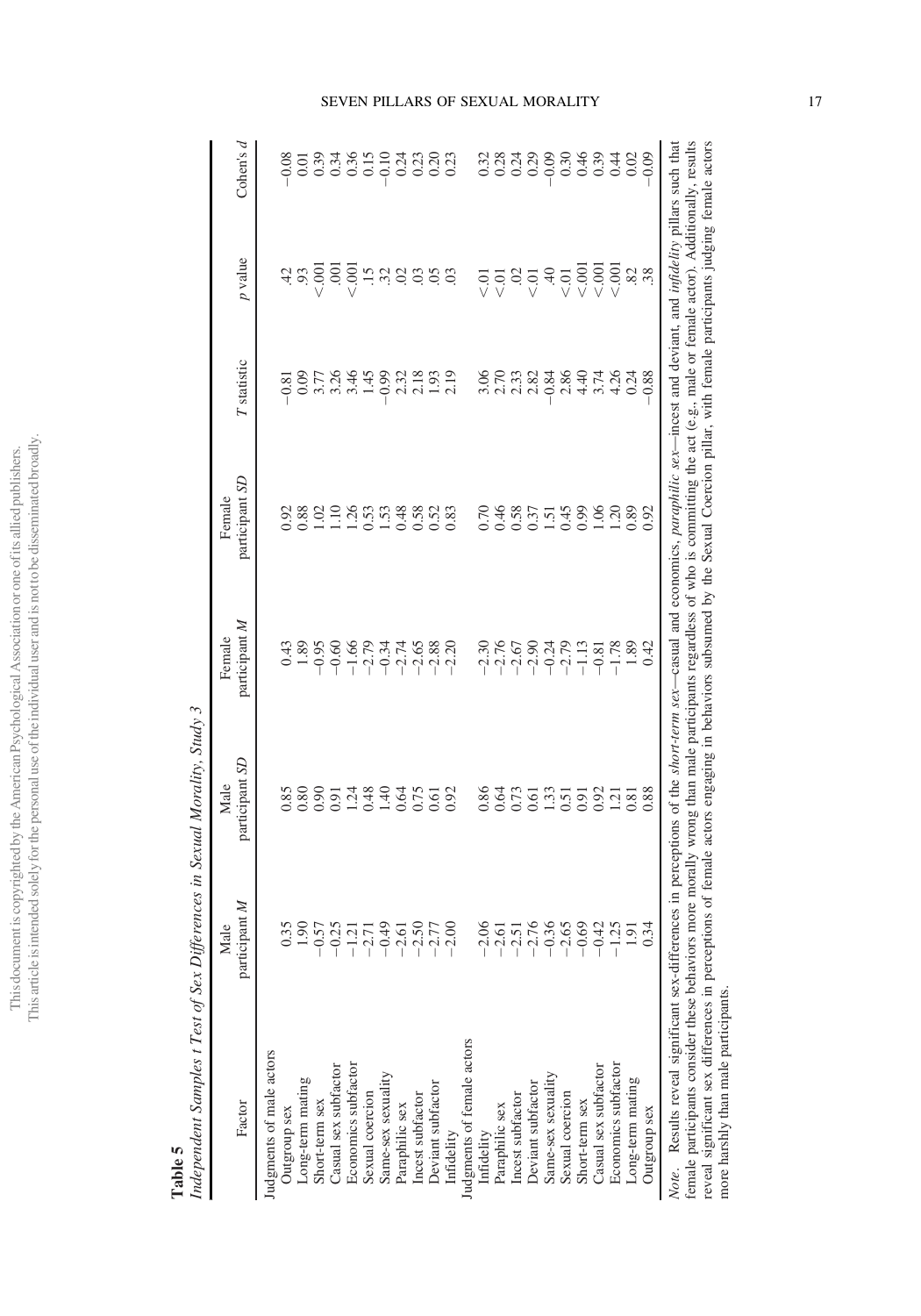*infidelity factor,*  $F(1, 377) = 4.53$ *,*  $p = .034$ *. Finally,* women ( $M = -2.30$ ) more than men ( $M = -2.06$ ) judged female actors more harshly toward the infi*delity* factor,  $F(1, 377) = 9.02$ ,  $p = .003$ . These results replicate Studies 1 and 2.

**Short-Term Sex.** Female actors  $(M = -.95,$  $SD = .98$ ) were moralized more harshly on the short-term sex factor than male actors  $(M = -.80,$  $SD = .99$ ) by all participants,  $t(379) = -6.45$ ,  $p <$ .001; Cohen's  $d = .33$  (see Table 5). At the item level, the largest sex difference was between female participants' ( $M = -1.83$ ,  $SD = 1.20$ ) and male participants ( $M = -1.26$ ,  $SD = 1.29$ ) judgments toward "a woman having sex with someone because they offered to pay money,"  $t(378) = 4.39, p < .001;$ Cohen's  $d = .46$ .

As in Studies 1 and 2, women  $(M = -.95)$ judged male actors more harshly for engaging in short-term sex than men did ( $M = -.58$ ;  $F(1,$  $377$ ) = 13.43,  $p < .001$ ). Likewise, women (M =  $-1.12$ ) judged female actors more harshly for engaging in short-term sex than men did  $(M =$  $-0.70$ ,  $F(1, 377) = 18.43$ ,  $p < .001$ .

SOI-R and Judgments of the Short-Term Sex Factor for Male Actors. To examine how male participants ( $n = 156$ ) inclined toward unrestricted mating differed in their moral judgments of the short-term sex factor for male actors compared with their long-term oriented counterparts, we conducted an ordinary least squares (OLS) regression using a composite score of the SOI-R to predict judgments of male actors on the short-term sex factor. As predicted, male participants with higher SOI-R scores (e.g., higher interest in short-term mating; Buss & Schmitt, 1993) moralized male actors engaging in the short-term sex factor more positively or morally good (Standardized  $\beta = 0.39, p < 0.001$ ).

We next conducted a parallel analysis to examine how female participants ( $n = 224$ ) inclined toward unrestricted mating differed in their moral judgments of the *short-term sex* factor for male actors compared with their long-term oriented counterparts. Female participants with higher SOI-R scores moralized male actors engaging in the short-term sex factor more positively or morally good (Standardized  $\beta = .51, p < .001$ ).

SOI-R and Judgments of the Short-Term Sex Factor for Female Actors. Next, we analyzed how male participants inclined toward unrestricted mating differed in their moral judgments of the short-term sex factor for female actors. Male participants with higher SOI-R scores moralized female actors engaging in the short-term sex factor more

positively or morally good (Standardized  $\beta = 0.33$ ,  $p < .001$ ). A parallel analysis of female participants' judgments toward female actors toward the short-term sex factor revealed that female participants with higher SOI-R scores moralized female actors engaging in the short-term sex factor more positively (Standardized  $\beta = .59, p < .001$ ).

In summary, individual differences in the disposition to pursue a short-term mating strategy predicted moral evaluations of the *short-term sex* factor (including the sex-for-money exchange subfactor)—a result that transcended sex of judger and sex of the person being judged.

#### General Discussion

The underlying psychology of morality has been subject to a dramatic increase in scholarly attention over the past decade. With the exception of incest, morality around different forms of sexuality has not been well investigated or theorized about. One central aim of these three studies was to test evolutionbased hypotheses about sex differences in sexual morality. The second central aim of the three empirical studies in the current report was to investigate the universe of moralized sexual conduct and to identify the underlying dimensional complexity of sexual morality.

#### Sex Differences and Individual Differences in Sexual Morality

In advance of the three empirical studies, we formulated evolution-based hypotheses about sex differences in the moralization of incest, sexual coercion, infidelity, and short-term sex. These were anchored in well-established sex differences in the cost-benefit consequences of these forms of sexuality. Being a victim of incest and sexual coercion, for example, was hypothesized to be more costly on average for women than for men. A partner's sexual infidelity was hypothesized to be more costly to men than to women due to paternity uncertainty (Trivers, 1972). Because short-term uncommitted sex has generally been more beneficial to men than to women in the currency of reproductive success (Buss & Schmitt, 1993), we hypothesized that women would more harshly moralize short-term sex in both men and in women. We also predicted that women would be judged more harshly than would men for engaging in short-term sex because the existence of women in the mating pool who are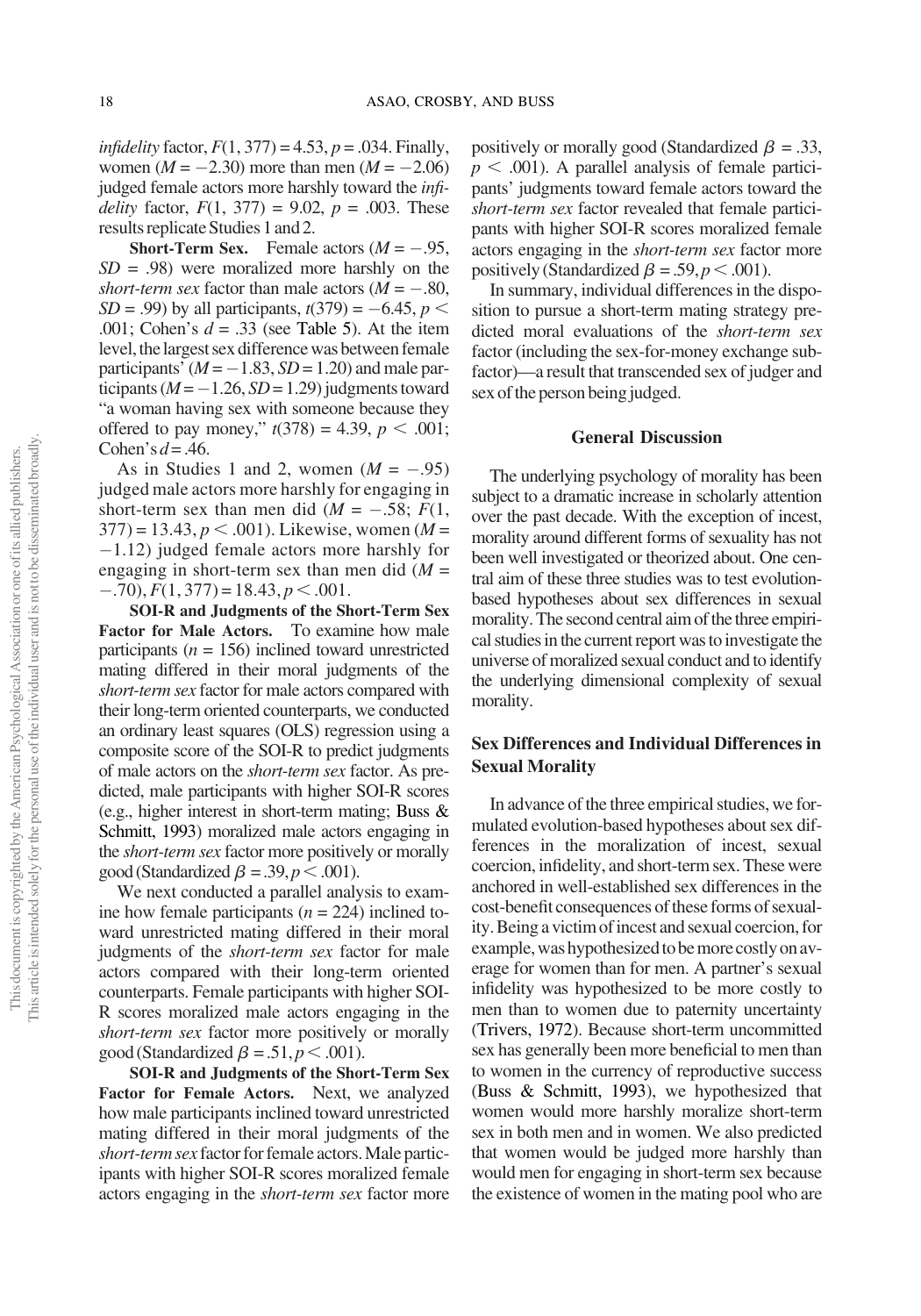willing to engage in uncommitted sex strategically interferes with women who are pursuing a longtermmating strategy (Buss, 2016).

Across the three studies, we found the strongest support for the hypotheses regarding short-term sex. Women actors were indeed judged more harshly than men actors, and women participants judged both sexes more harshly than did men participants. The participant sex difference was particularly strong for the sexual economics subfactor the exchange of sex for money. This finding has potential policy implications for perennially controversial issues such as the decriminalization of prostitution and other forms of sex work. It suggests that women, on average, will be more motivated than men to oppose the decriminalization of sex work and other forms of transactional moneyfor-sex exchanges. Moreover, women judges and jurors may mete out harsher penalties for those who violate laws against sex work. Thus, the current findings have important practical implications, as well as theoretical implications for theories of morality.

We found no support in any of the three studies for the predictions that women who engage in incest would be more morally condemned than men who do, nor that men who engage in sexual coercion would be more morally condemned than women who do. A possible explanation for these predictive failures is that our assessment methods produced ceiling effects. Incest and sexual coercion were among the most strongly negatively moralized forms of sexuality by nearly all participants in all three studies. Cross-cultural tests, especially of non-WEIRD samples, are required to confirm or disconfirm whether these forms of sexual condemnation are universal features of human psychology. Future studies could also design measures that do not produce these ceiling effects, such as forced-choice or ranking methods (e.g., Buss et al., 1992). Alternatively, the two hypotheses about sex differences could simply be false if human moral psychology universally condemns these cost-inflicting forms of sexuality regardless of the sex of perpetrator.

Across all three studies, we found consistent sex differences in moral condemnation of sexual coercion. Women judge these forms of conduct to be more morally reprehensible than do men. Because sexual assault is overwhelmingly perpetrated more by men than by women and is more costly to women victims than to men victims, these sex differences in sexual morality may reflect a female psychological defense against rape. There is strong

written, paleontological, and molecular genetic evidence that rape has been a recurrent hazard to women over human evolutionary history (Buss, 2021; Thornhill & Palmer, 2001). Consequently, the stronger moralization of sexual coercion by women may reflect a psychology in women sensitive to this recurrent hazard that is less strongly present in men.

We examined one within-sex individual differences variable—the degree to which participants pursued a short-term mating strategy, as measured by the SOI-R. Results showed that this mating strategy predicted moral evaluations of short-term sex regardless of sex of participant and sex of actor. Men and women inclined toward short-term mating viewed the short-term sex factor as more morally good regardless of who was said to engage in uncommitted sex. Because both women and men can benefit from short-term mating under certain circumstances (e.g., additional reproductive opportunities for men, good genes orimmediate access to resources for women), the mating strategy individuals pursue should predict moral judgments about sexual conduct for both sexes.

One unanticipated finding was that women engaged in more moral condemnation of sexual behavior than did men, regardless of domain. This suggests that women's sexual moral psychology may be more punitive and sensitive than men's. This is possibly attributable to the greater likelihood for women to experience the costs associated with a variety of moralized sexual behaviors, such as sexual coercion. If women are more likely to be the victims of exploitative or cost-inflicting sexual behaviors, a harsher sexual morality could be part of women's psychological defense system. This hypothesis requires further testing in more representative samples, for example across cultures. More generally, to the best of our knowledge, no existing evolutionary theories of morality contain any sexdifferentiated components. All extant morality theories are domain-general in this sense, assuming that standards of morality are identical for the sexes. Consequently, we suggest that future developments in theories of morality should include explanations for the sex-differentiated elements discovered in the current three empirical studies.

#### Sexual Morality Is Multidimensional, Not Unidimensional

The current studies uncovered seven dimensions of sexual morality—three domains of sexuality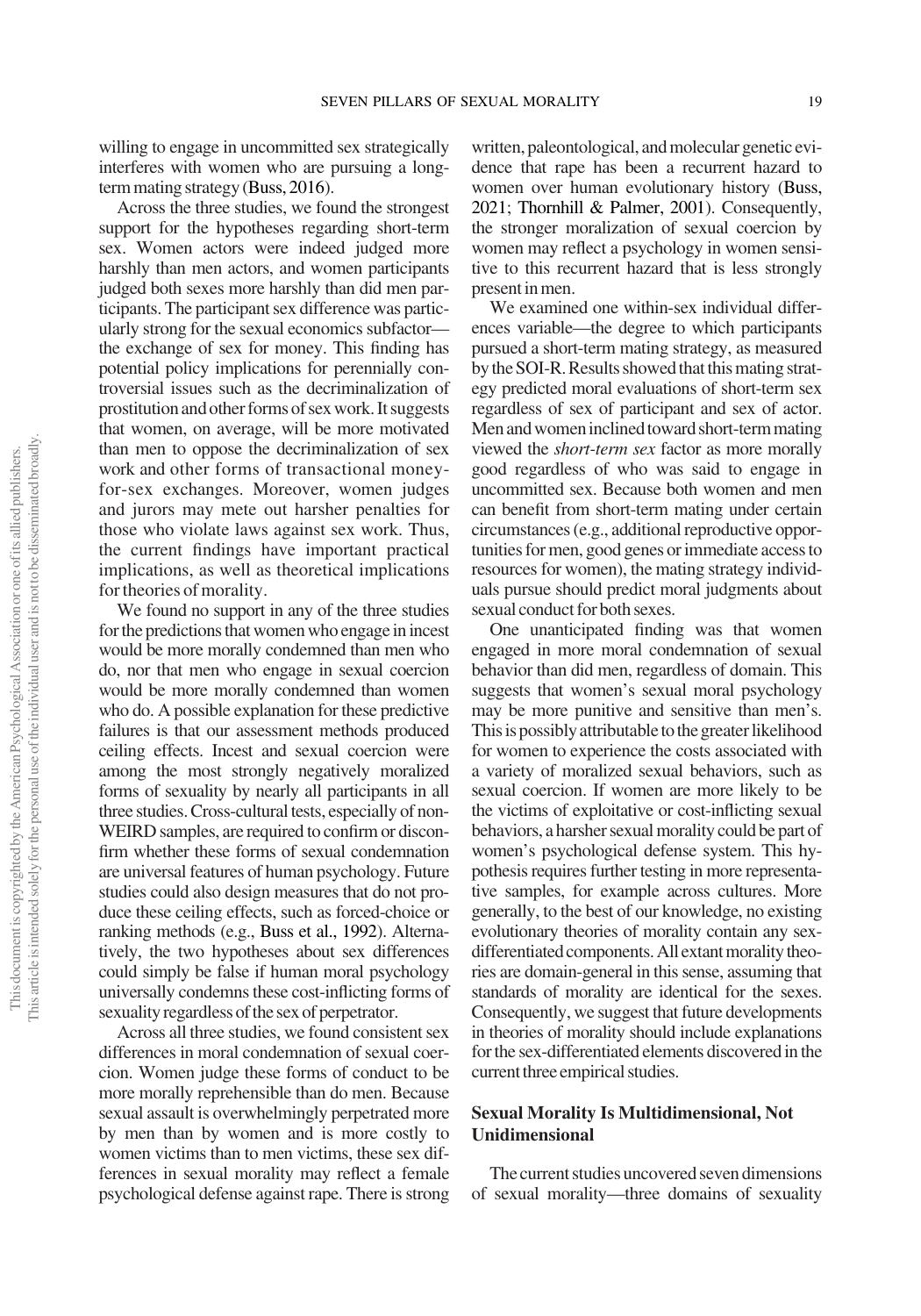consistently moralized as bad (sexual coercion, paraphilic sex, and infidelity), one domain of sexuality consistently moralized as good (long-term mating), and three domains of sexuality that showed large individual differences in the degree to which they were moralized (short-term sex, same-sex sexuality, and outgroup sex). We suggest that each dimension of sexual morality represents a partially distinct subcomponent of sexual morality that, together, provide a more nuanced and comprehensive map of the universe of moralized sexual conduct. Future research should investigate the potential underlying computational architecture of sexual morality to uncover the influence of individual and cultural differences in the development and transmission of norms surrounding sexual behavior.

It remains an open question whether domaingeneral theories of morality can account for the multidimensional nature of sexual morality. Because sexuality is one of the most heavily moralized domains of human conduct, judging from its ubiquity in laws and religious doctrines dating back thousands of years, a comprehensive theory of morality should be able to explain these importantly different facets of sexual morality. Adaptations to avoid incest have at least some distinctive aspects compared with adaptations to avoid sexual coercion. Kin recognition adaptations, for example, are invariantly relevant to incest avoidance, but not invariantly relevant to sexual coercion avoidance. Moralization of sex-for-resources exchanges should have some distinctive aspects compared with the moralization of sexual infidelity. The former, for example, exploits transactional reciprocity adaptations (e.g.,Cosmides, 1989), whereas the latter activates deep engagement adaptations characteristic of human pair-bonded mating (e.g., Tooby & Cosmides, 1996). We look forward to attempts by evolutionarily sophisticated moral theorists, such as those by Curry and colleagues (2019), Graham and colleagues (2011), and Baumard and Boyer (2013) to explain these distinctive components of sexual morality.

#### Limitations

The current studies are limited in several respects. First, the studies were conducted online through Amazon's Mechanical Turk. Although we went this route to try to recruit a diverse array of participants—more so than what can be acquired through a university sample—issues involved with convenience sampling may still be at play. For example, it is difficult to make broad conclusions about the nature of morality based on online participants. Future research should include a younger sample, to see if the sexual acts included on our Sexual Morality Inventory are consistently condemned by younger individuals.

Second, our studies were conducted within one culture. Although we attempted to study human morals surrounding sex using an evolutionary approach—that is, how moralizing specific sexual behaviors represent solutions to recurrent, universal, adaptive problems—it is critical to investigate sexual morality in other cultures. To understand a universal view of sexual morality, future research must consider how non–Western, Educated, Industrialized, Rich, and Democratic (WEIRD; Henrich et al., 2010; for a review see Apicella et al., 2020) individuals moralize different sexual behaviors. Cross-cultural tests are needed to evaluate whether the seven factors of sexual morality uncovered in the current report are universal or culture-specific, as well as whether the consistently moralized factors in our samples (good and bad) are equally moralized in other cultures.

#### **Conclusions**

The current studies make important contributions to the psychology of sexual morality. To our knowledge, this was the first attempt to empirically investigate the broad sample space of moralized sexual conduct. These studies suggest that sexual morality is not unidimensional; rather, we uncovered considerable multidimensional complexity in the domain of sexual morality by identifying seven replicable factors that are distinct in content.

The current studies also highlight some sex-differentiated components of sexual morality. Women across all three studies, for example, expressed more moral condemnation of short-term sex, and especially transactional sex-for-money exchanges. Sexual infidelity, to take another example, was more morally condemned by women than by men in all three studies. Moreover, both sexes viewed sexual infidelity committed by a woman with greater moral opprobrium than when committed by a man (two out of three of the studies). These findings of sex differences in sexual morality have both applied and theoretical consequences. In the applied realm, they suggest that women and men will differ in their attitudes toward policies and laws that regulate sexual conduct. In the theoretical realm, they suggest that sexuality is a particularly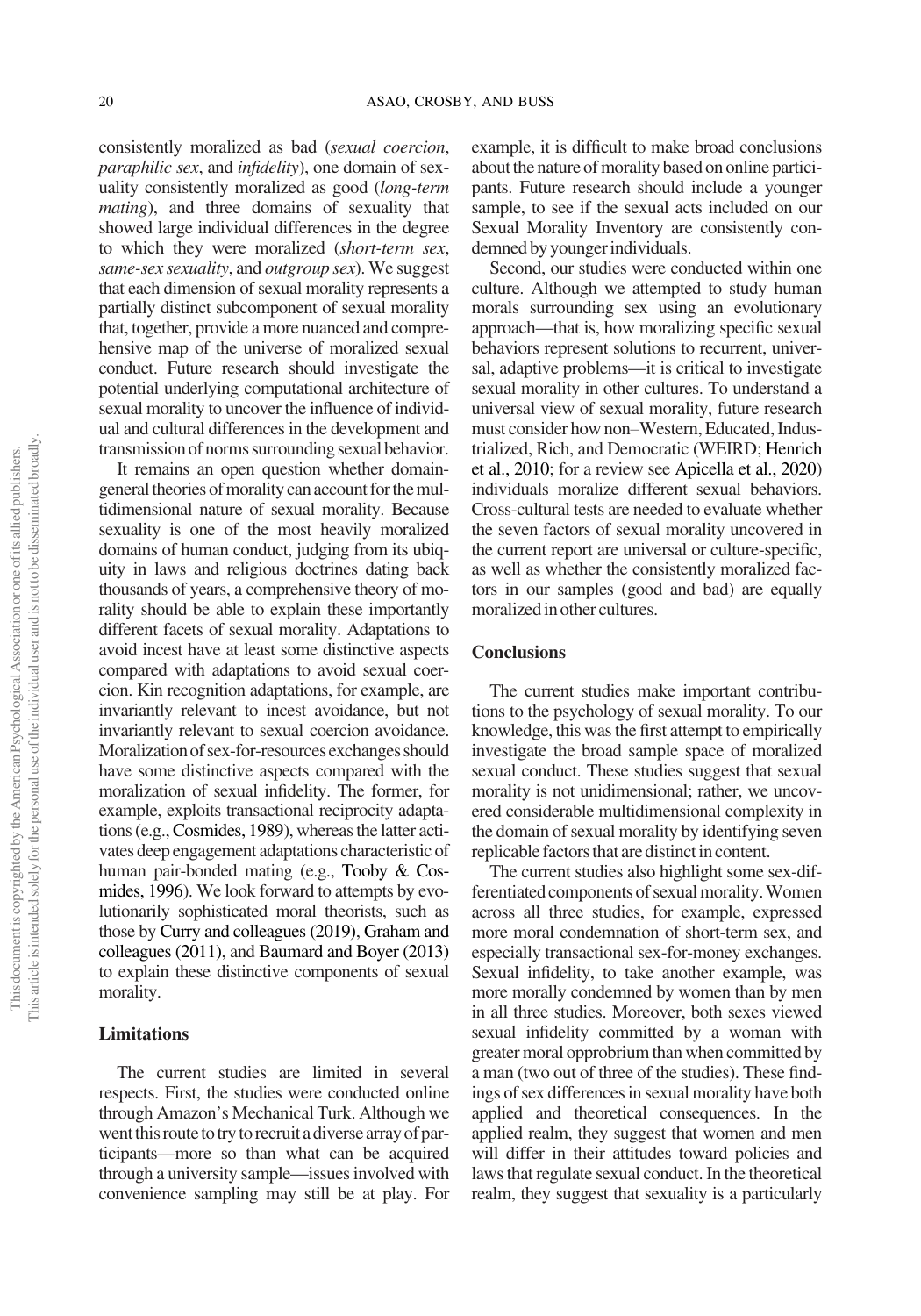important domain that comprehensive theories of morality must explain, with special attention to accounting for sex-differentiated moralizing within this domain.

#### References

- Algoe, S. B., & Haidt, J. (2009). Witnessing excellence in action: The 'other-praising' emotions of elevation, gratitude, and admiration. The Journal of Positive Psychology, 4(2), 105–127. [https://doi](https://doi.org/10.1080/17439760802650519) [.org/10.1080/17439760802650519](https://doi.org/10.1080/17439760802650519)
- Andersson, M. (1994). Sexual selection. Princeton University Press. [https://doi.org/10.1515/9780691](https://doi.org/10.1515/9780691207278) [207278](https://doi.org/10.1515/9780691207278)
- Apicella, C., Norenzayan, A., & Henrich, J. (2020). Beyond WEIRD: A review of the last decade and a look ahead to the global laboratory of the future. Evolution and Human Behavior, 41(5), 319–329. [https://](https://doi.org/10.1016/j.evolhumbehav.2020.07.015) [doi.org/10.1016/j.evolhumbehav.2020.07.015](https://doi.org/10.1016/j.evolhumbehav.2020.07.015)
- Apostolou, M. (2013). The evolution of rape: The fitness benefits and costs of a forced-sex mating strategy in an evolutionary context. Aggression and Violent Behavior, 18(5), 484–490. [https://doi](https://doi.org/10.1016/j.avb.2013.06.006) [.org/10.1016/j.avb.2013.06.006](https://doi.org/10.1016/j.avb.2013.06.006)
- Asao, K. (2017). Sexual morality: Factor structure, individual differences, and cross-cultural variation (Doctoral dissertation).
- Asao, K. (in press). Adaptive problems in domain of human sexuality. In T. K. Shackelford (Ed.), The Cambridge handbook of evolutionary perspectives on sexual psychology (Vol. 1). Cambridge University Press.
- Asao, K., & Buss, D. M. (2016). The tripartite theory of Machiavellian morality: Judgment, influence, and conscience as distinct moral adaptations. In T. K. Shackelford & R. D. Hansen (Eds.), The evolution of morality. Springer. [https://doi.org/10](https://doi.org/10.1007/978-3-319-19671-8_1) [.1007/978-3-319-19671-8\\_1](https://doi.org/10.1007/978-3-319-19671-8_1)
- Baranowski, A. M., & Hecht, H. (2015). Gender differences and similarities in receptivity to sexual invitations: Effects of location and risk perception. Archives of Sexual Behavior, 44(8), 2257–2265. <https://doi.org/10.1007/s10508-015-0520-6>
- Barrett, H. C., & Kurzban, R. (2006). Modularity in cognition: Framing the debate. Psychological Review, 113(3), 628–647. [https://doi.org/10.1037/](https://doi.org/10.1037/0033-295X.113.3.628) [0033-295X.113.3.628](https://doi.org/10.1037/0033-295X.113.3.628)
- Baumard, N., & Boyer, P. (2013). Explaining moral religions. Trends in Cognitive Sciences, 17(6), 272–280. <https://doi.org/10.1016/j.tics.2013.04.003>
- Bendixen, M., Asao, K., Wyckoff, J. P., Buss, D. M., & Kennair, L. E. O. (2017). Sexual regret in U.S. and Norway: Effects of culture and individual differences in religiosity and mating strategy. Personality and Individual Differences, 116, 246–251. <https://doi.org/10.1016/j.paid.2017.04.054>
- Bendixen, M., Kennair, L. E. O., & Buss, D. M. (2015). Jealousy: Evidence of strong sex differences using both forced choice and continuous measure paradigms. Personality and Individual Differences, 86, 212–216. [https://doi.org/10.1016/](https://doi.org/10.1016/j.paid.2015.05.035) [j.paid.2015.05.035](https://doi.org/10.1016/j.paid.2015.05.035)
- Basile, K. C., Black, M. C., Breiding, M. J., Chen, J., Merrick, M. T., Smith, S. G., Stevens, M. R., & Walters, M. L. (2011). The National Intimate Partner and Sexual Violence Survey (NISVS): 2010 Summary report. National Center for Injury Prevention and Control, Centers for Disease Control and Prevention.
- Brennan, P. L., Prum, R. O., McCracken, K. G., Sorenson, M. D., Wilson, R. E., & Birkhead, T. R. (2007). Coevolution of male and female genital morphology in waterfowl. PLoS ONE, 2(5), e418. <https://doi.org/10.1371/journal.pone.0000418>
- Bröder, A., & Hohmann, N. (2003). Variations in risk taking behavior over the menstrual cycle: An improved replication. Evolution and Human Behavior, 24(6), 391–398. [https://doi.org/10.1016/S1090](https://doi.org/10.1016/S1090-5138(03)00055-2) [-5138\(03\)00055-2](https://doi.org/10.1016/S1090-5138(03)00055-2)
- Brown, D. E. (1991). Human universals. Temple University Press.
- Burgess, A. W., & Holmstrom, L. L. (1974). Rape trauma syndrome. The American Journal of Psychiatry, 131(9), 981–986. [https://doi.org/10.1176/](https://doi.org/10.1176/ajp.131.9.981) [ajp.131.9.981](https://doi.org/10.1176/ajp.131.9.981)
- Buss, D. M. (1988). From vigilance to violence: Tactics of mate retention in American undergraduates. Ethology and Sociobiology, 9(5), 291–317. [https://](https://doi.org/10.1016/0162-3095(88)90010-6) [doi.org/10.1016/0162-3095\(88\)90010-6](https://doi.org/10.1016/0162-3095(88)90010-6)
- Buss, D. M. (1989). Conflict between the sexes: Strategic interference and the evocation of anger and upset. Journal of Personality and Social Psychology, 56(5), 735–747. [https://doi.org/10.1037/0022](https://doi.org/10.1037/0022-3514.56.5.735) [-3514.56.5.735](https://doi.org/10.1037/0022-3514.56.5.735)
- Buss, D. M. (2000). The dangerous passion: Why jealousy is as necessary as love and sex. Simon & Schuster.
- Buss, D. M. (2016). The evolution of desire: Strategies of human mating. Basic Books. [https://doi](https://doi.org/10.1007/978-3-319-16999-6_1863-1) [.org/10.1007/978-3-319-16999-6\\_1863-1](https://doi.org/10.1007/978-3-319-16999-6_1863-1)
- Buss, D. M. (2021). When men behave badly: The hidden roots of sexual deception, harassment, and assault. Little, Brown Spark.
- Buss, D. M., Larsen, R. J., Westen, D., & Semmelroth, J. (1992). Sex differences in jealousy: Evolution, physiology, and psychology. Psychological Science, 3(4), 251–255. [https://doi.org/10.1111/j.1467-9280](https://doi.org/10.1111/j.1467-9280.1992.tb00038.x) [.1992.tb00038.x](https://doi.org/10.1111/j.1467-9280.1992.tb00038.x)
- Buss, D. M., Shackelford, T. K., Kirkpatrick, L. A., Choe, J. C., Lim, H. K., Hasegawa, M., Hasegawa, T., & Bennett, K. (1999). Jealousy and the nature of beliefs about infidelity: Tests of competing hypotheses about sex differences in the United States, Korea, and Japan. Personal Relationships,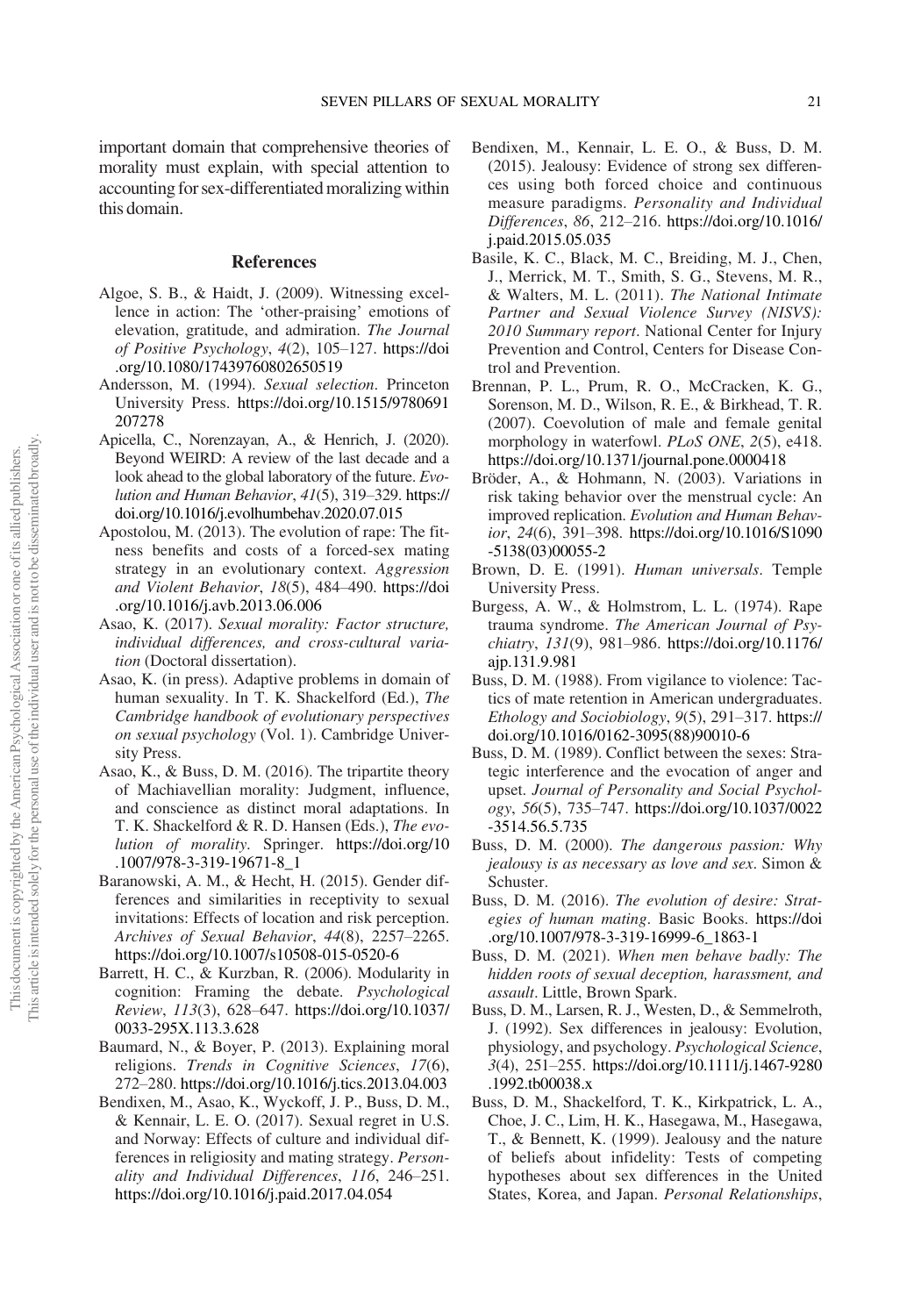6(1), 125–150. [https://doi.org/10.1111/j.1475-6811](https://doi.org/10.1111/j.1475-6811.1999.tb00215.x) [.1999.tb00215.x](https://doi.org/10.1111/j.1475-6811.1999.tb00215.x)

- Buss, D. M., & Asao, K. (2014, March). The evolution of sexual morality [Paper presentation]. Invited speakers at Evolution of Morality: An Interdisciplinary Conference, Rochester, MI.
- Buss, D. M., & Craik, K. H. (1983). The act frequency approach to personality. Psychological Review, 90(2), 105–126. [https://doi.org/10.1037/](https://doi.org/10.1037/0033-295X.90.2.105) [0033-295X.90.2.105](https://doi.org/10.1037/0033-295X.90.2.105)
- Buss, D. M., & Schmitt, D. P. (1993). Sexual strategies theory: An evolutionary perspective on human mating. Psychological Review, 100(2), 204–232. [https://doi.org/10.1037/0033-295X.100](https://doi.org/10.1037/0033-295X.100.2.204) [.2.204](https://doi.org/10.1037/0033-295X.100.2.204)
- Charlesworth, D., & Charlesworth, B. (1987). Inbreeding depression and its evolutionary consequences. Annual Review of Ecology and Systematics, 18(1), 237–268. [https://doi.org/10.1146/](https://doi.org/10.1146/annurev.es.18.110187.001321) [annurev.es.18.110187.001321](https://doi.org/10.1146/annurev.es.18.110187.001321)
- Clark, R. D., & Hatfield, E. (1989). Gender differences in receptivity to sexual offers. Journal of Psychology & Human Sexuality, 2(1), 39–55. [https://](https://doi.org/10.1300/J056v02n01_04) [doi.org/10.1300/J056v02n01\\_04](https://doi.org/10.1300/J056v02n01_04)
- Cosmides, L. (1989). The logic of social exchange: Has natural selection shaped how humans reason? Studies with the Wason selection task. Cognition, 31(3), 187–276. [https://doi.org/10.1016/0010-0277](https://doi.org/10.1016/0010-0277(89)90023-1) [\(89\)90023-1](https://doi.org/10.1016/0010-0277(89)90023-1)
- Cosmides, L., Guzman, R. A., & Tooby, J. (2019). The evolution of moral cognition. In A. Zimmerman, K. Jones, & M. Timmons (Eds.), The Routledge handbook of moral epistemology. Routledge Publishing.
- Crnokrak, P., & Roff, D. A. (1999). Inbreeding depression in the wild. Heredity, 83(3), 260–270. <https://doi.org/10.1038/sj.hdy.6885530>
- Crosby, C. L., Durkee, P. K., Meston, C. M., & Buss, D. M. (2020). Six dimensions of sexual disgust. Personality and Individual Differences, 156, 109714. <https://doi.org/10.1016/j.paid.2019.109714>
- Curry, O. S., Chesters, M. J., & Van Lissa, C. J. (2019). Mapping morality with a compass: Testing the theory of 'morality-as-cooperation'with a new questionnaire. Journal of Research in Personality, 78(2019), 106–124. [https://doi.org/10.1016/j.jrp](https://doi.org/10.1016/j.jrp.2018.10.008) [.2018.10.008](https://doi.org/10.1016/j.jrp.2018.10.008)
- Daly, M., Wilson, M., & Weghorst, S. J. (1982). Male sexual jealousy. Ethology and Sociobiology, 3(1), 11–27. [https://doi.org/10.1016/0162-3095\(82\)](https://doi.org/10.1016/0162-3095(82)90027-9) [90027-9](https://doi.org/10.1016/0162-3095(82)90027-9)
- Fessler, D. M. T., & Navarrete, C. D. (2004). Thirdparty attitudes toward sibling incest: Evidence for Westermarck's hypotheses. Evolution and Human Behavior, 25(5), 277–294.
- Gervais, W. M., & Najle, M. B. (2018). How many atheists are there? Social Psychological & Personality

Science, 9(1), 3–10. [https://doi.org/10.1177/1948550](https://doi.org/10.1177/1948550617707015) [617707015](https://doi.org/10.1177/1948550617707015)

- Graham, J., Nosek, B. A., Haidt, J., Iyer, R., Koleva, S., & Ditto, P. H. (2011). Mapping the moral domain. Journal of Personality and Social Psychology, 101(2), 366–385. <https://doi.org/10.1037/a0021847>
- Gray, K., & Wegner, D. M. (2009). Moral typecasting: Divergent perceptions of moral agents and moral patients. Journal of Personality and Social Psychology, 96(3), 505–520. [https://doi.org/10](https://doi.org/10.1037/a0013748) [.1037/a0013748](https://doi.org/10.1037/a0013748)
- Griffith, S. C., Owens, I. P., & Thuman, K. A. (2002). Extra pair paternity in birds: A review of interspecific variation and adaptive function. Molecular Ecology, 11(11), 2195–2212. [https://doi](https://doi.org/10.1046/j.1365-294X.2002.01613.x) [.org/10.1046/j.1365-294X.2002.01613.x](https://doi.org/10.1046/j.1365-294X.2002.01613.x)
- Hair, J. F. J., Anderson, R. E., Tatham, R. L., & Black, W. C. (1998). Multivariate data analysis with readings (5th ed.). Prentice Hall.
- Henrich, J., Heine, S. J., & Norenzayan, A. (2010). Most people are not WEIRD. Nature, 466(7302), 29–29. <https://doi.org/10.1038/466029a>
- Hone, L. S., McCauley, T. G., Pedersen, E. J., Carter, E. C., & McCullough, M. E. (2021). The sex premium in religiously motivated moral judgment. Journal of Personality and Social Psychology, 120(6), 1621–1633. [https://doi.org/10.1037/](https://doi.org/10.1037/pspp0000296) [pspp0000296](https://doi.org/10.1037/pspp0000296)
- Janoff-Bulman, R., Sheikh, S., & Hepp, S. (2009). Proscriptive versus prescriptive morality: Two faces of moral regulation. Journal of Personality and Social Psychology, 96(3), 521–537. [https://doi](https://doi.org/10.1037/a0013779) [.org/10.1037/a0013779](https://doi.org/10.1037/a0013779)
- Kanwisher, N. (2000). Domain specificity in face perception. Nature Neuroscience, 3(8), 759–763. <https://doi.org/10.1038/77664>
- Kirkpatrick, L. A., Waugh, C. E., Valencia, A., & Webster, G. D. (2002). The functional domain specificity of self-esteem and the differential prediction of aggression. Journal of Personality and Social Psychology, 82(5), 756-767. [https://doi](https://doi.org/10.1037/0022-3514.82.5.756) [.org/10.1037/0022-3514.82.5.756](https://doi.org/10.1037/0022-3514.82.5.756)
- Kurzban, R., Dukes, A., & Weeden, J. (2010). Sex, drugs and moral goals: Reproductive strategies and views about recreational drugs. Proceedings of the Royal Society B: Biological Sciences, 277(1699), 3501–3508. [https://doi.org/10.1098/](https://doi.org/10.1098/rspb.2010.0608) [rspb.2010.0608](https://doi.org/10.1098/rspb.2010.0608)
- Lieberman, D., Tooby, J., & Cosmides, L. (2007). The architecture of human kin detection. Nature, 445(7129), 727–731. [https://doi.org/10.1038/nature](https://doi.org/10.1038/nature05510) [05510](https://doi.org/10.1038/nature05510)
- Lieberman, D., & Patrick, C. (in press). Incest avoidance adaptations: Evolved function and proximate mechanisms. In D. M. Buss (Ed.), The handbook of human mating. Oxford University Press.
- Lieberman, D., & Smith, A. (2012). It's all relative. Current Directions in Psychological Science,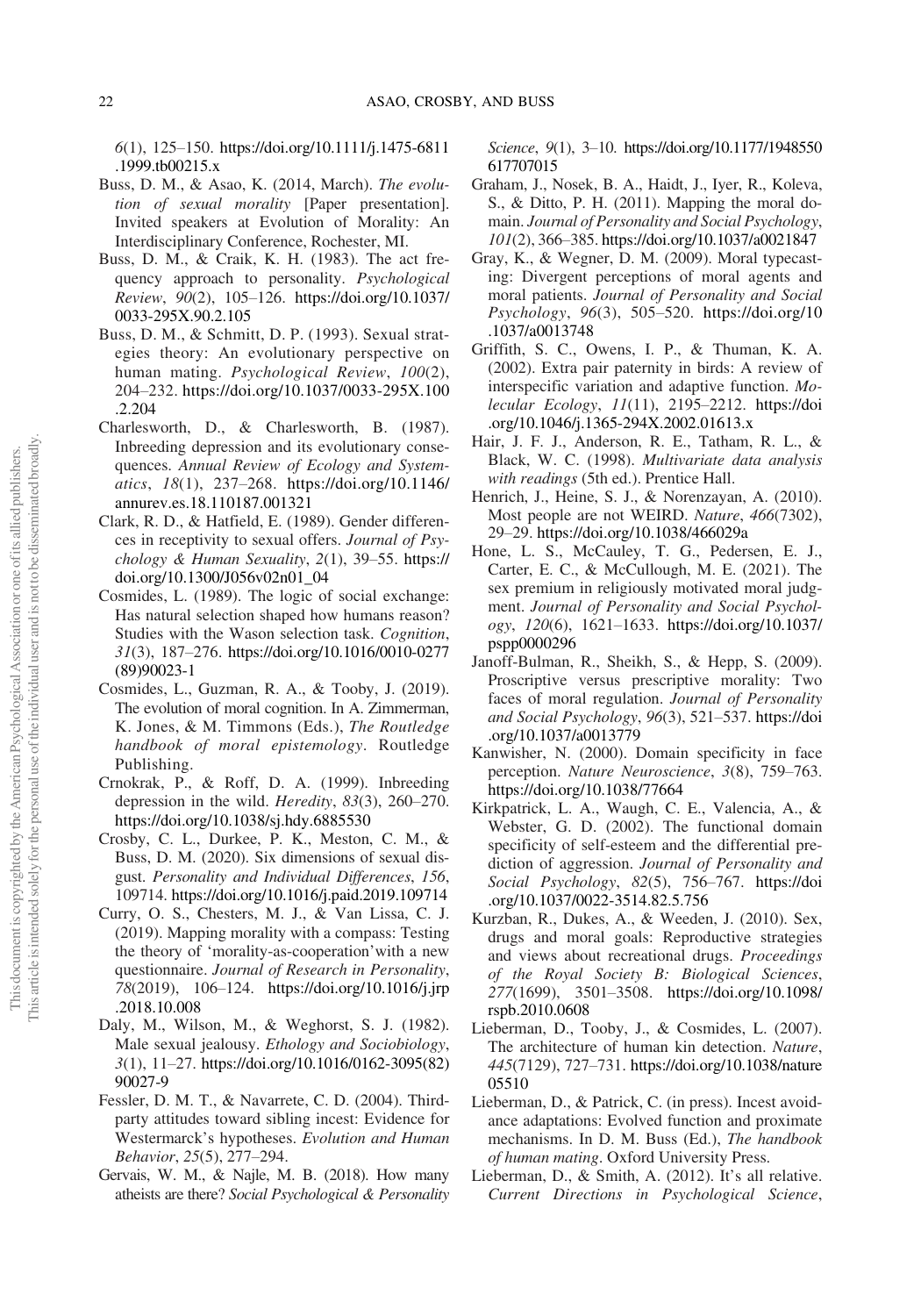21(4), 243–247. [https://doi.org/10.1177/09637214](https://doi.org/10.1177/0963721412447620) [12447620](https://doi.org/10.1177/0963721412447620)

- Mazar, N., Amir, O., & Ariely, D. (2008). The dishonesty of honest people: A theory of self-concept maintenance. Journal of Marketing Research, 45(6), 633–644. <https://doi.org/10.1509/jmkr.45.6.633>
- McKay, R., & Whitehouse, H. (2015). Religion and morality. *Psychological Bulletin*, 141(2), 447–473. <https://doi.org/10.1037/a0038455>
- McKibbin, W. F., & Shackelford, T. K. (2011). Women's avoidance of rape. Aggression and Violent Behavior, 16(5), 437–443. [https://doi.org/10](https://doi.org/10.1016/j.avb.2011.03.010) [.1016/j.avb.2011.03.010](https://doi.org/10.1016/j.avb.2011.03.010)
- Meston, C. M., Kilimnik, C. D., Freihart, B. K., & Buss, D. M. (2019). Why humans have sex: Development and psychometric assessment of a short-form version of the YSEX? Instrument. Journal of Sex & Marital Therapy. Advance online publication. [https://](https://doi.org/10.1080/0092623X.2019.1654581) [doi.org/10.1080/0092623X.2019.1654581](https://doi.org/10.1080/0092623X.2019.1654581)
- Office of the Assistant Secretary for Planning and Evaluation. (2000, September 12). State laws. Retrieved January 23, 2022, from [https://aspe.hhs](https://aspe.hhs.gov/reports/state-laws) [.gov/reports/state-laws](https://aspe.hhs.gov/reports/state-laws)
- Penke, L., & Asendorpf, J. B. (2008). Beyond global sociosexual orientations: A more differentiated look at sociosexuality and its effects on courtship and romantic relationships. Journal of Personality and Social Psychology, 95(5), 1113–1135. [https://](https://doi.org/10.1037/0022-3514.95.5.1113) [doi.org/10.1037/0022-3514.95.5.1113](https://doi.org/10.1037/0022-3514.95.5.1113)
- Perilloux, C., Duntley, J. D., & Buss, D. M. (2012). The costs of rape. Archives of Sexual Behavior, 41(5), 1099–1106. [https://doi.org/10.1007/s10508-](https://doi.org/10.1007/s10508-011-9863-9) [011-9863-9](https://doi.org/10.1007/s10508-011-9863-9)
- Peters, A., Astheimer, L. B., & Cockburn, A. (2001). The annual testosterone profile in cooperatively breeding superb fairy-wrens, Malurus cyaneus, reflects their extreme infidelity. Behavioral Ecology and Sociobiology, 50(6), 519–527. [https://doi](https://doi.org/10.1007/s002650100403) [.org/10.1007/s002650100403](https://doi.org/10.1007/s002650100403)
- Petersen, M. (2013). Moralization as protection against exploitation: Do individuals without allies moralize more? Evolution and Human Behavior, 34(2), 78–85. [https://doi.org/10.1016/j.evolhumbehav](https://doi.org/10.1016/j.evolhumbehav.2012.09.006) [.2012.09.006](https://doi.org/10.1016/j.evolhumbehav.2012.09.006)
- Pinsof, D., & Haselton, M. (2016). The political divide over same-sex marriage: Mating strategies in conflict? Psychological Science, 27(4), 435–442. [https://](https://doi.org/10.1177/0956797615621719) [doi.org/10.1177/0956797615621719](https://doi.org/10.1177/0956797615621719)
- Prokop, P. (2013). Rape avoidance behavior among Slovak women. Evolutionary Psychology, 11(2), 365–382. [https://doi.org/10.1177/147470491301](https://doi.org/10.1177/147470491301100207) [100207](https://doi.org/10.1177/147470491301100207)
- R Core Team. (2019). R: A language and environment for statistical computing. R Foundation for Statistical Computing. <https://www.R-project.org>
- Resick, P. A. (1993). The psychological impact of rape. Journal of Interpersonal Violence, 8(2),

223–255. [https://doi.org/10.1177/0886260930080](https://doi.org/10.1177/088626093008002005) [02005](https://doi.org/10.1177/088626093008002005)

- Rosseel, Y. (2012). Lavaan: An R package for structural equation modeling. Journal of Statistical Software, 48(2), 1–36. [https://doi.org/10.18637/jss](https://doi.org/10.18637/jss.v048.i02) [.v048.i02](https://doi.org/10.18637/jss.v048.i02)
- Schmitt, D. P. (2005). Sociosexuality from Argentina to Zimbabwe: A 48-nation study of sex, culture, and strategies of human mating. Behavioral and Brain Sciences, 28(2), 247–275. [https://doi.org/10](https://doi.org/10.1017/S0140525X05000051) [.1017/S0140525X05000051](https://doi.org/10.1017/S0140525X05000051)
- Snook, S. C., & Gorsuch, R. L. (1989). Component analysis versus common factor analysis: A Monte Carlo study. Psychological Bulletin, 106(1), 148–154. <https://doi.org/10.1037/0033-2909.106.1.148>
- Sperber, D., & Baumard, N. (2012). Moral reputation: An evolutionary and cognitive perspective. Mind & Language, 27(5), 495–518. [https://doi](https://doi.org/10.1111/mila.12000) [.org/10.1111/mila.12000](https://doi.org/10.1111/mila.12000)
- Stewart-Williams, S., Butler, C. A., & Thomas, A. G. (2017). Sexual history and present attractiveness: People want a mate with a bit of a past, but not too much. Journal of Sex Research, 54(9), 1097–1105. [https://doi.org/10.1080/00224499.2016](https://doi.org/10.1080/00224499.2016.1232690) [.1232690](https://doi.org/10.1080/00224499.2016.1232690)
- Symons, D. (1979). The evolution of human sexuality. Oxford University Press.
- The International Lesbian, Gay, Bisexual, Trans and Intersex Association. (2020). The State-Sponsored Homophobia report: Latest ed. 2020. [https://ilga](https://ilga.org/downloads/ILGA_World_State_Sponsored_Homophobia_report_global_legislation_overview_update_December_2020.pdf) [.org/downloads/ILGA\\_World\\_State\\_Sponsored\\_](https://ilga.org/downloads/ILGA_World_State_Sponsored_Homophobia_report_global_legislation_overview_update_December_2020.pdf) [Homophobia\\_report\\_global\\_legislation\\_overview\\_](https://ilga.org/downloads/ILGA_World_State_Sponsored_Homophobia_report_global_legislation_overview_update_December_2020.pdf) [update\\_December\\_2020.pdf](https://ilga.org/downloads/ILGA_World_State_Sponsored_Homophobia_report_global_legislation_overview_update_December_2020.pdf)
- Thornhill, R., & Palmer, C. T. (2001). A natural history of rape: Biological bases of sexual coercion. MIT press.
- Tooby, J., & Cosmides, L. (1996, January). Friendship and the banker's paradox: Other pathways to the evolution of adaptations for altruism. In Proceedings-British Academy (Vol. 88, pp. 119–144). Oxford University Press Inc.
- Tooby, J., Cosmides, L., & Price, M. E. (2006). Cognitive adaptations for in-person exchange: The evolutionary roots of organizational behavior. Managerial and Decision Economics, 27(2–3), 103–129. [https://](https://doi.org/10.1002/mde.1287) [doi.org/10.1002/mde.1287](https://doi.org/10.1002/mde.1287)
- Trivers, R. (1972). Parental investment and sexual selection. Sexual selection and the descent of man (pp. 136–179). Aldine de Gruyter.
- Tybur, J. M., Lieberman, D., & Griskevicius, V. (2009). Microbes, mating, and morality: Individual differences in three functional domains of disgust. Journal of Personality and Social Psychology, 97(1), 103–122. <https://doi.org/10.1037/a0015474>
- Wang, R., Yang, Q., Huang, P., Sai, L., & Gong, Y. (2019). The association between disgust sensitivity and negative attitudes toward homosexuality: The mediating role of moral foundations. Frontiers in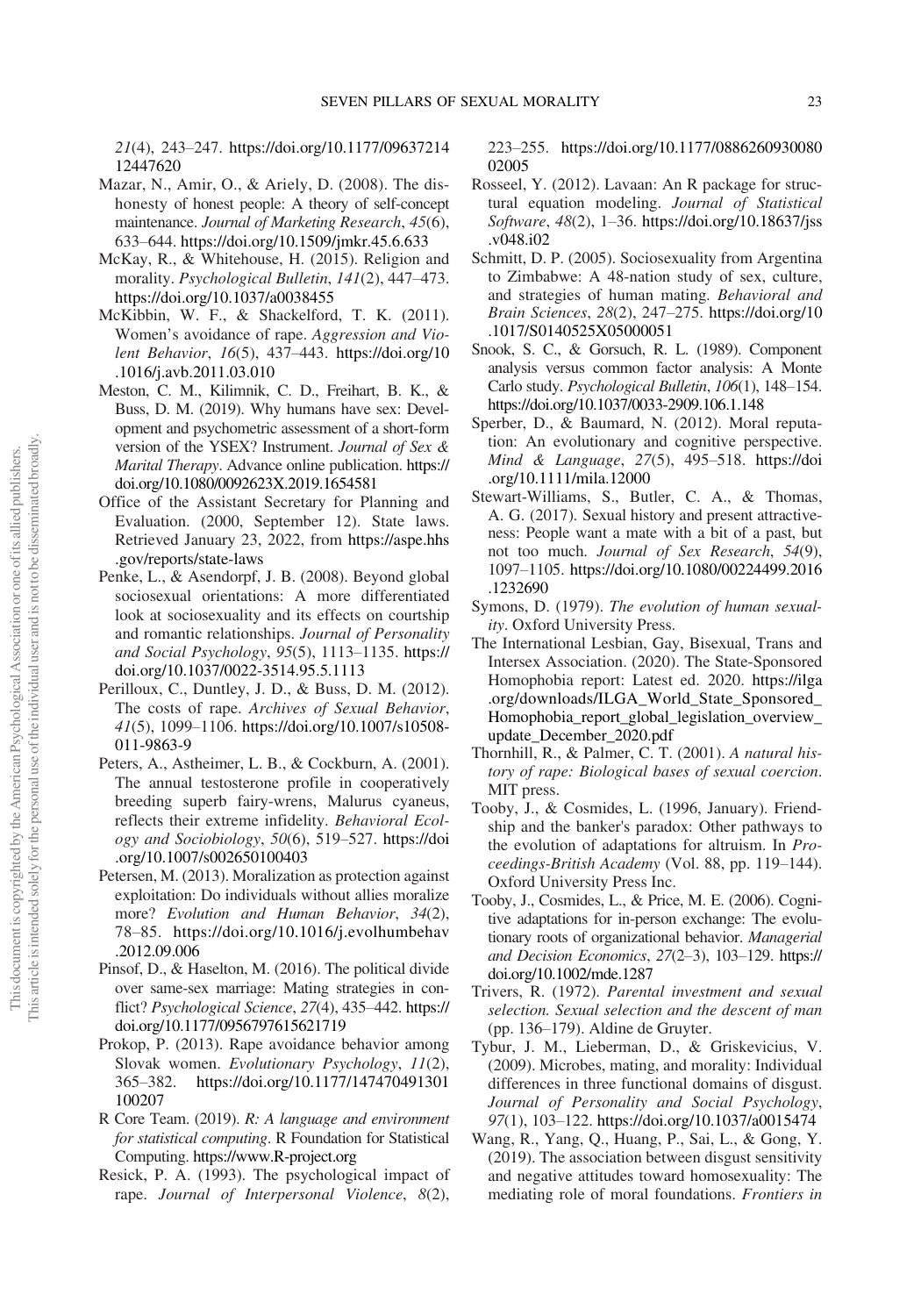Psychology, 10, 1229. [https://doi.org/10.3389/fpsyg](https://doi.org/10.3389/fpsyg.2019.01229) [.2019.01229](https://doi.org/10.3389/fpsyg.2019.01229)

- Weeden, J., & Kurzban, R. (2013). What predicts religiosity? A multinational analysis of reproductive and cooperative morals. Evolution and Human Behavior, 34(6), 440–445. [https://doi.org/10.1016/](https://doi.org/10.1016/j.evolhumbehav.2013.08.006) [j.evolhumbehav.2013.08.006](https://doi.org/10.1016/j.evolhumbehav.2013.08.006)
- Westermarck, E. (1981). The history of human marriage. Macmillan.
- White, C., Muthukrishna, M., & Norenzayan, A. (2020). Worldwide evidence of cultural similarity among co-religionists within and across countries using the World Values Survey. PsyArXiv.

### Appendix

#### The Sexual Morality Inventory

INSTRUCTIONS: In this study, we are interested in your judgments of events and behaviors. Some you will evaluate to be morally right or good in your opinion; others you will evaluate to be morally wrong or bad in your opinion. There are no right or wrong answers.

same for men and women; for others, your moral judgments may be different for men and women.

Please use the scale below (ranging from  $-3$ to  $+3$ ) to provide your moral judgment of the act for men and for women. For some events and behaviors, your moral judgment may be the

Use this scale:  $+3$  = extremely morally good  $+2$  = moderately morally good

- $+1$  = slightly morally good
- $0 =$  neither morally good nor morally bad
- $-1$  = slightly morally bad
- $-2$  = moderately morally bad
- $-3$  = extremely morally bad

(Appendix continue)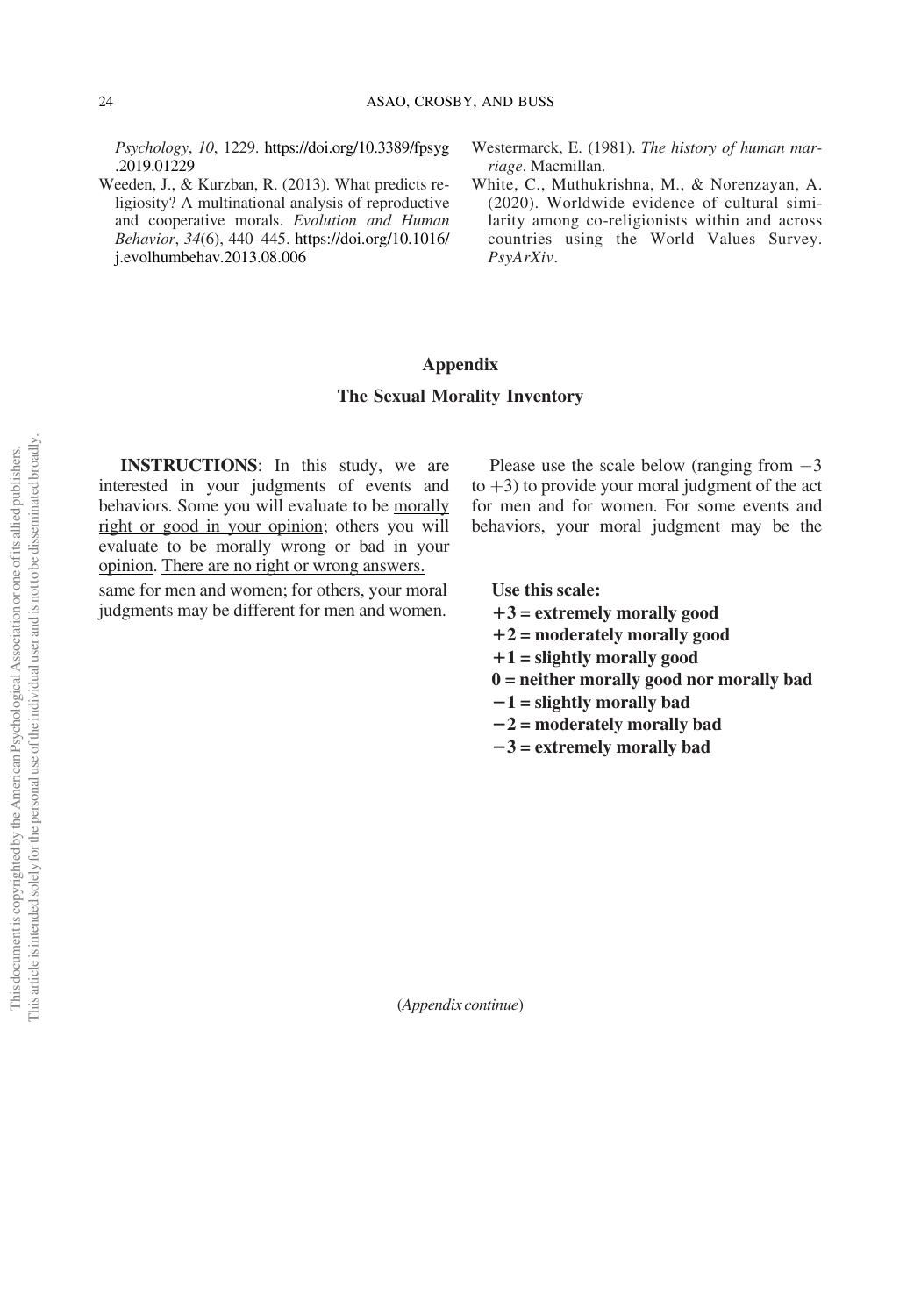#### SEVEN PILLARS OF SEXUAL MORALITY 25

#### Act Performed By:

| Male | Female                                            |                                                                                                              |
|------|---------------------------------------------------|--------------------------------------------------------------------------------------------------------------|
|      | $\overline{\phantom{a}}$ $\overline{\phantom{a}}$ | 1. Having a one-time sexual encounter without commitment                                                     |
|      |                                                   | 2. Passionately kissing someone of the same sex                                                              |
|      |                                                   | 3. Making sure one's romantic partner is sexually satisfied                                                  |
|      |                                                   | 4. Having sex with one's sibling                                                                             |
|      |                                                   | 5. Having an ongoing sexual affair with someone who is already in a steady relationship<br>with someone else |
|      |                                                   | 6. Physically forcing someone to have sex against their will                                                 |
|      |                                                   | 7. Having sex with someone of a different race                                                               |
|      |                                                   | 8. Having sex with someone because they offered to pay money                                                 |
|      |                                                   | 9. Having sex with someone of the same sex                                                                   |
|      |                                                   | 10. Remaining sexually faithful to one's romantic partner                                                    |
|      |                                                   | 11. Having sex with one's parent                                                                             |
|      |                                                   | 12. While involved in a steady relationship, having a sexual affair with someone else                        |
|      |                                                   | 13. Drugging a person to have sex with them                                                                  |
|      |                                                   | 14. Marrying someone from a different religious group                                                        |
|      |                                                   | 15. Paying someone money to have sex with them                                                               |
|      |                                                   | 16. Marrying someone of the same sex                                                                         |
|      |                                                   | 17. Having sex with one's romantic partner to have a baby                                                    |
|      |                                                   | 18. Having sex with one's cousin                                                                             |
|      |                                                   | 19. While involved in a steady relationship, having an emotional affair with someone else                    |
|      |                                                   | 20. Verbally pressuring someone into having sex against their will                                           |
|      |                                                   | 21. Having sex with someone of a very different ethnic group                                                 |
|      |                                                   | 22. Having sex with someone without being in love with them                                                  |
|      |                                                   | 23. Having sexual relations exclusively with someone of the same sex                                         |
|      |                                                   | 24. Cuddling with one's romantic partner after sex                                                           |
|      |                                                   | 25. Having sex with an animal                                                                                |
|      |                                                   | 26. Having sex with a friend's romantic partner                                                              |
|      |                                                   | 27. Having sex with someone who is mentally disabled so they cannot give consent                             |
|      |                                                   | 28. Marrying someone whose political views are strongly opposed to one's own                                 |
|      |                                                   | 29. Watching pornography                                                                                     |
|      |                                                   | 30. Having sexual relations with both men and women (e.g., bisexuality)                                      |
|      |                                                   | 31. Telling one's romantic partner "I love you" during sex                                                   |
|      |                                                   | 32. Having sex with a dead body                                                                              |
|      |                                                   | 33. Having an ongoing emotional affair with someone who is already in a steady relation-                     |
|      |                                                   | ship with someone else                                                                                       |
|      |                                                   | 34. Having sex with someone who is too intoxicated to know what is going on                                  |
|      |                                                   | 35. Marrying someone from a very different social class                                                      |
|      |                                                   | 36. Having a reputation as an easily accessible sexual partner                                               |
|      |                                                   | 37. Being honest about one's sexual history (e.g., the number or identity of one's previous                  |
|      |                                                   | sexual partners)                                                                                             |
|      |                                                   | 38. Having a brief sexual encounter with a married person when their spouse is out of town                   |

Note. First standardize within each item and then take the average of the items listed below to create each dimension's composite score separately for judgments of male and female actors. Standardization is to ensure that items with larger variance do not overinfluence the composite score. Averaging across items handles missing data better than summing across items. Short-term sex and paraphilia sex can be further split by subfactor.

(Appendix continue)